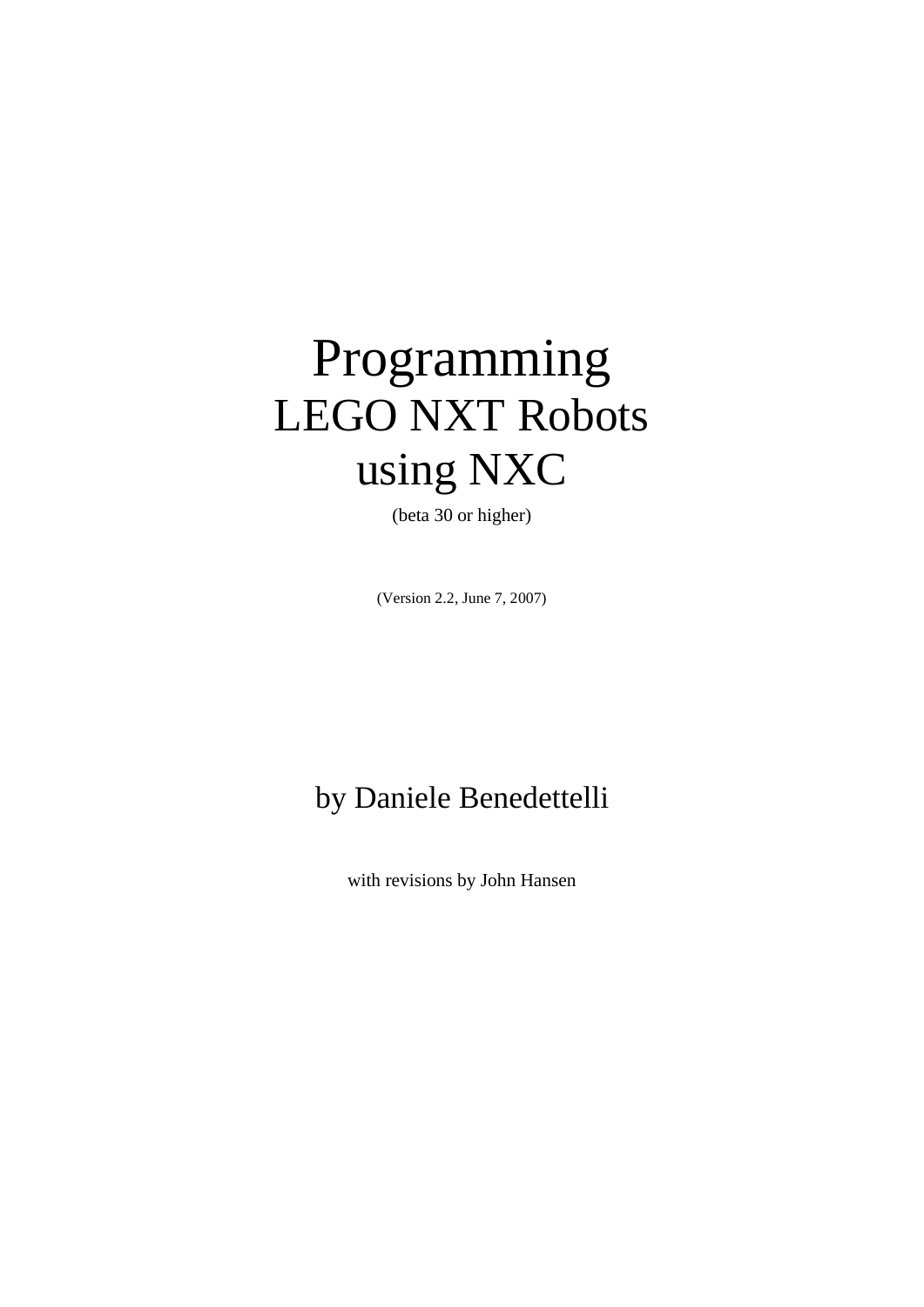# **Preface**

As happened for good old Mindstorms RIS, CyberMaster, and Spybotics, to unleash the full power of Mindstorms NXT brick, you need a programming environment that is more handy than NXT-G, the National Instruments Labview-like graphical language that comes with NXT retail set.

NXC is a programming language, invented by John Hansen, which was especially designed for the Lego robots. If you have never written a program before, don't worry. NXC is really easy to use and this tutorial will lead you on your first steps towards it.

To make writing programs even easier, there is the Bricx Command Center (BricxCC). This utility helps you to write your programs, to download them to the robot, to start and stop them, browse NXT flash memory, convert sound files for use with the brick, and much more. BricxCC works almost like a text processor, but with some extras. This tutorial will use BricxCC (version 3.3.7.16 or higher) as integrated development environment (IDE).

You can download it for free from the web at the address

http://bricxcc.sourceforge.net/

BricxCC runs on Windows PCs (95, 98, ME, NT, 2K, XP, Vista). The NXC language can also be used on other platforms. You can download it from the web page

http://bricxcc.sourceforge.net/nxc/

Most of this tutorial should also apply to other platforms, except that you loose some of the tools included in BricxCC and the color-coding.

The tutorial has been updated to work with beta 30 of NXC and higher versions. Some of the sample programs will not compile with versions older than beta 30.

As side note, my webpage is full of Lego Mindstorms RCX and NXT related content, including a PC tool to communicate with NXT:

http://daniele.benedettelli.com

## Acknowledgements

Many thanks go to John Hansen, whose work is priceless!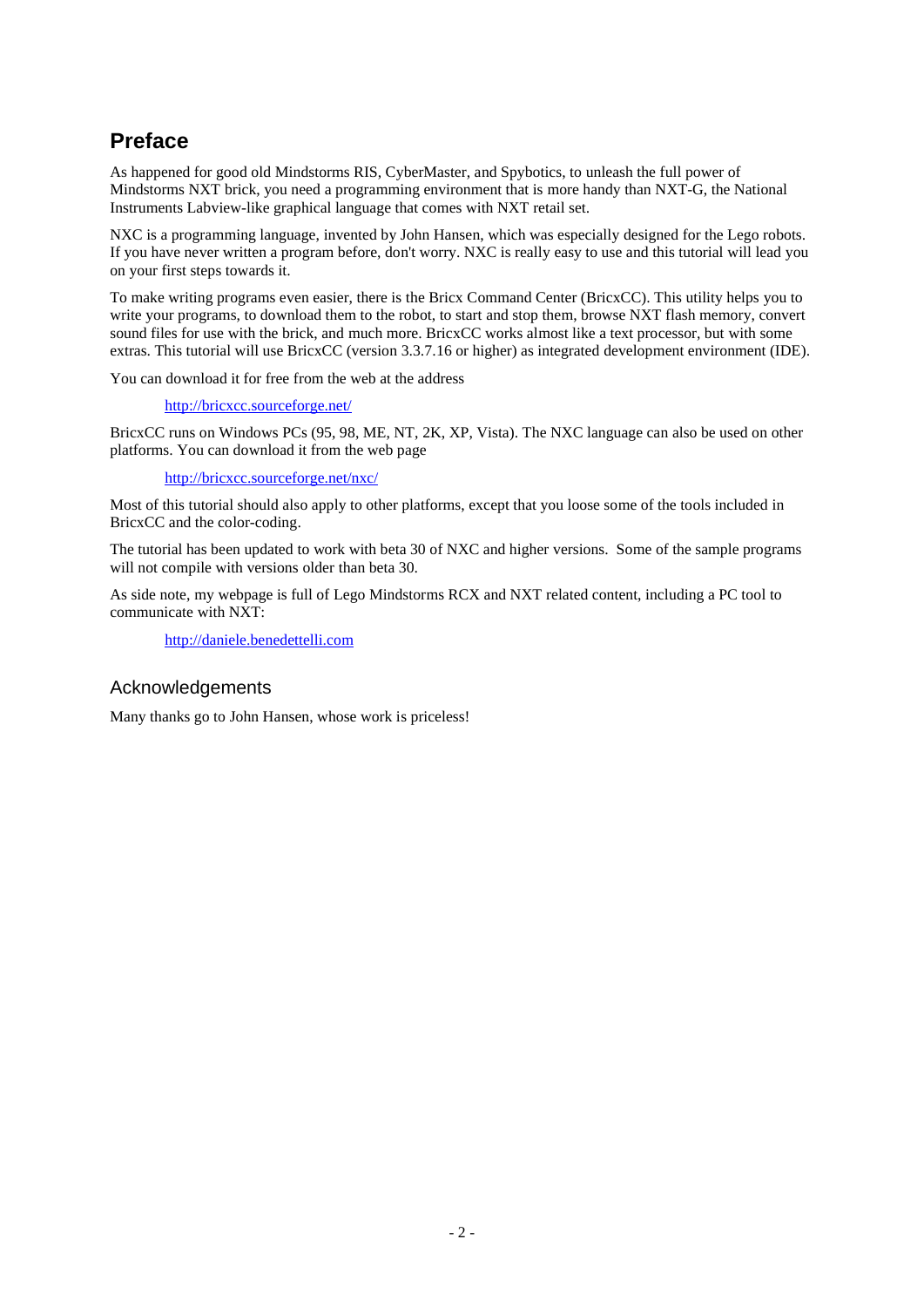# **Contents**

| <b>Preface</b>                                                                                                 |                |
|----------------------------------------------------------------------------------------------------------------|----------------|
|                                                                                                                | $\sim$ 2       |
| <b>Contents</b>                                                                                                | $\frac{3}{2}$  |
|                                                                                                                | 5              |
|                                                                                                                |                |
|                                                                                                                |                |
|                                                                                                                |                |
|                                                                                                                |                |
|                                                                                                                |                |
|                                                                                                                |                |
|                                                                                                                |                |
| II. A more interesting program $\sqrt{10}$ 10                                                                  |                |
|                                                                                                                |                |
|                                                                                                                |                |
|                                                                                                                |                |
| Summary 2012 2013 2014 2015 2016 2017 2018 2019 2016 2017 2018 2019 2019 2014 2015 2016 2017 2018 2016 2017 20 |                |
|                                                                                                                |                |
|                                                                                                                |                |
|                                                                                                                |                |
|                                                                                                                |                |
| <i>IV.</i> Control structures 16                                                                               |                |
|                                                                                                                |                |
|                                                                                                                |                |
|                                                                                                                |                |
|                                                                                                                | $\frac{18}{2}$ |
|                                                                                                                |                |
|                                                                                                                |                |
|                                                                                                                |                |
|                                                                                                                | $\sim$ 20      |
|                                                                                                                | 21             |
|                                                                                                                | 22             |
|                                                                                                                | 23             |
|                                                                                                                | $\frac{1}{23}$ |
|                                                                                                                | $\sim$ 24      |
|                                                                                                                | 25             |
|                                                                                                                | 26             |
|                                                                                                                | 28             |
|                                                                                                                | 28             |
|                                                                                                                | $\sim$ 28      |
|                                                                                                                | $\frac{30}{2}$ |
|                                                                                                                |                |
|                                                                                                                |                |
|                                                                                                                |                |
|                                                                                                                | 33             |
|                                                                                                                |                |
| IX. More about sensors 25                                                                                      |                |
|                                                                                                                |                |
|                                                                                                                |                |
|                                                                                                                |                |
|                                                                                                                |                |
|                                                                                                                |                |
|                                                                                                                |                |
|                                                                                                                |                |
|                                                                                                                | - 40           |
|                                                                                                                |                |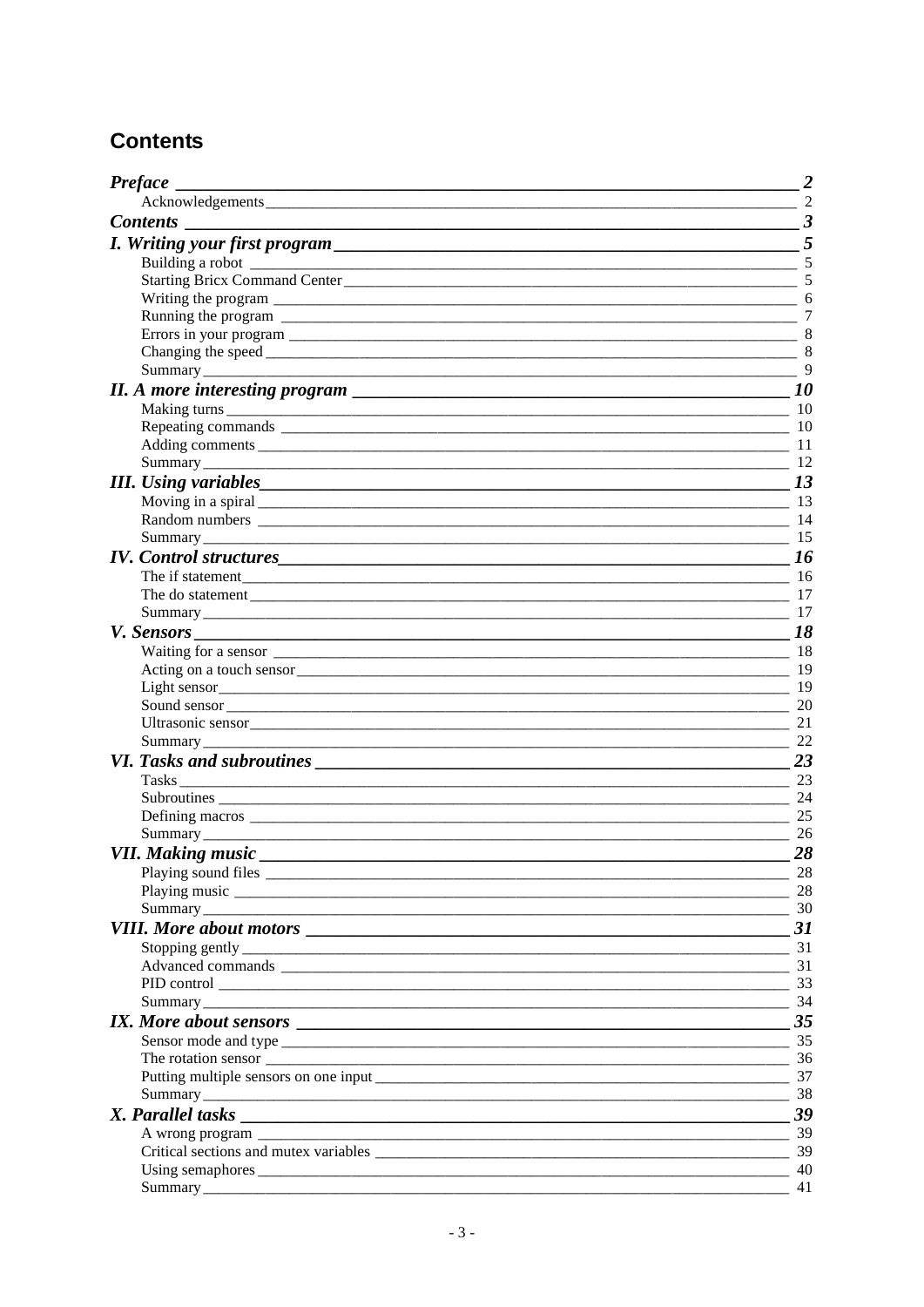|                            | 42 |
|----------------------------|----|
|                            | 42 |
|                            | 43 |
|                            | 45 |
|                            | 45 |
|                            | 46 |
|                            | 46 |
|                            | 46 |
|                            | 47 |
|                            | 50 |
| <b>XIII.</b> Final remarks |    |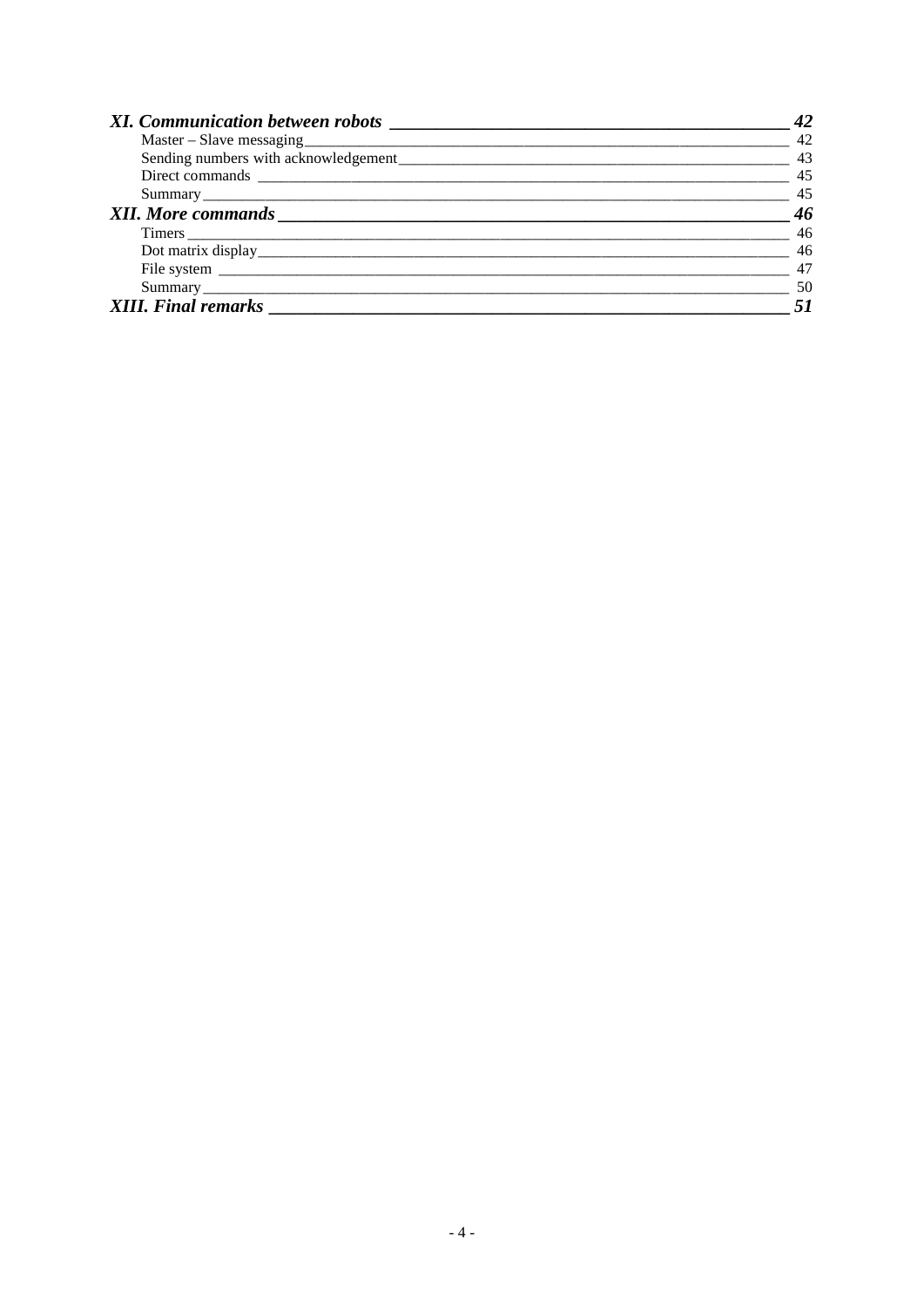# **I. Writing your first program**

In this chapter I will show you how to write an extremely simple program. We are going to program a robot to move forwards for 4 seconds, then backwards for another 4 seconds, and then stop. Not very spectacular but it will introduce you to the basic idea of programming. And it will show you how easy this is. But before we can write a program, we first need a robot.

## Building a robot

The robot we will use throughout this tutorial is Tribot, the first rover you have been instructed to build once got NXT set out of the box. The only difference is that you must connect right motor to port A, left motor to port C and the grabber motor to port B.



Make sure to have correctly installed Mindstorms NXT Fantom Drivers that come with your set.

## Starting Bricx Command Center

We write our programs using Bricx Command Center. Start it by double clicking on the icon BricxCC. (I assume you already installed BricxCC. If not, download it from the web site (see the preface), and install it in any directory you like. The program will ask you where to locate the robot. Switch the robot on and press **OK**. The program will (most likely) automatically find the robot. Now the user interface appears as shown below (without the text tab).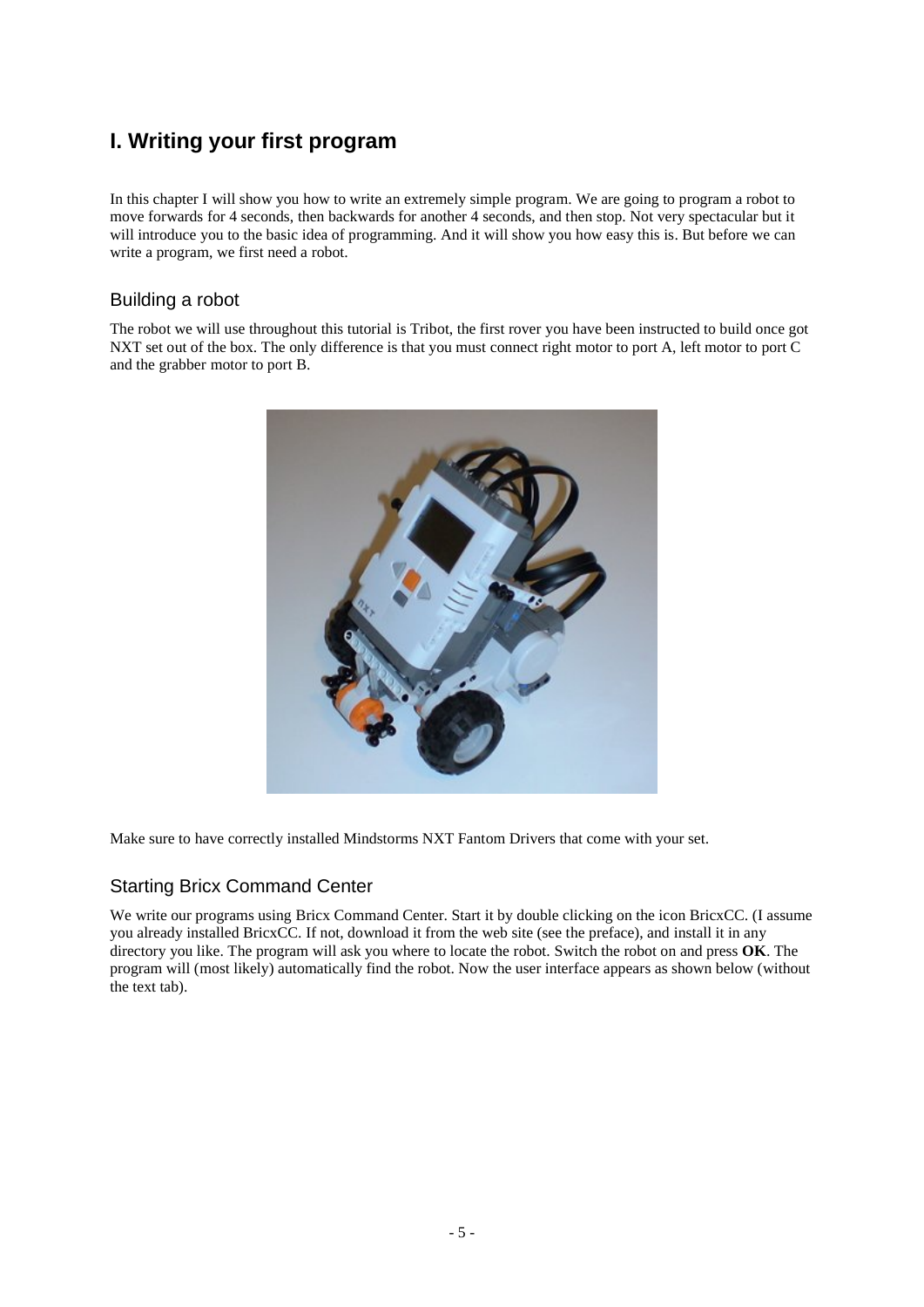| <b>Bricx Command Center</b>                                                                    |                                                                                                                                               |
|------------------------------------------------------------------------------------------------|-----------------------------------------------------------------------------------------------------------------------------------------------|
| File Edit Search View Compile Tools Window Help                                                |                                                                                                                                               |
| <b>POLLER</b> DG                                                                               | 且品 目以<br>Program 1<br>್ಯಾ<br>$\bullet$<br>$\odot$                                                                                             |
| $\mathbb{Z}$<br>4 2<br>G<br>$\mathbf{E}$                                                       | $\begin{array}{c} \circ & \circ \\ \circ & \circ \end{array}$<br>$\bullet$<br>Ф<br>$Q_2$<br>合國盟                                               |
| $\overline{z}$                                                                                 | 1_simple.nxc                                                                                                                                  |
| <b>Functions</b><br>Tasks<br>⊞<br>Procedures<br>$\mathbb{X}$                                   | 1 task main ()<br>2<br>3<br>OnFwd(OUT_A, 75);<br>OnFwd(OUT B, 75);<br>4<br>5<br>Wait (4000);<br>6<br>OnRev (OUT AB, 75);<br>7<br>Wait (4000); |
| Programs<br>E<br>Debugging<br>田<br>If statements<br>Ŧ<br>国 Loops etc<br>国 Outputs<br>国· Timing | 8<br>Off (OUT AB) ;<br>$9$ }<br>10 <sup>°</sup>                                                                                               |
| 10:1                                                                                           | Modified<br>Insert<br>no port                                                                                                                 |

The interface looks like a standard text editor, with the usual menu, and buttons to open and save files, print files, edit files, etc. But there are also some special menus for compiling and downloading programs to the robot and for getting information from the robot. You can ignore these for the moment.

We are going to write a new program. So press the **New File** button to create a new, empty window.

#### Writing the program

Now type in the following program:

```
task main()
{
  OnFwd(OUT_A, 75);
   OnFwd(OUT_C, 75);
   Wait(4000);
   OnRev(OUT_AC, 75);
   Wait(4000);
  Off(OUT_AC);
}
```
It might look a bit complicated at first, so let us analyze it.

Programs in NXC consist of tasks. Our program has just one task, named main. Each program needs to have a task called main which is the one that will be executed by the robot. You will learn more about tasks in Chapter VI. A task consists of a number of commands, also called statements. There are brackets around the statements such that it is clear that they all belong to this task. Each statement ends with a semicolon. In this way it is clear where a statement ends and where the next statement begins. So a task looks in general as follows: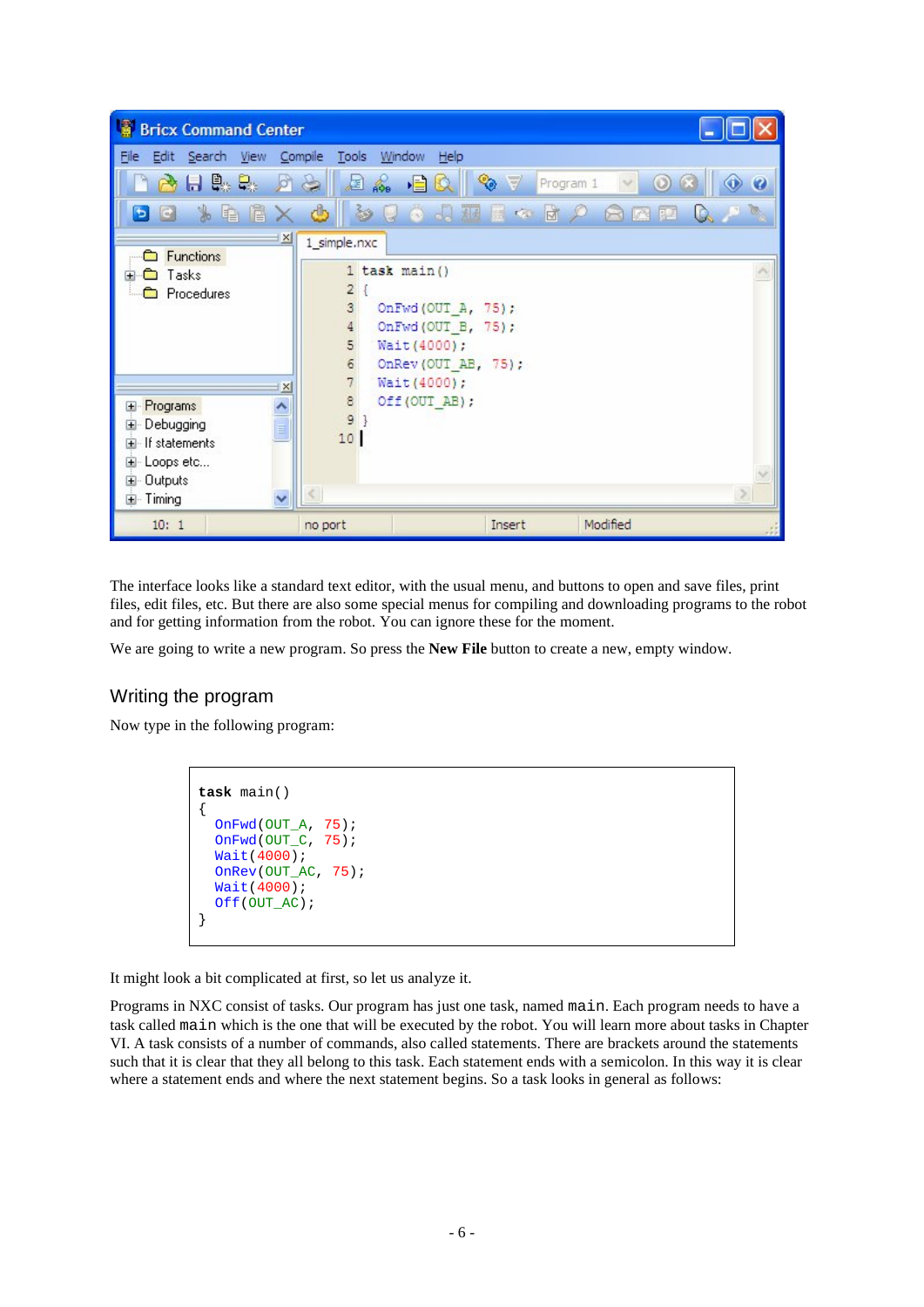```
task main()
{
   statement1;
  statement2;
 …
}
```
Our program has six statements. Let us look at them one at the time:

```
OnFwd(OUT_A, 75);
```
This statement tells the robot to start output A, that is, the motor connected to the output labeled A on the NXT, to move forwards. The number following sets the speed of the motor to 75% of maximum speed.

```
OnFwd(OUT C, 75);
```
Same statement but now we start motor C. After these two statements, both motors are running, and the robot moves forwards.

Wait(4000);

Now it is time to wait for a while. This statement tells us to wait for 4 seconds. The argument, that is, the number between the parentheses, gives the number of 1/1000 of a second: so you can very precisely tell the program how long to wait. For 4 seconds, the program is sleeping and the robot continues to move forwards.

```
OnRev(OUT_AC, 75);
```
The robot has now moved far enough so we tell it to move in reverse direction, that is, backwards. Note that we can set both motors at once using  $OUT_AC$  as argument. We could also have combined the first two statements this way.

Wait(4000);

Again we wait for 4 seconds.

#### Off(OUT\_AC);

And finally we switch both motors off.

That is the whole program. It moves both motors forwards for 4 seconds, then backwards for 4 seconds, and finally switches them off.

You probably noticed the colors when typing in the program. They appear automatically. The colors and styles used by the editor when it performs syntax highlighting are customizable.

#### Running the program

Once you have written a program, it needs to be compiled (that is, changed into binary code that the robot can understand and execute) and sent to the robot using USB cable or BT dongle (called "downloading" the program).



Here you can see the button that allows you to (from left to right) compile, download, run and stop the program.

Press the second button and, assuming you made no errors when typing in the program, it will be correctly compiled and downloaded. (If there are errors in your program you will be notified; see below.)

Now you can run your program. To this, go to My Files OnBrick menu, Software files, and run  $1$  simple program. Remember: software files in NXT filesystem have the same name as source NXC file.

Also, to get the program run automatically, you can use the shortcut CTRL+F5 or after downloading the program you can press the green run button.

Does the robot do what you expected? If not, check wire connections.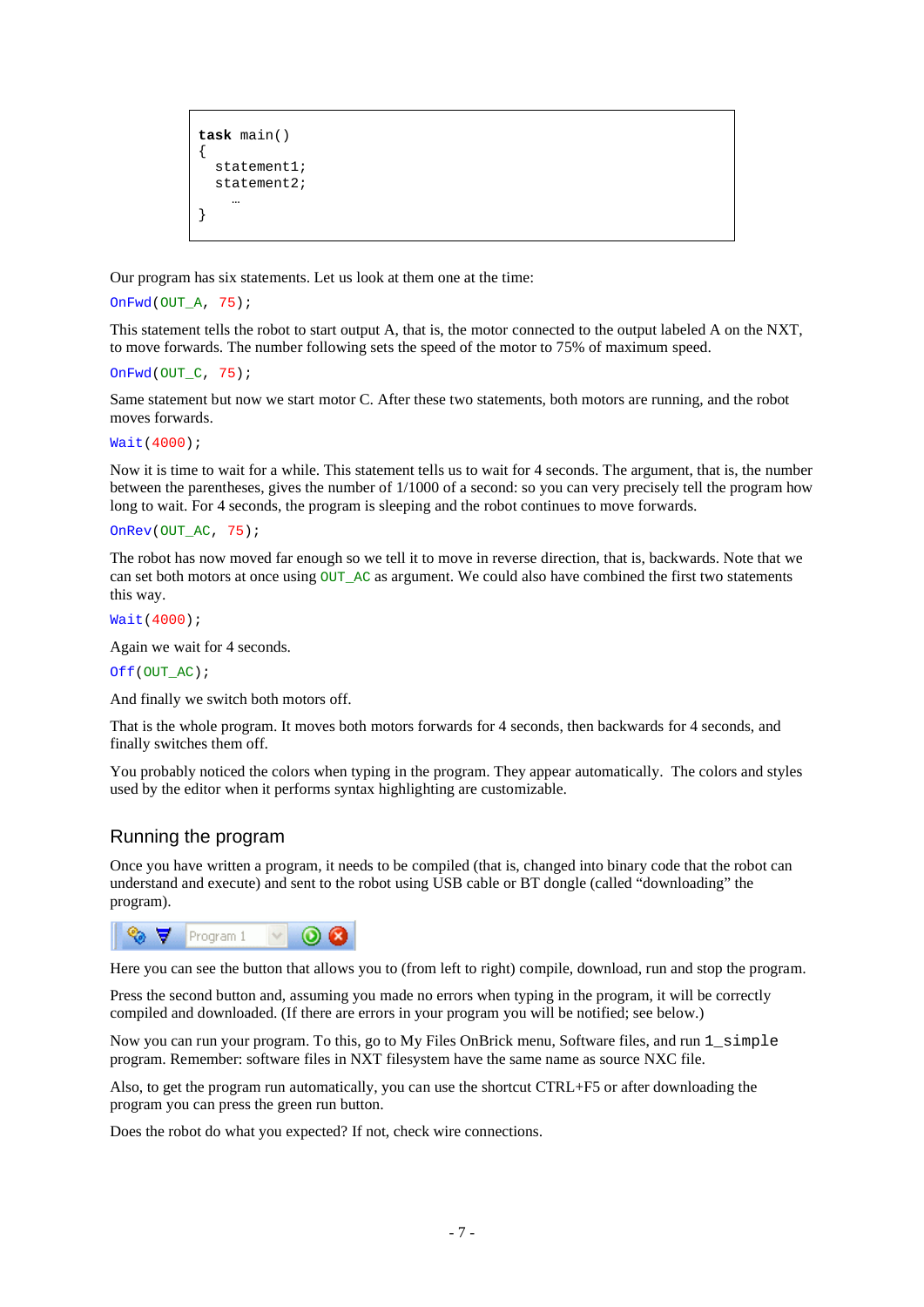# Errors in your program

When typing in programs there is a reasonable chance that you make some errors. The compiler notices the errors and reports them to you at the bottom of the window, like in the following figure:



It automatically selects the first error (we mistyped the name of the motor). When there are more errors, you can click on the error messages to go to them. Note that often errors at the beginning of the program cause other errors at other places. So better only correct the first few errors and then compile the program again. Also note that the syntax highlighting helps a lot in avoiding errors. For example, on the last line we typed Of rather than Off. Because this is an unknown command it is not highlighted.

There are also errors that are not found by the compiler. If we had typed  $\overline{OUT}$  B this would cause the wrong motor to turn. If your robot exhibits unexpected behavior, there is most likely something wrong in your program.

# Changing the speed

As you noticed, the robot moved rather fast. To change the speed you just change the second parameter inside parentheses. The power is a number between 0 and 100. 100 is the fastest, 0 means stop (NXT servo motors will hold position). Here is a new version of our program in which the robot moves slowly:

```
task main()
{
  OnFwd(OUT_AC, 30);
   Wait(4000);
  OnRev(OUT AC, 30);
  Wait(4000);
  Off(OUT_AC);
}
```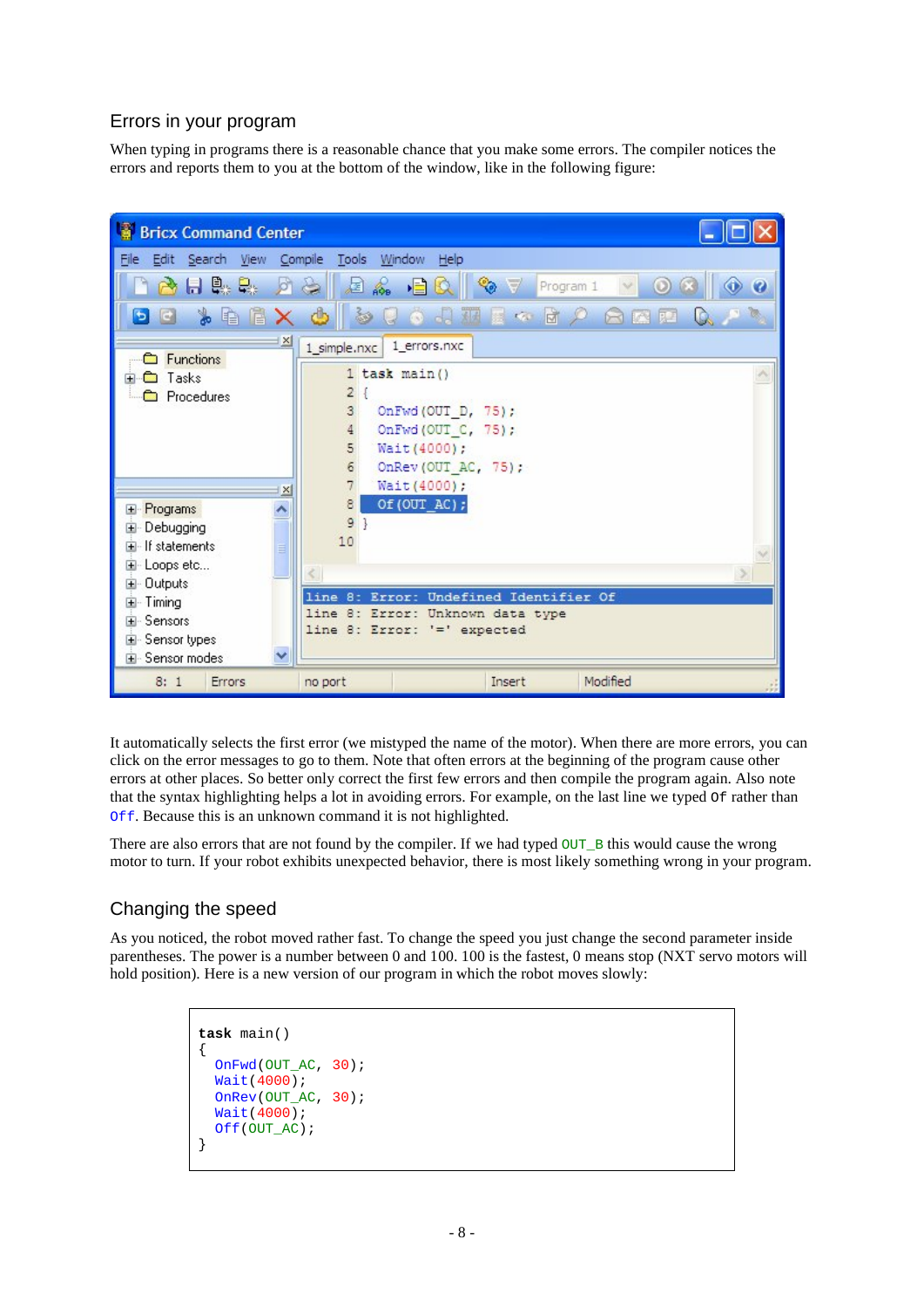# Summary

In this chapter you wrote your first program in NXC, using BricxCC. You should now know how to type in a program, how to download it to the robot and how to let the robot execute the program. BricxCC can do many more things. To find out about them, read the documentation that comes with it. This tutorial will primarily deal with the language NXC and only mention features of BricxCC when you really need them.

You also learned some important aspects of the language NXC. First of all, you learned that each program has one task named main that is always executed by the robot. Also you learned the four basic motor commands: OnFwd(), OnRev() and Off(). Finally, you learned about the Wait() statement.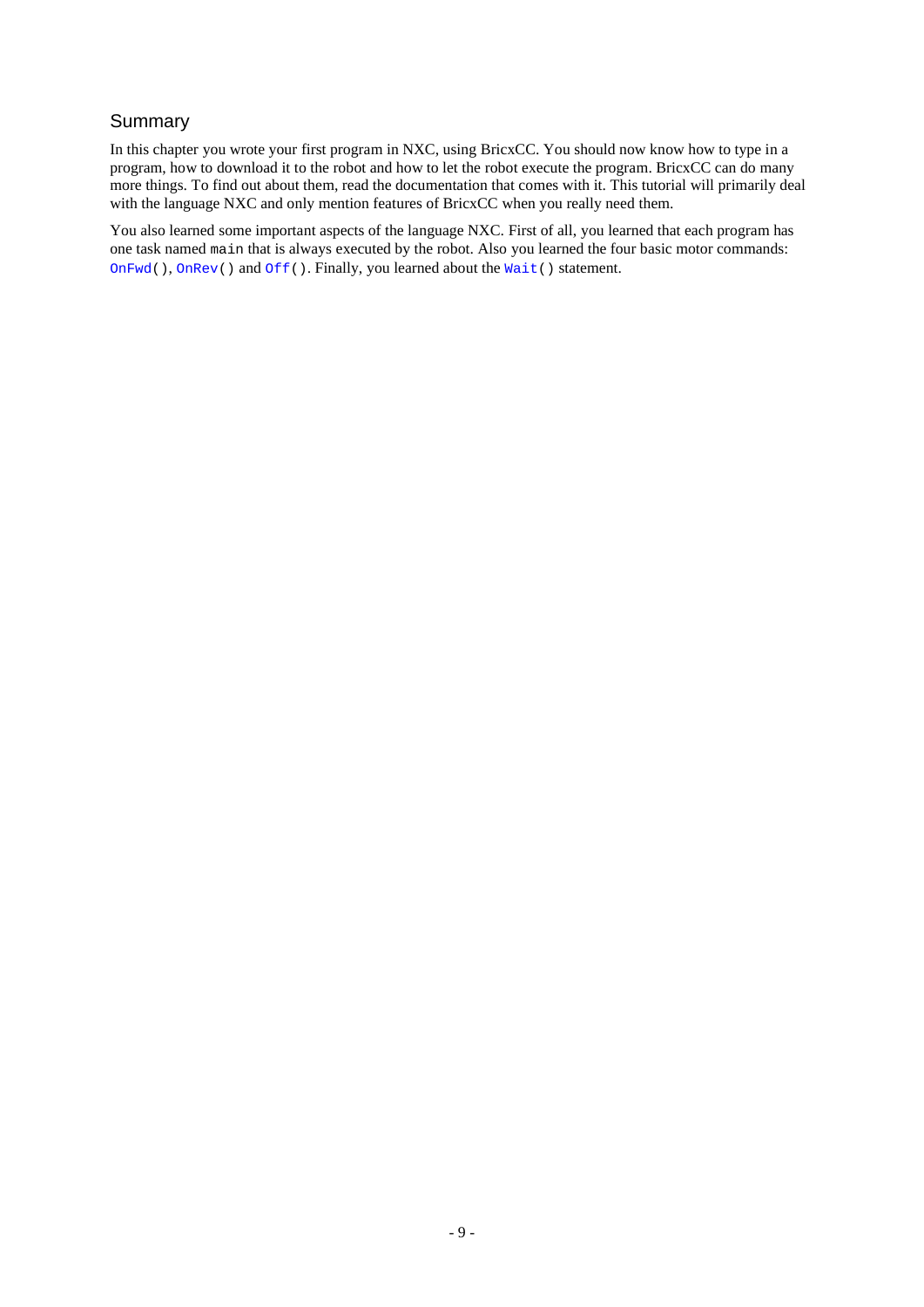# **II. A more interesting program**

Our first program was not so amazing. So let us try to make it more interesting. We will do this in a number of steps, introducing some important features of our programming language NXC.

## Making turns

You can make your robot turn by stopping or reversing the direction of one of the two motors. Here is an example. Type it in, download it to your robot and let it run. It should drive a bit and then make a 90-degree right turn.

```
task main()
{
   OnFwd(OUT_AC, 75);
  Wait(800)\overline{1}OnRev(OUT C, 75);
   Wait(360);
   Off(OUT_AC);
}
```
You might have to try some slightly different numbers than 500 in the second  $\text{Wait}(\cdot)$  command to make a 90 degree turn. This depends on the type of surface on which the robot runs. Rather than changing this in the program it is easier to use a name for this number. In NXC you can define constant values as shown in the following program.

```
%#define MOVE_TIME 1000<br>#define TURN TIME 360
#define TURN_TIME 360
task main()
{
  OnFwd(OUT_AC, 75);
   Wait(MOVE_TIME);
  OnRev(OUT_C, 75);Wait(TURN_TIME);
  Off(OUT_AC);
}
```
The first two lines define two constants. These can now be used throughout the program. Defining constants is good for two reasons: it makes the program more readable, and it is easier to change the values. Note that BricxCC gives the define statements its own color. As we will see in Chapter VI, you can also define things other than constants.

#### Repeating commands

Let us now try to write a program that makes the robot drive in a square. Going in a square means: driving forwards, turning 90 degrees, driving forwards again, turning 90 degrees, etc. We could repeat the above piece of code four times but this can be done a lot easier with the **repeat** statement.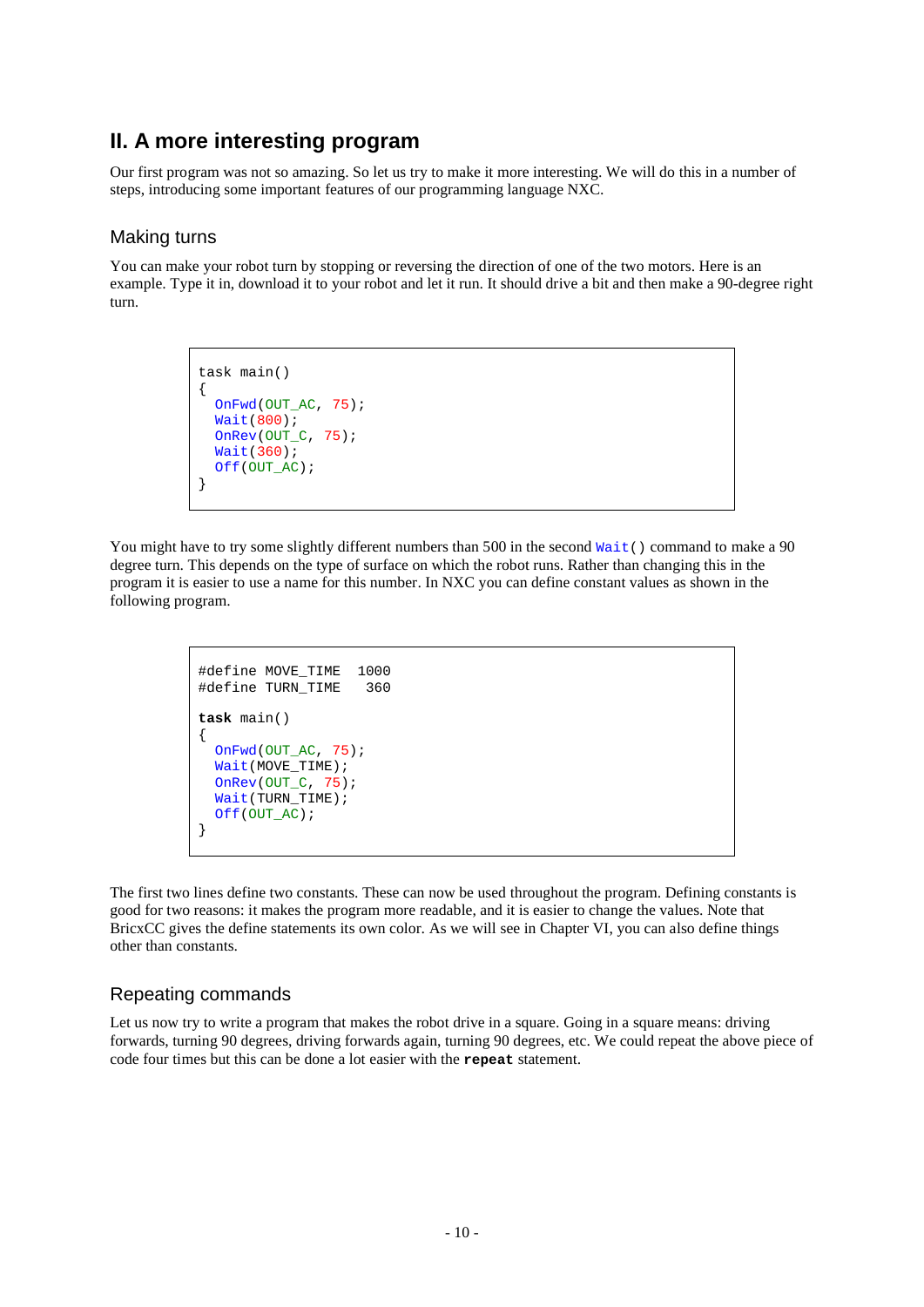```
%#define MOVE_TIME 500<br>#define TURN TIME 500
#define TURN_TIME
task main()
{
   repeat(4)
\{ OnFwd(OUT_AC, 75);
     Wait(MOVE_TIME);
    OnRev(OUT_C, 75);
     Wait(TURN_TIME);
 }
  Off(OUT_AC);
}
```
The number inside the **repeat** statement's parentheses indicates how many times the code inside its brackets must be repeated. Note that, in the above program, we also indent the statements. This is not necessary, but it makes the program more readable.

As a final example, let us make the robot drive 10 times in a square. Here is the program:

```
#define MOVE_TIME 1000<br>#define TURN TIME 500
#define TURN_TIME
task main()
{
   repeat(10)
\{ repeat(4)
\left\{\begin{array}{ccc} \end{array}\right\} OnFwd(OUT_AC, 75);
        Wait(MOVE_TIME);
         OnRev(OUT_C, 75);
         Wait(TURN_TIME);
       }
 }
   Off(OUT_AC);
}
```
There is now one repeat statement inside the other. We call this a "nested" repeat statement. You can nest repeat statements as much as you like. Take a careful look at the brackets and the indentation used in the program. The task starts at the first bracket and ends at the last. The first repeat statement starts at the second bracket and ends at the fifth. The nested repeat statement starts at the third bracket and ends at the fourth. As you see the brackets always come in pairs and the piece between the brackets we indent.

#### Adding comments

To make your program even more readable, it is good to add some comment to it. Whenever you put // on a line, the rest of that line is ignored and can be used for comments. A long comment can be put between /\* and \*/. Comments are syntax highlighted in the BricxCC. The full program could look as follows: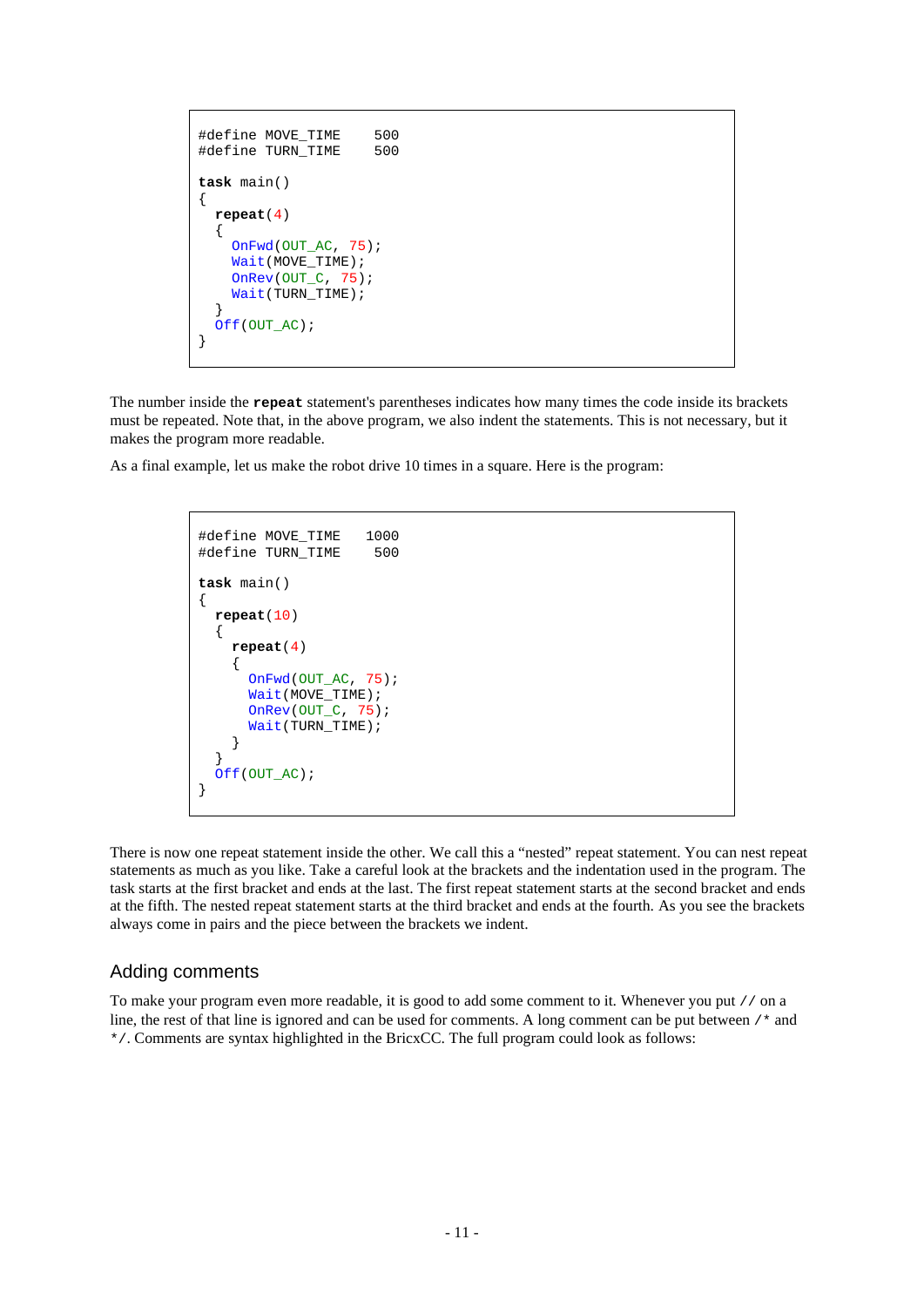```
/* 10 SOUARES
This program make the robot run 10 squares
*/
#define MOVE_TIME 500 // Time for a straight move<br>#define TURN_TIME 360 // Time for turning 90 degre
                                1/ Time for turning 90 degrees
task main()
{
   repeat(10) // Make 10 squares
   {
     repeat(4)
     {
       OnFwd(OUT_AC, 75);
      Wait(MOVE_TIME);
       OnRev(OUT_C, 75);
      Wait(TURN_TIME);
     }
  \int<br>Off(OUT_AC);
                        // Now turn the motors off
}
```
#### Summary

In this chapter you learned the use of the **repeat** statement and the use of comment. Also you saw the function of nested brackets and the use of indentation. With all you know so far you can make the robot move along all sorts of paths. It is a good exercise to try and write some variations of the programs in this chapter before continuing with the next chapter.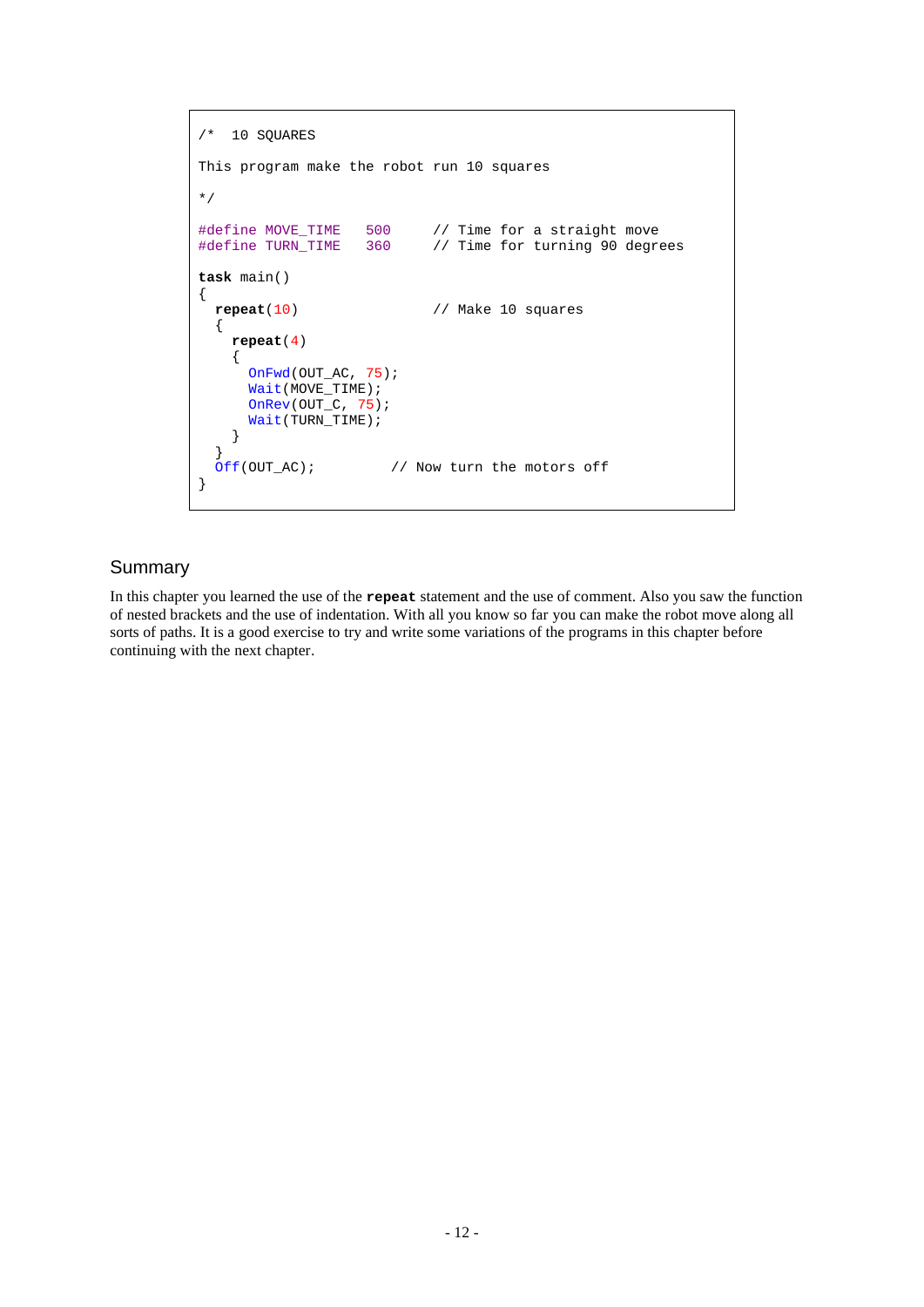# **III. Using variables**

Variables form a very important aspect of every programming language. Variables are memory locations in which we can store a value. We can use that value at different places and we can change it. Let us describe the use of variables using an example.

# Moving in a spiral

Assume we want to adapt the above program in such a way that the robot drives in a spiral. This can be achieved by making the time we sleep larger for each next straight movement. That is, we want to increase the value of MOVE TIME each time. But how can we do this? MOVE TIME is a constant and therefore cannot be changed. We need a variable instead. Variables can easily be defined in NXC. Here is the spiral program.

```
#define TURN_TIME 360
int move_time; // define a variable
task main()
{
   move_time = 200; // set the initial value
   repeat(50)
\{OnFwd(OUT_AC, 75);<br>Wait(move_time);
                               // use the variable for sleeping
     OnRev(OUT_C, 75);
    Wait(TURN_TIME);<br>move time += 200; move_time += 200; // increase the variable
 }
  Off(OUT_AC);
}
```
The interesting lines are indicated with the comments. First we define a variable by typing the keyword **int** followed by a name we choose. (Normally we use lower-case letters for variable names and uppercase letters for constants, but this is not necessary.) The name must start with a letter but can contain digits and the underscore sign. No other symbols are allowed. (The same applied to constants, task names, etc.) The word **int** stands for integer. Only integer numbers can be stored in it. In the second line we assign the value 200 to the variable. From this moment on, whenever you use the variable, its value will be 200. Now follows the repeat loop in which we use the variable to indicate the time to sleep and, at the end of the loop we increase the value of the variable by 200. So the first time the robot sleeps 200 ms, the second time 400 ms, the third time 600 ms, and so on.

Besides adding values to a variable we can also multiply a variable with a number using  $\ast$ =, subtract using  $$ and divide using  $/ =$ . (Note that for division the result is rounded to the nearest integer.) You can also add one variable to the other, and write down more complicated expressions. The next example does not have any effect on your robot hardware, since we don't know how to use the NXT display yet!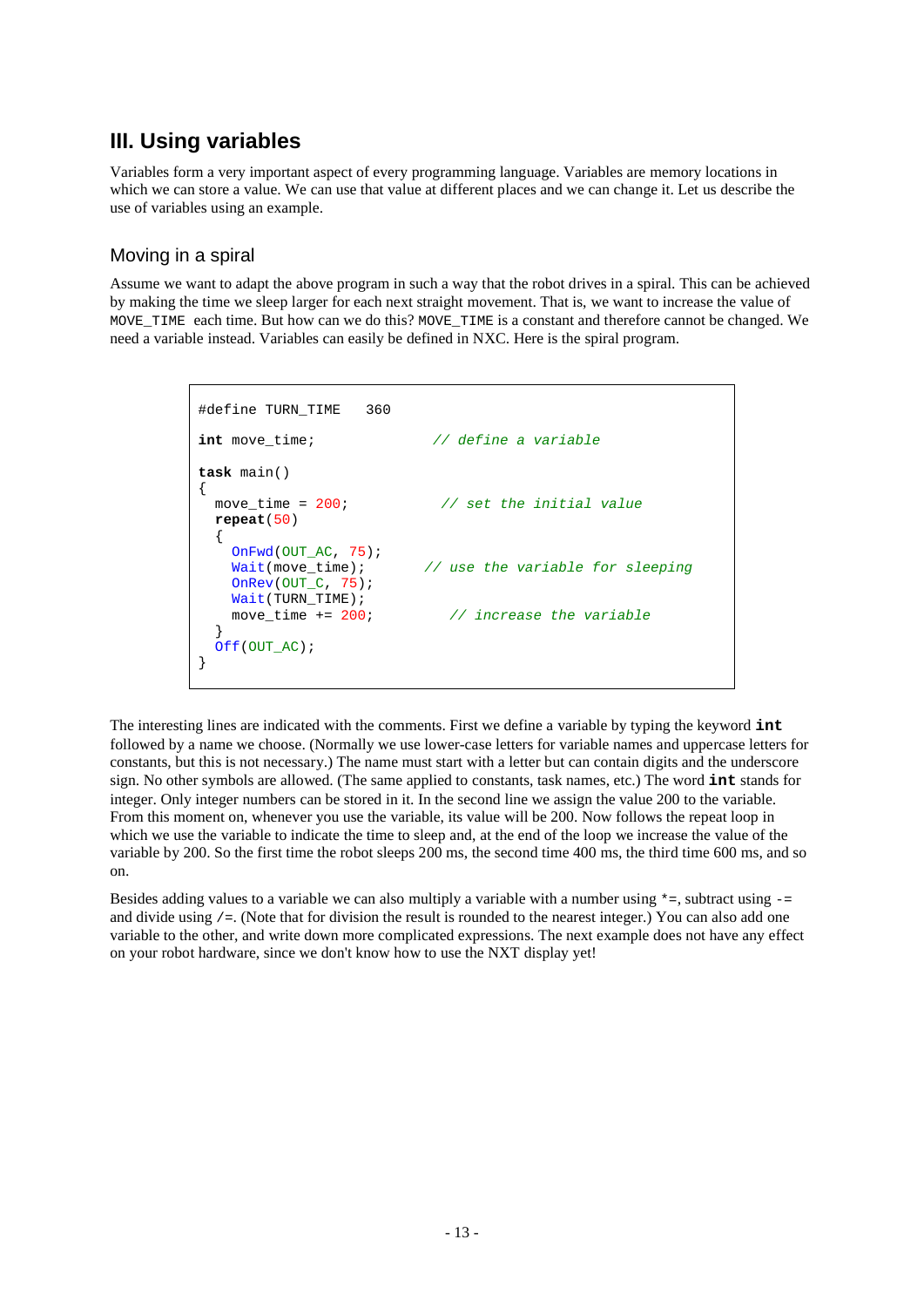```
int aaa;
int bbb,ccc;
int values[];
task main()
{
  aaa = 10ibbb = 20 * 5;
  ccc = bbb;ccc /=\alphaaaa;
  ccc -= 5;
   aaa = 10 * (ccc + 3); // aaa is now equal to 80
  ArrayInit(values, 0, 10); // allocate 10 elements = 0
  values[0] = aaa;values[1] = bbb;values[2] = aaa * bbb;values[3] = ccc;}
```
Note on the first two lines that we can define multiple variables in one line. We could also have combined all three of them in one line. The variable named values is an array, that is, a variable that contains more than a number: an array can be indexed with a number inside square brackets. In NXC integer arrays are declared so:

#### **int name[];**

Then, this line allocates 10 elements initializing them to 0.

ArrayInit(values, 0, 10);

#### Random numbers

In all the above programs we defined exactly what the robot was supposed to do. But things get a lot more interesting when the robot is going to do things that we don't know. We want some randomness in the motions. In NXC you can create random numbers. The following program uses this to let the robot drive around in a random way. It constantly drives forwards for a random amount of time and then makes a random turn.

```
int move_time, turn_time;
task main()
{
  while(true)
   {
    move_time = Random(600);
    turn_time = Random(400); OnFwd(OUT_AC, 75);
     Wait(move_time);
     OnRev(OUT_A, 75);
     Wait(turn_time);
   }
}
```
The program defines two variables, and then assigns random numbers to them. Random(600) means a random number between 0 and 600 (the maximum value is not included in the range of numbers returned). Each time you call Random the numbers will be different.

Note that we could avoid the use of the variables by writing directly e.g. Wait (Random(600)).

You also see a new type of loop here. Rather that using the repeat statement we wrote **while**(**true**). The while statement repeats the statements below it as long as the condition between the parentheses is true. The special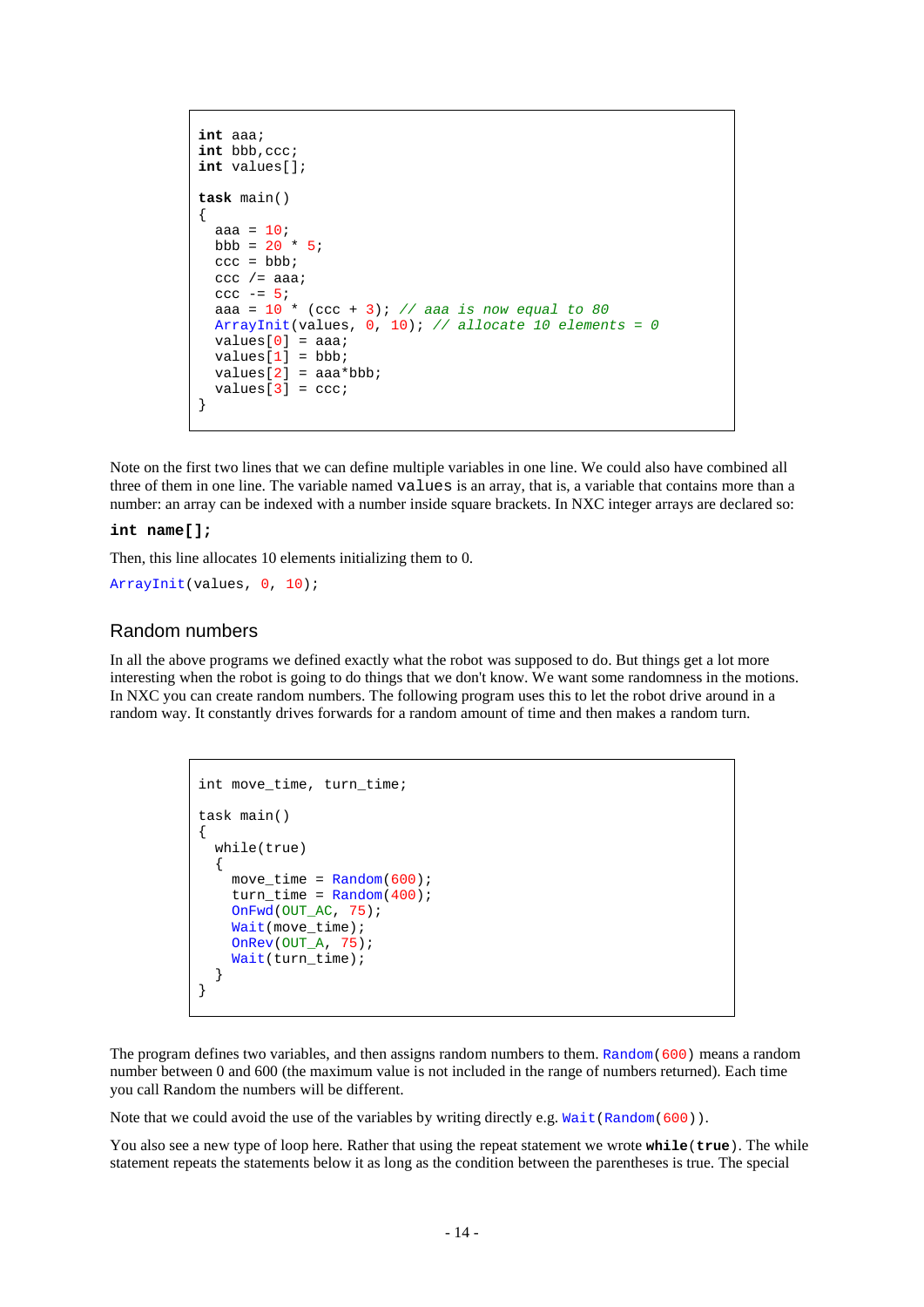word **true** is always true, so the statements between the brackets are repeated forever (or at least until you press the dark grey button on NXT). You will learn more about the while statement in Chapter IV.

# Summary

In this chapter you learned about the use of variables and arrays. You can declare other data types than int: short, long, byte, bool and string.

You also learned how to create random numbers, such that you can give the robot unpredictable behavior. Finally we saw the use of the while statement to make an infinite loop that goes on forever.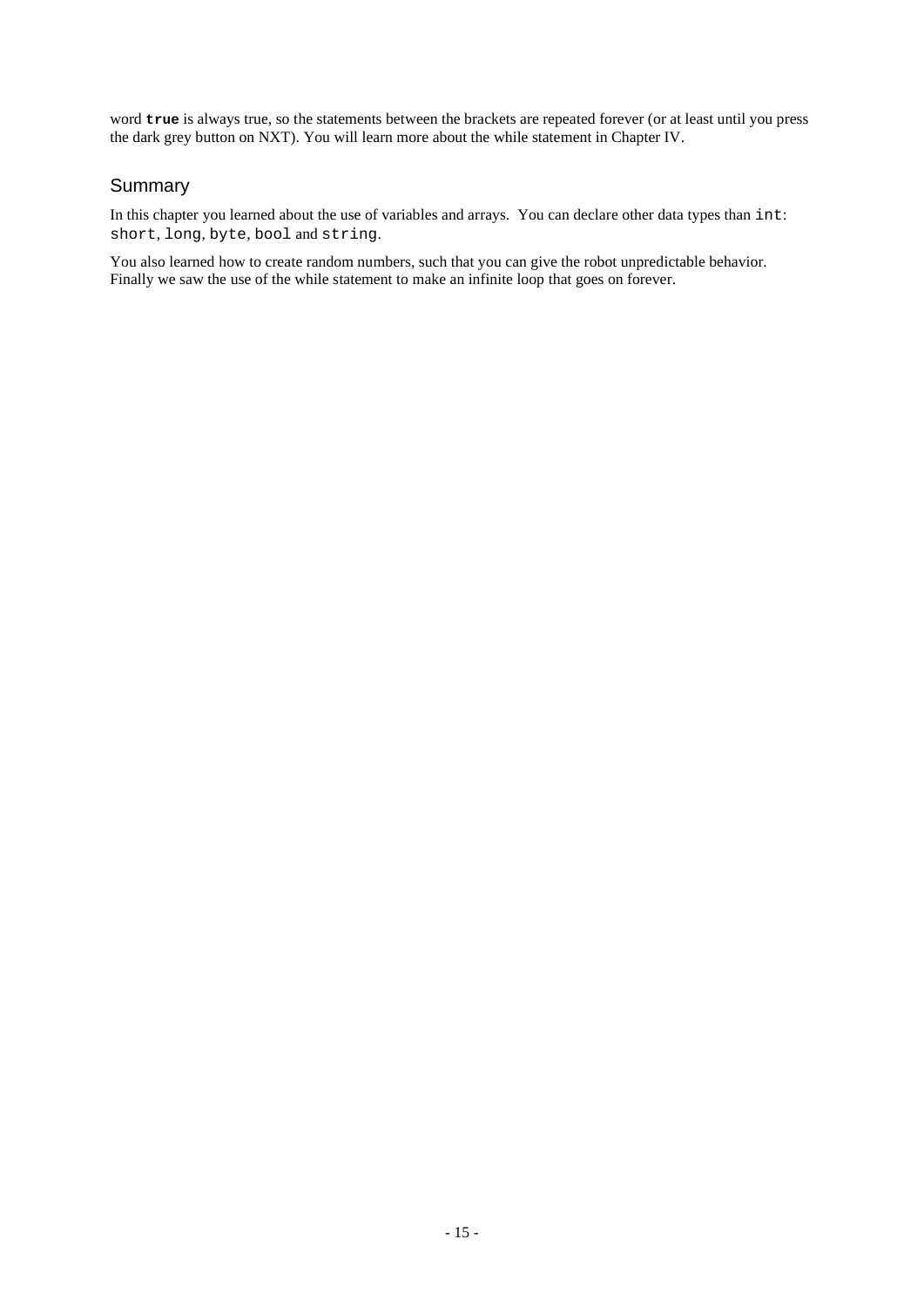# **IV. Control structures**

In the previous chapters we saw the repeat and while statements. These statements control the way the other statements in the program are executed. They are called "control structures". In this chapter we will see some other control structures.

#### The if statement

Sometimes you want that a particular part of your program is only executed in certain situations. In this case the if statement is used. Let me give an example. We will again change the program we have been working with so far, but with a new twist. We want the robot to drive along a straight line and then either make a left or a right turn. To do this we need random numbers again. We pick a random number that is either positive or negative. If the number is less than 0 we make a right turn; otherwise we make a left turn. Here is the program:

```
#define MOVE_TIME 500
#define TURN_TIME 360
task main()
{
  while(true)
   {
     OnFwd(OUT_AC, 75);
     Wait(MOVE_TIME);
    if (\text{Random}() >= 0) {
       OnRev(OUT_C, 75);
     }
     else
 {
      OnRev(OUT A, 75);
 }
    Wait(TURN TIME);
   }
}
```
The **if** statement looks a bit like the while statement. If the condition between the parentheses is true the part between the brackets is executed. Otherwise, the part between the brackets after the word **else** is executed. Let us look a bit better at the condition we use. It reads Random()  $\geq 0$ . This means that Random() must be greater-than or equal to 0 to make the condition true. You can compare values in different ways. Here are the most important ones:

|          | equal to                 |
|----------|--------------------------|
| $\,<\,$  | smaller than             |
| $\leq$   | smaller than or equal to |
| $\rm{>}$ | larger than              |
| >≕       | larger than or equal to  |
| $!=$     | not equal to             |

You can combine conditions use  $\&\&$ , which means "and", or  $||$ , which means "or". Here are some examples of conditions:

| true       | always true                                                                 |
|------------|-----------------------------------------------------------------------------|
| false      | never true                                                                  |
| ttt != $3$ | true when the is not equal to 3                                             |
|            | $(ttt \ge 5)$ & (ttt <= 10) true when the lies between 5 and 10             |
|            | $(aaa == 10)$ (bbb = 10) true if either aa or bbb (or both) are equal to 10 |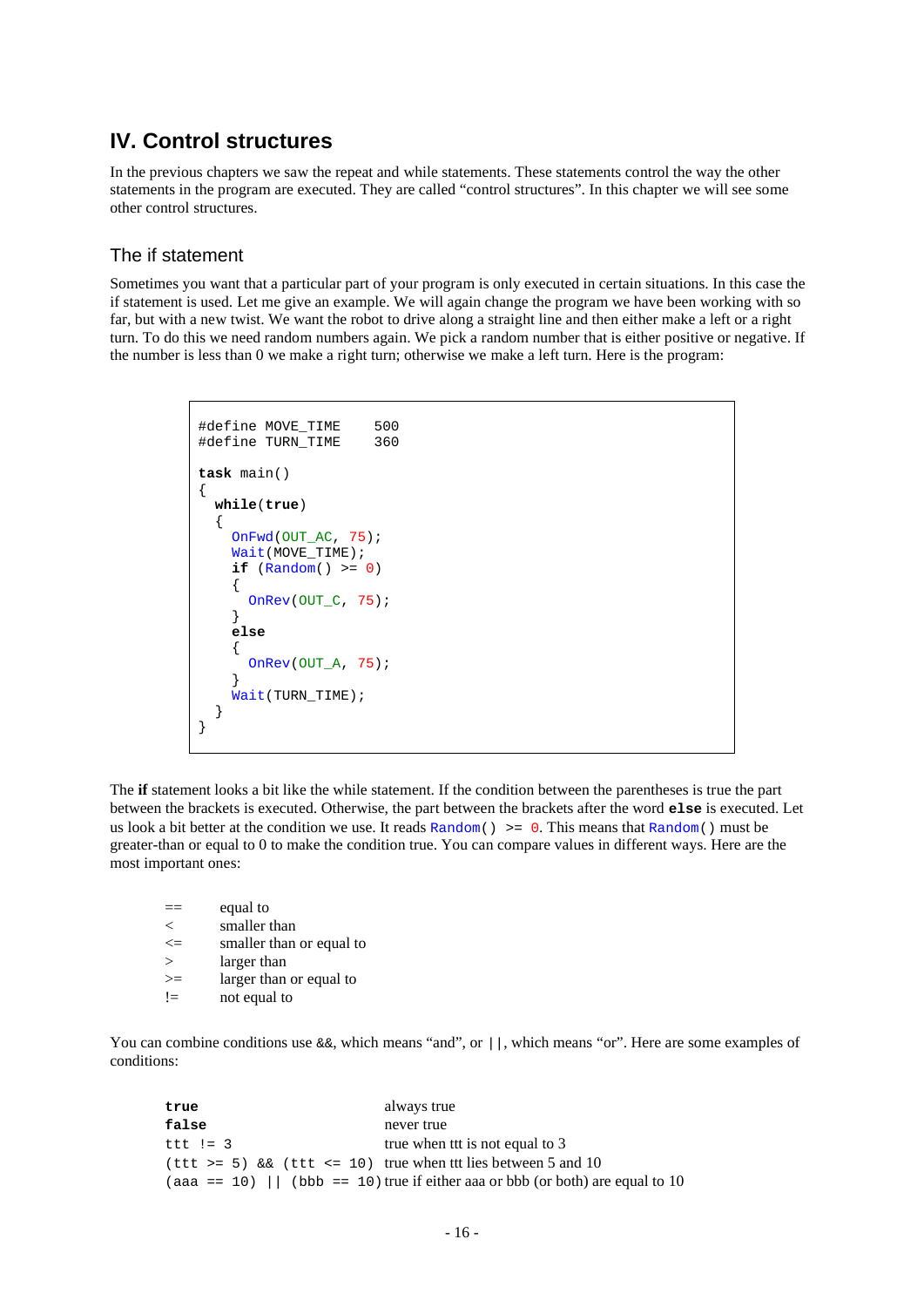Note that the **if** statement has two parts. The part immediately after the condition, which is executed when the condition is true, and the part after the else, which is executed when the condition is false. The keyword **else** and the part after it are optional. So you can omit them if there is nothing to do when the condition is false.

## The do statement

There is another control structure, the **do** statement. It has the following form:

**do** { statements; } **while** (condition);

The statements between the brackets after the **do** part are executed as long as the condition is true. The condition has the same form as in the **if** statement described above. Here is an example of a program. The robot runs around randomly for 20 seconds and then stops.

```
int move_time, turn_time, total_time;
task main()
{
  total_time = 0; do
   {
   move\_time = Random(1000);turn_time = Random(1000); OnFwd(OUT_AC, 75);
     Wait(move_time);
     OnRev(OUT_C, 75);
     Wait(turn_time);
     total_time += move_time;
     total_time += turn_time;
 }
   while (total_time < 20000);
   Off(OUT_AC);
}
```
Note also that the do statement behaves almost the same as the while statement. But in the while statement the condition is tested before executing the statements, while in the do statement the condition is tested at the end. For the while statement, the statements might never be executed, but for the do statement they are executed at least once.

## Summary

In this chapter we have seen two new control structures: the **if** statement and the **do** statement. Together with the repeat statement and the while statement they are the statements that control the way in which the program is executed. It is very important that you understand what they do. So better try some more examples yourself before continuing.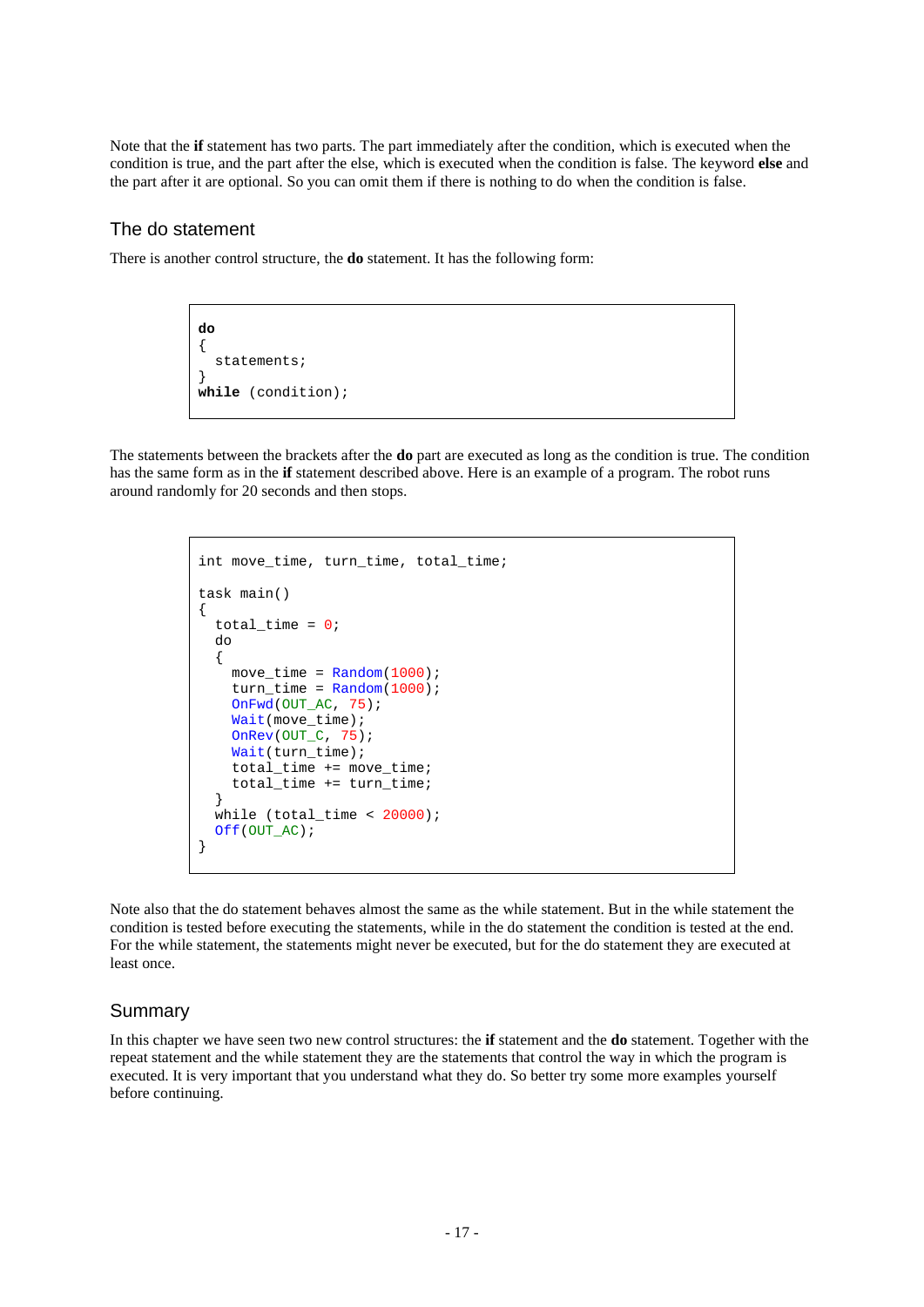# **V. Sensors**

Off course you can connect sensors to NXT to make the robot react to external events. Before I can show how to do this, we must change the robot a bit by adding a touch sensor. As before, follow the Tribot instructions to build the front bumper.



Connect the touch sensor to input 1 on the NXT.

#### Waiting for a sensor

Let us start with a very simple program in which the robot drives forwards until it hits something. Here it is:

```
task main()
{
  SetSensor(IN_1,SENSOR_TOUCH);
 OnFwd(OUT_AC, 75);
 until (SENSOR_1 == 1);
  Off(OUT_AC);
}
```
There are two important lines here. The first line of the program tells the robot what type of sensor we use. IN\_1 is the number of the input to which we connected the sensor. The other sensor inputs are called  $\text{IN}_2$ ,  $\text{IN}_3$  and IN\_4. SENSOR\_TOUCH indicates that this is a touch sensor. For the light sensor we would use SENSOR\_LIGHT. After we specified the type of the sensor, the program switches on both motors and the robot starts moving forwards. The next statement is a very useful construction. It waits until the condition between the brackets is true. This condition says that the value of the sensor SENSOR\_1 must be 1, which means that the sensor is pressed. As long as the sensor is not pressed, the value is 0. So this statement waits until the sensor is pressed. Then we switch off the motors and the task is finished.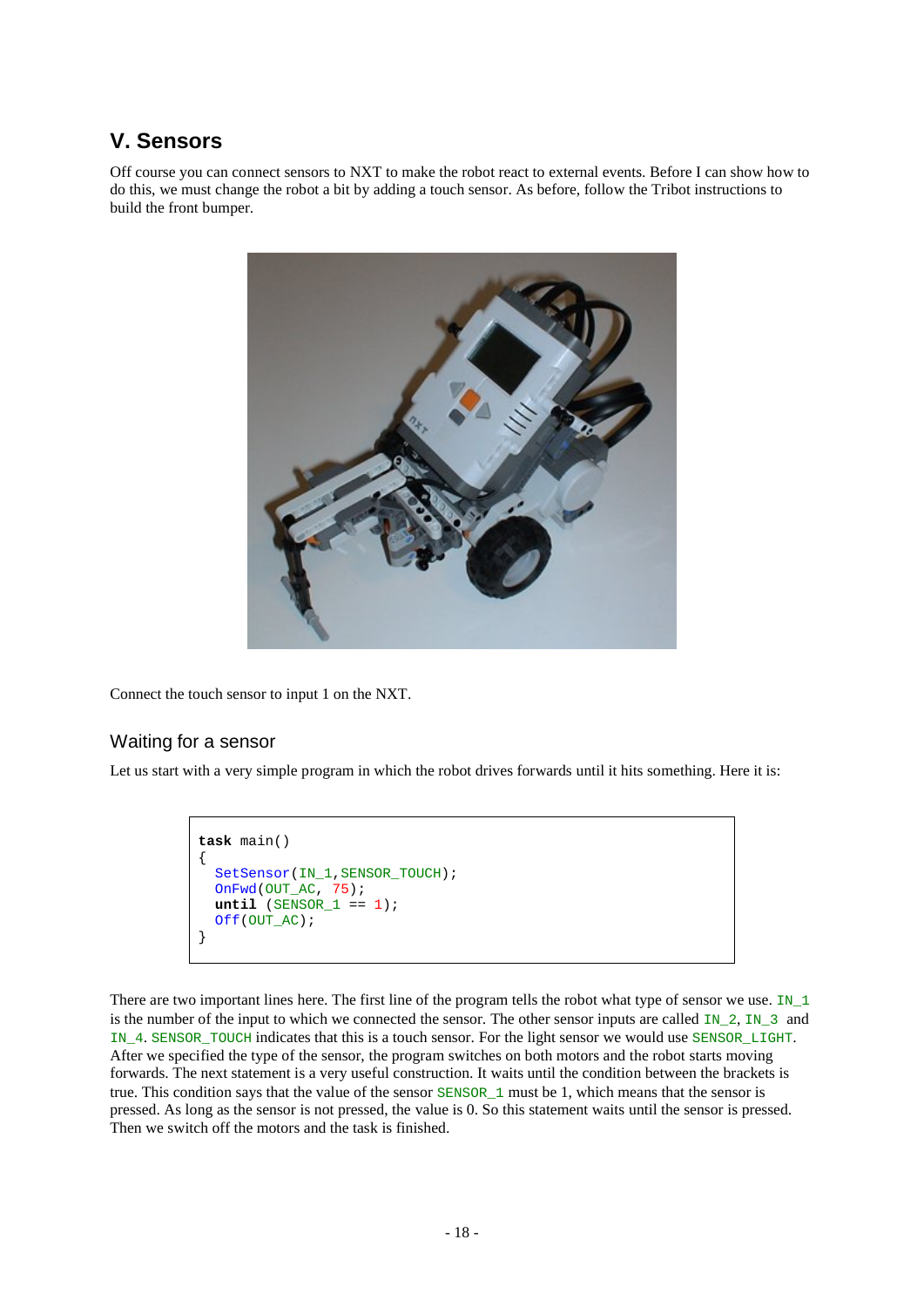## Acting on a touch sensor

Let us now try to make the robot avoid obstacles. Whenever the robot hits an object, we let it move back a bit, make a turn, and then continue. Here is the program:

```
task main()
{
  SetSensorTouch(IN_1);
   OnFwd(OUT_AC, 75);
  while (true)
   {
    if (SENSOR 1 == 1) {
       OnRev(OUT_AC, 75); Wait(300);
       OnFwd(OUT_A, 75); Wait(300);
       OnFwd(OUT_AC, 75);
 }
   }
}
```
As in the previous example, we first indicate the type of the sensor. Next the robot starts moving forwards. In the infinite **while** loop we constantly test whether the sensor is touched and, if so, move back for 300ms, turn right for 300ms, and then continue forwards again.

## Light sensor

Besides the touch sensor, you also get a light sensor, a sound sensor and a digital ultrasonic sensor with Mindstorms NXT system. The light sensor can be triggered to emit light or not, so you can measure the amount of reflected light or ambient light in a particular direction. Measuring reflected light is particularly useful when making a robot follow a line on the floor. This is what we are going to do in the next example. To go on with experiments, finish building Tribot. Connect light sensor to input 3, sound sensor to input 2 and ultrasonic sensor to input 4, as indicated by instructions.

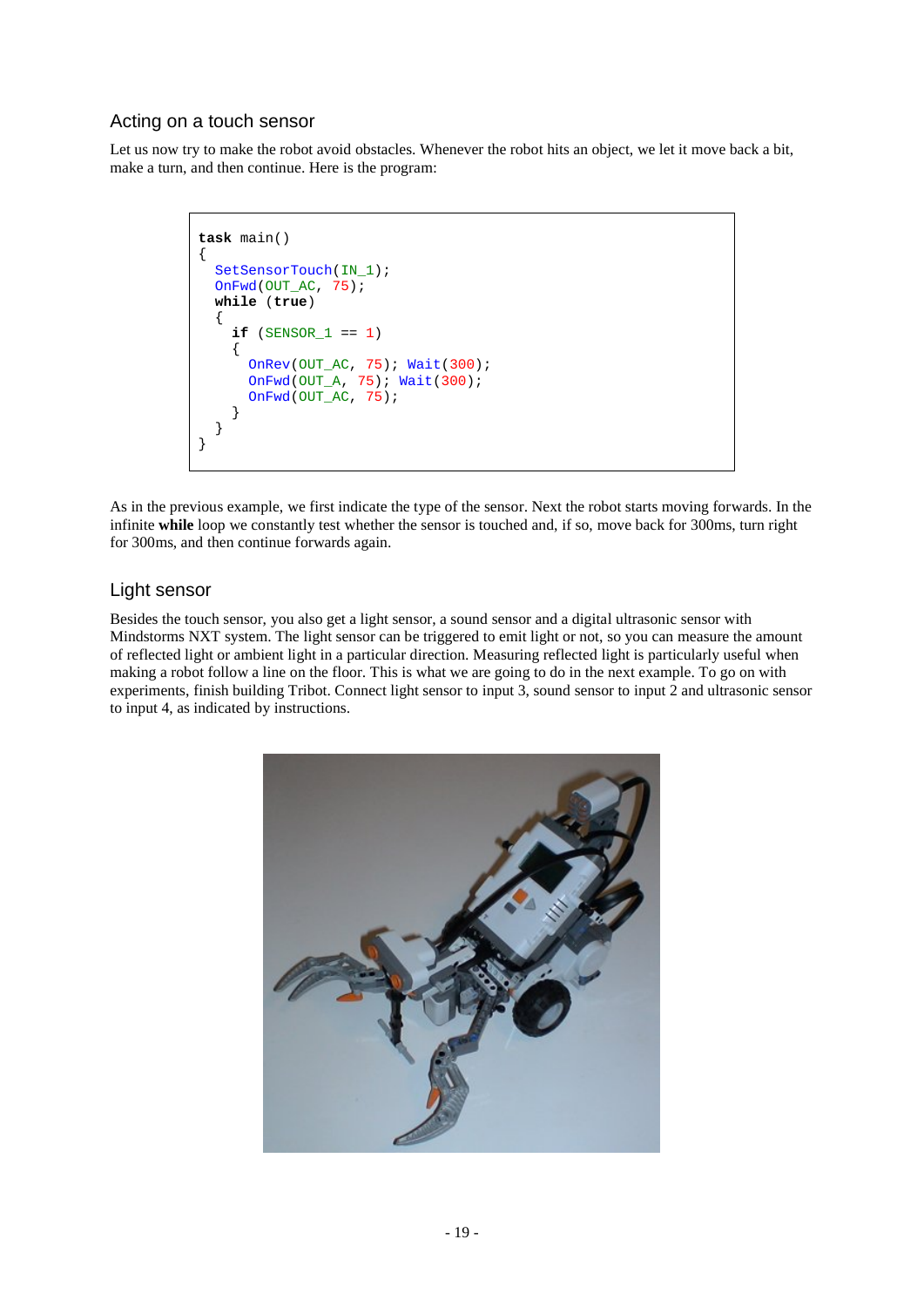We also need the test pad with the black track that comes with the NXT set. The basic principle of line following is that the robot keeps trying to stay right on the border of the black line, turning away from line if the light level is too low (and sensor is in the middle of the line) and turning towards the line if the sensor is out of the track and detects a high light level. Here is a very simple program doing line following with a single light threshold value.

```
#define THRESHOLD 40
task main()
{
  SetSensorLight(IN 3);
   OnFwd(OUT_AC, 75);
  while (true)
   {
    if (Sensor(IN 3) > THRESHOLD)
     {
      OnRev(OUT C, 75);
       Wait(100);
       until(Sensor(IN_3) <= THRESHOLD);
       OnFwd(OUT_AC, 75);
 } 
   }
}
```
The program first configures port 3 as a light sensor. Next it sets the robot to move forwards and goes into an infinite loop. Whenever the light value is bigger than 40 (we use a constant here such that this can be adapted easily, because it depends a lot on the surrounding light) we reverse one motor and wait till we are on the track again.

As you will see when you execute the program, the motion is not very smooth. Try adding a  $Wait(100)$ command before the **until** command to make the robot move better. Note that the program does not work for moving counter-clockwise. To enable motion along arbitrary path a much more complicated program is required.

To read ambient light intensity with led off, configure sensor as follows:

```
SetSensorType(IN_3,IN_TYPE_LIGHT_INACTIVE);
SetSensorMode(IN_3,IN_MODE_PCTFULLSCALE);
ResetSensor(IN_3);
```
#### Sound sensor

Using the sound sensor you can transform your expensive NXT set into a clapper! We are going to write a program that waits for a loud sound, and drives the robot until another sound is detected. Attach the sound sensor to port 2, as described in Tribot instructions guide.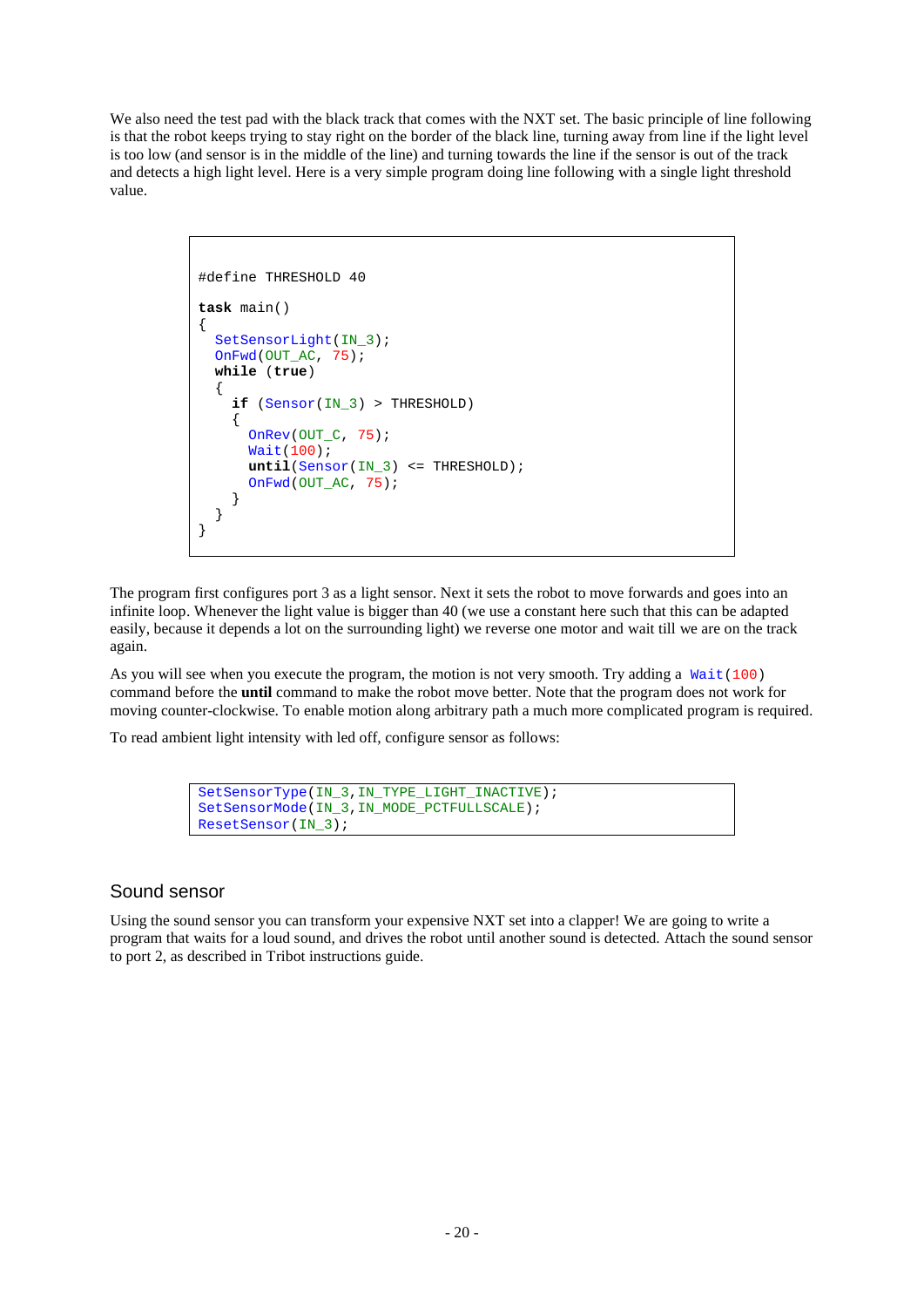```
#define THRESHOLD 40
#define MIC SENSOR_2
task main()
{
  SetSensorSound(IN_2);
   while(true){
      until(MIC > THRESHOLD); 
      OnFwd(OUT_AC, 75);
      Wait(300);
      until(MIC > THRESHOLD);
      Off(OUT_AC);
      Wait(300);
   }
}
```
We first define a THRESHOLD constant and an alias for SENSOR<sub>2</sub>; in the main task, we configure the port 2 to read data from the sound sensor and we start a forever loop.

Using the **until** statement, the program waits for the sound level to be greater than the threshold we chose: note that SENSOR\_2 is not just a name, but a macro that returns the sound value read from the sensor.

If a loud sound occurs, the robot starts to go straight until another sound stops it.

The **wait** statements have been inserted because otherwise the robot would start and stop instantly: in fact, the NXT is so fast that takes no time to execute lines between the two **until** statements. If you try to comment out the first and the second **wait**, you will understand this better. An alternative to the use of **until** to wait for events is **while**, it is enough to put inside the parentheses a complementary condition, e.g.

**while**(MIC <= THRESHOLD).

There is not much more to know about NXT analog sensors; just remember that both light and sound sensors give you a reading from 0 to 100.

#### Ultrasonic sensor

Ultrasonic sensor works as a sonar: roughly speaking, it sends a burst of ultrasonic waves and measures the time needed for the waves to be reflected back by the object in sight. This is a digital sensor, meaning it has an embedded integrated device to analyze and send data. With this new sensor you can make a robot see and avoid an obstacle before actually hitting it (as is for touch sensor).

```
#define NEAR 15 //cm
task main(){
   SetSensorLowspeed(IN_4);
    while(true){
      OnFwd(OUT_AC,50);
      while(SensorUS(IN_4)>NEAR);
     Off(OUT_AC);
     OnRev(OUT_C,100);
      Wait(800);
    }
}
```
The program initializes port 4 to read data from digital US sensor; then runs forever a loop where robots goes straight until something nearer than NEAR cm (15cm in our example) is in sight, then backups a bit and begins going straight again.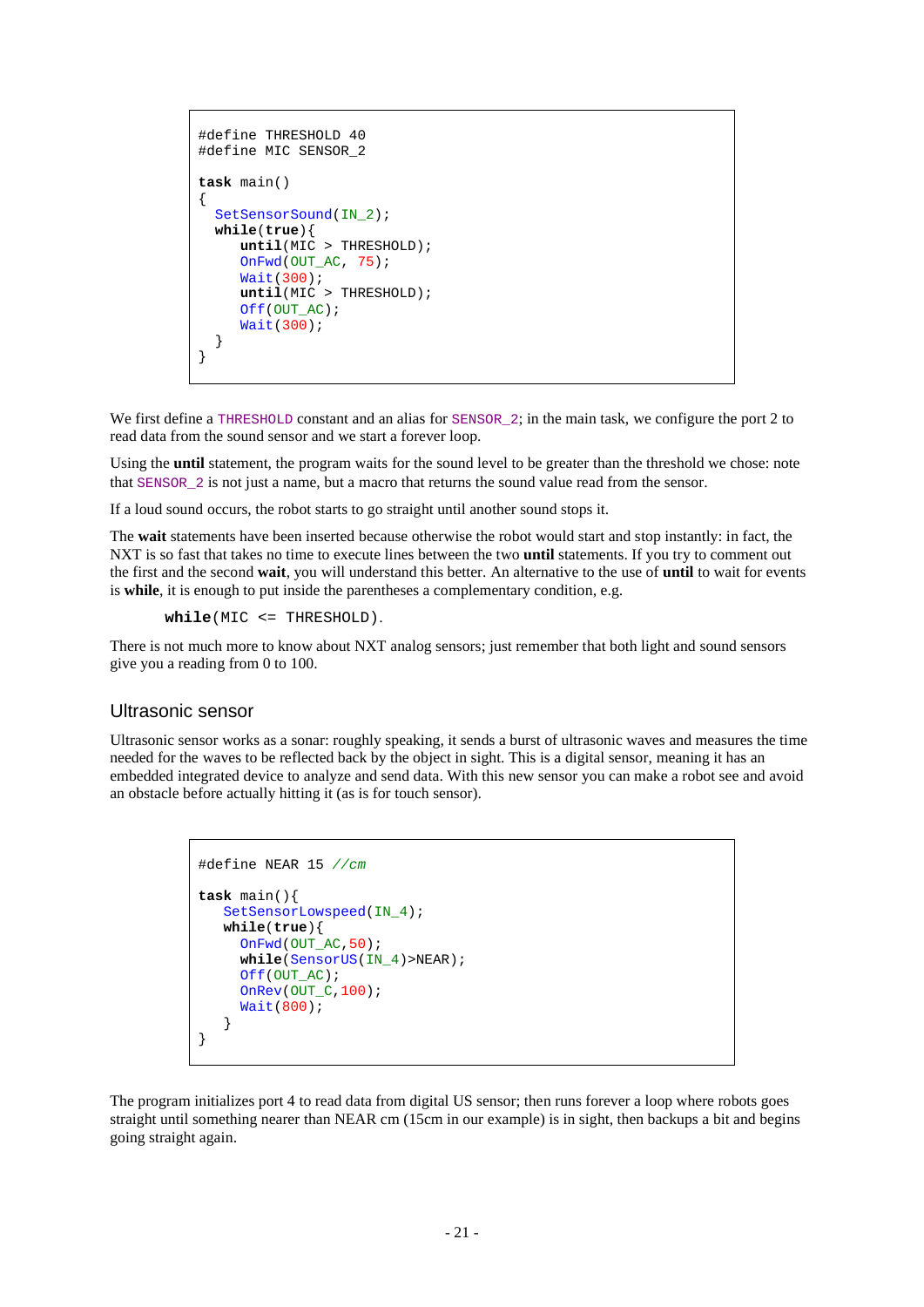# **Summary**

In this chapter you have seen how to work with all sensors included in NXT set. We also saw how **until** and while commands are useful when using sensors.

I recommend you to write a number of programs by yourself at his point. You have all the ingredients to give your robots pretty complicated behavior now: try to translate in NXC the simplest programs shown in NXT retail software Robo Center programming guide.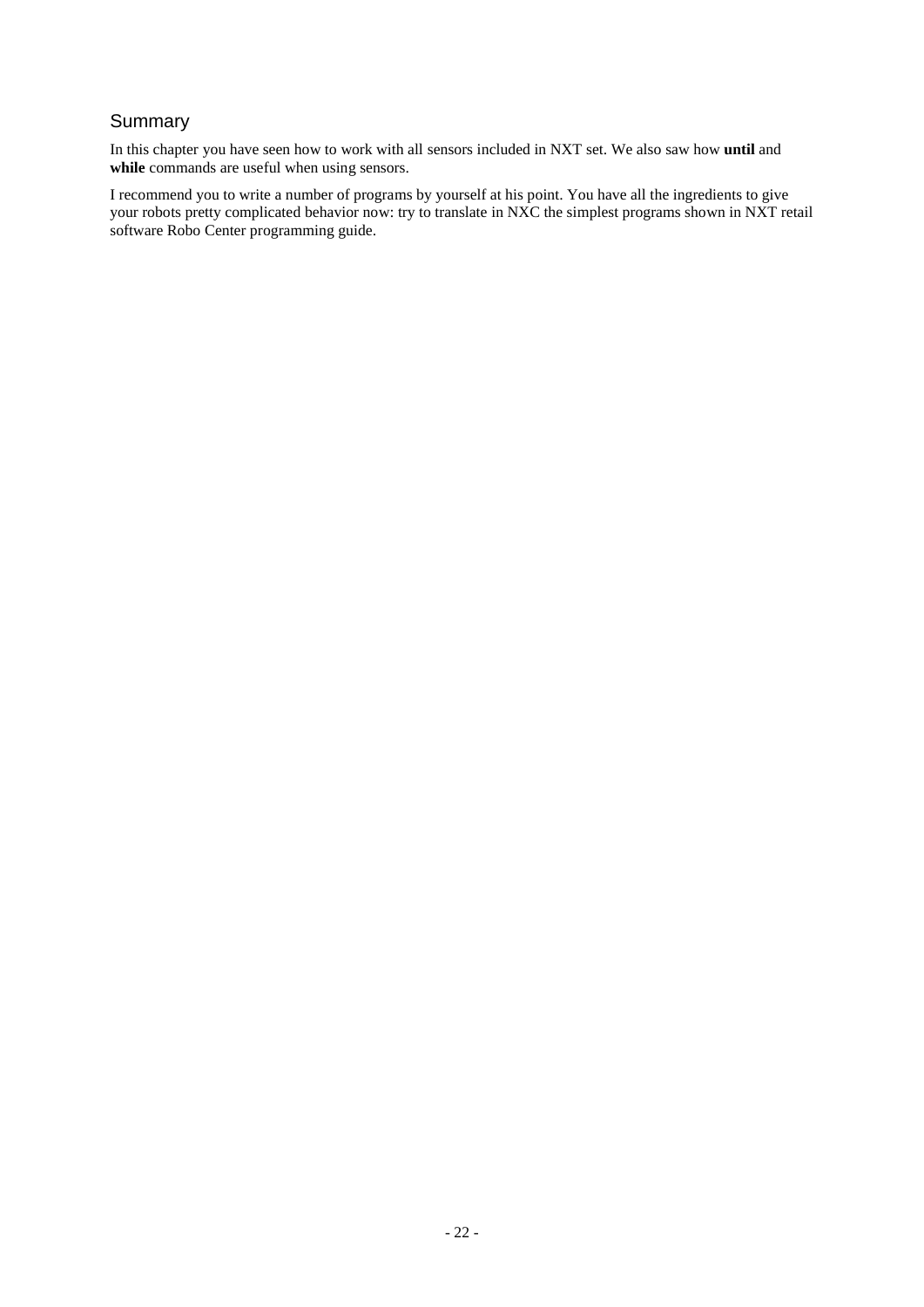# **VI. Tasks and subroutines**

Up to now all our programs consisted of just one task. But NXC programs can have multiple tasks. It is also possible to put pieces of code in so-called subroutines that you can use in different places in your program. Using tasks and subroutines makes your programs easier to understand and more compact. In this chapter we will look at the various possibilities.

## Tasks

An NXC program consists of 255 tasks at most; each of them has a unique name. The task named main must always exist, since this is the first task to be executed. The other tasks will be executed only when a running task tells them to be executed or they are explicitly scheduled in the main; main task must terminate before they can start. From that moment on, both tasks are running simultaneously.

Let me show the use of tasks. We want to make a program in which the robot drives around in squares, like before. But when it hits an obstacle it should react to it. It is difficult to do this in one task, because the robot must do two things at the same moment: drive around (that is, switching motors on and off in time) and watch for sensors. So it is better to use two tasks for this, one task that moves in squares; the other that reacts to the sensors. Here is the program.

```
mutex moveMutex;
task move_square()
{
   while (true)
   {
     Acquire(moveMutex);
 OnFwd(OUT_AC, 75); Wait(1000);
 OnRev(OUT_C, 75); Wait(500);
     Release(moveMutex);
   }
}
task check_sensors()
{
   while (true)
   {
    if (SENSOR_1 == 1)\left\{\begin{array}{ccc} \end{array}\right\} Acquire(moveMutex);
        OnRev(OUT_AC, 75); Wait(500);
        OnFwd(OUT_A, 75); Wait(500);
        Release(moveMutex);
 }
   }
}
task main()
{
   Precedes(move_square, check_sensors);
  SetSensorTouch(IN_1);
}
```
The main task just sets the sensor type and then starts both other tasks, adding them in the scheduler queue; after this, main task ends. Task move square moves the robot forever in squares. Task check sensors checks whether the touch sensor is pushed and, if so, drives the robot away from obstacle.

It is very important to remember that started tasks are running at the same moment and this can lead to unexpected results, if both tasks are trying to move motors as they are meant to do.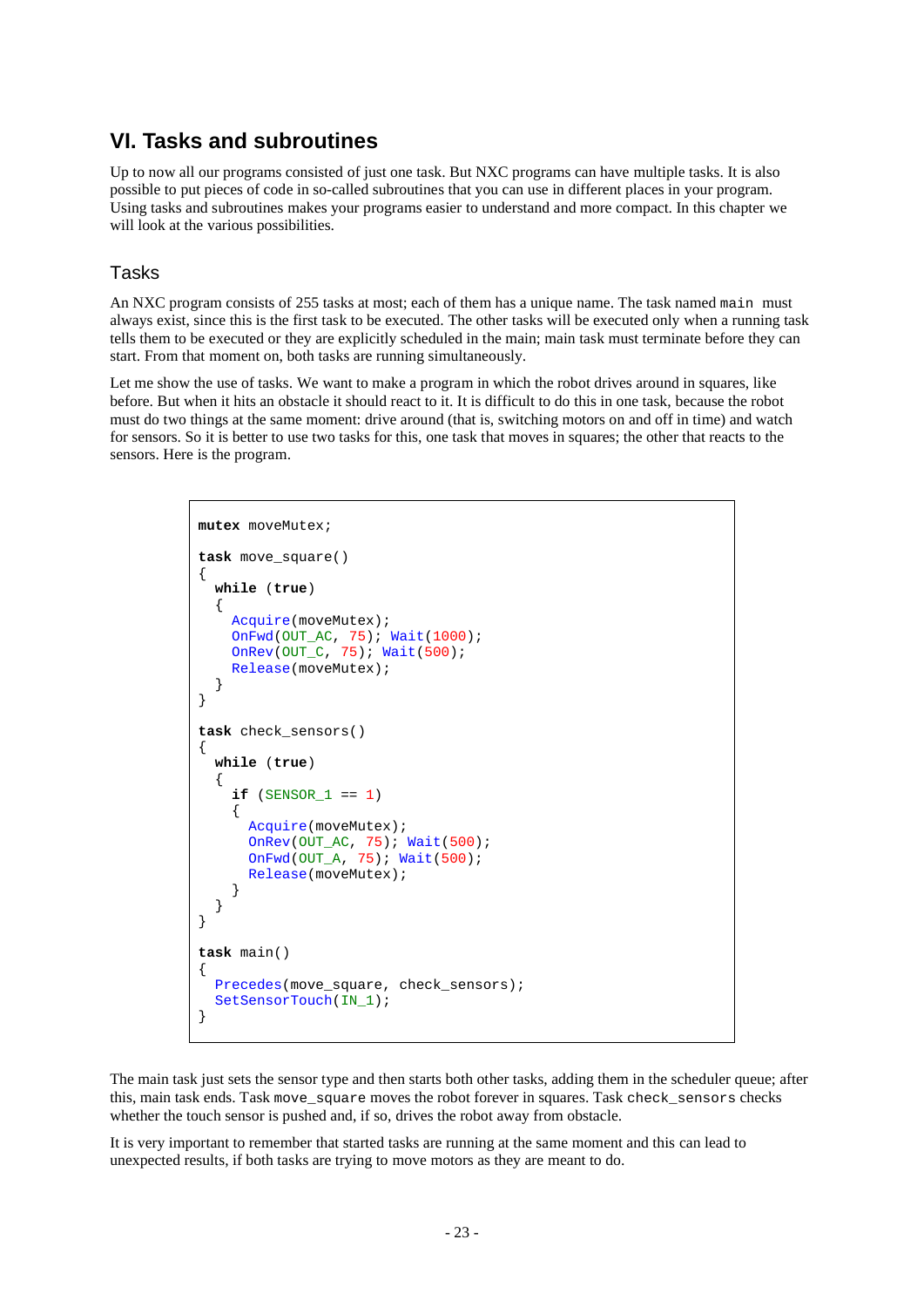To avoid these problems, we declared a strange type of variable, **mutex** (that stands for **mut**ual **ex**clusion): we can act on this kind of variables only with the **Acquire** and **Release** functions, writing critical pieces of code between these functions, assuring that only one task at a time can have total control on motors.

These mutex-type variables are called semaphores and this programming technique is named concurrent programming; this argument is described on detail in chapter X.

#### **Subroutines**

Sometimes you need the same piece of code at multiple places in your program. In this case you can put the piece of code in a subroutine and give it a name. Now you can execute this piece of code by simply calling its name from within a task. Let us look at an example.

```
sub turn_around(int pwr)
{
  OnRev(OUT_C, pwr); Wait(900);
   OnFwd(OUT_AC, pwr);
}
task main()
{
  OnFwd(OUT_AC, 75);
  Wait(1000);
  turn_around(75);
  Wait(2000);
 turn_around(75);
  Wait(1000);
   turn_around(75);
  Off(OUT_AC);
}
```
In this program we have defined a subroutine that makes the robot rotate around its center. The main task calls the subroutine three times. Note that we call the subroutine by writing its name and passing a numerical argument writing it inside following parentheses. If a subroutine accepts no arguments, simply add parentheses with nothing inside them.

So it looks the same as many of the commands we have seen.

The main benefit of subroutines is that they are stored only once in the NXT and this saves memory. But when subroutines are short, it may be better to use **inline** functions instead. These are not stored separately but copied at each place they are used. This uses more memory but there is no limit on the number of inline functions. They can be declared as follows:

```
inline int Name( Args ) { 
    //body;
    return x*y;
}
```
Defining and calling inline functions goes exactly the same way as with subroutines. So the above example, using inline functions, looks as follows: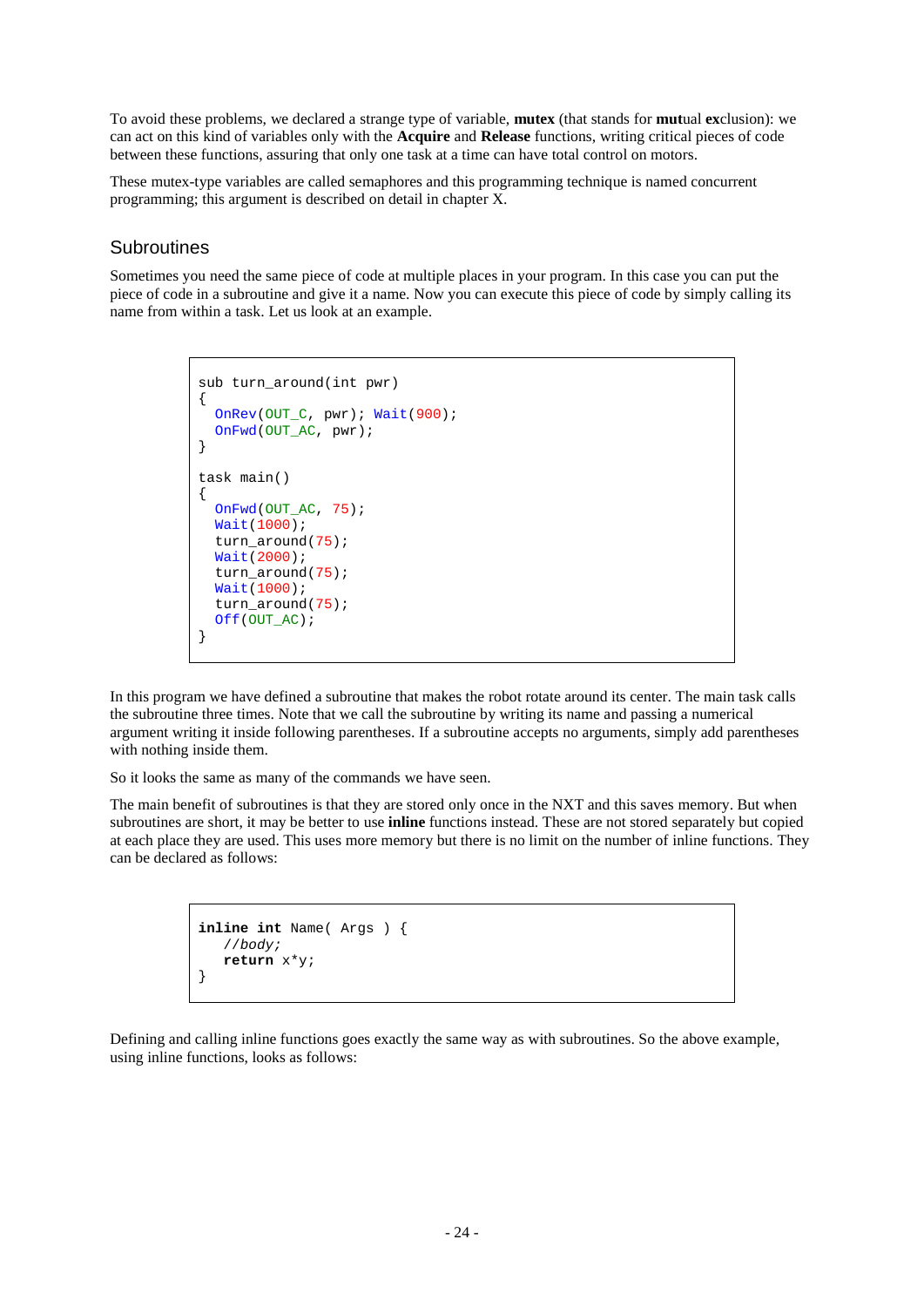```
inline void turn_around()
{
   OnRev(OUT_C, 75); Wait(900);
  OnFwd(OUT AC, 75);
}
task main()
{
   OnFwd(OUT_AC, 75);
   Wait(1000);
   turn_around();
   Wait(2000);
   turn_around();
   Wait(1000);
   turn_around();
  Off(OUT_AC);
}
```
In the above example, we can make the time to turn an argument of the function, as in the following examples:

```
inline void turn_around(int pwr, int turntime)
{
   OnRev(OUT_C, pwr);
   Wait(turntime);
   OnFwd(OUT_AC, pwr);
}
task main()
{
   OnFwd(OUT_AC, 75);
   Wait(1000);
   turn_around(75, 2000);
   Wait(2000);
  turn_around(75, 500);
   Wait(1000);
   turn_around(75, 3000);
  Off(OUT AC);
}
```
Note that in the parenthesis behind the name of the inline function we specify the argument(s) of the function. In this case we indicate that the argument is an integer (there are some other choices) and that its name is turntime. When there are more arguments, you must separate them with commas. Note that in NXC, **sub** is the same as **void**; Also, functions can have other return type than **void,** can also return integer or string values to the caller: for details, see the NXC guide.

#### Defining macros

There is yet another way to give small pieces of code a name. You can define macros in NXC (not to be confused with the macros in BricxCC). We have seen before that we can define constants, using #define, by giving them a name. But actually we can define any piece of code. Here is the same program again but now using a macro for turning around.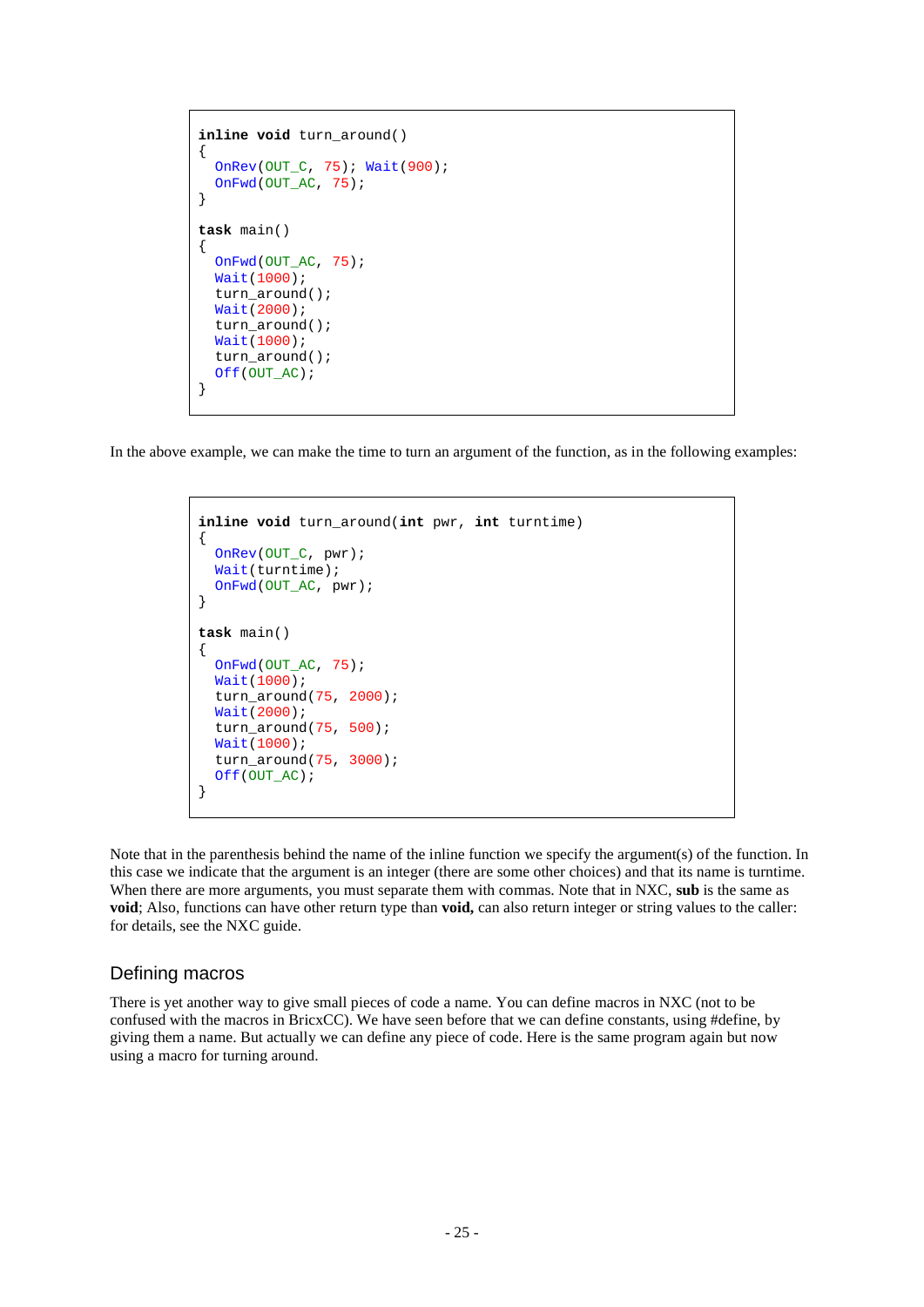```
#define turn around \
   OnRev(OUT_B, 75); Wait(3400);OnFwd(OUT_AB, 75);
task main()
\left\{ \right.OnFwd(OUT AB, 75);
   Wait(1000);
   turn_around;
   Wait(2000);
   turn_around;
   Wait(1000);
  turn around;
   Off(OUT_AB);
}
```
After the #define statement the word turn around stands for the text behind it. Now wherever you type turn around, this is replaced by this text. Note that the text should be on one line. (Actually there are ways of putting a #define statement on multiple lines, but this is not recommended.)

**Define** statements are actually a lot more powerful. They can also have arguments. For example, we can put the time to turn as an argument in the statement. Here is an example in which we define four macro's; one to move forwards, one to move backwards, one to turn left and one to turn right. Each has two arguments: the speed and the time.

```
#define turn right(s,t)
  OnFwd(OUT_A, s);OnRev(OUT_B, s);Wait(t);
#define turn_left(s,t) \
 OnRev(OUT A, s);OnFwd(OUT B, s);Wait(t);
#define forwards(s,t) OnFwd(OUT_AB, s);Wait(t);
                        OnRev(OUT_AB, s):Wait(t);task main()
{
  backwards(50,10000);
   forwards(50,10000);
   turn_left(75,750);
   forwards(75,1000);
  backwards(75,2000);
   forwards(75,1000);
   turn_right(75,750);
   forwards(30,2000);
   Off(OUT_AB);
}
```
It is very useful to define such macros. It makes your code more compact and readable. Also, you can more easily change your code when you e.g. change the connections of the motors.

#### Summary

In this chapter you saw the use of tasks, subroutines, inline functions, and macros. They have different uses. Tasks normally run at the same moment and take care of different things that have to be done at the same moment. Subroutines are useful when larger pieces of code must be used at different places in the same task. Inline functions are useful when pieces of code must be used a many different places in different tasks, but they use more memory. Finally macros are very useful for small pieces of code that must be used a different places. They can also have parameters, making them even more useful.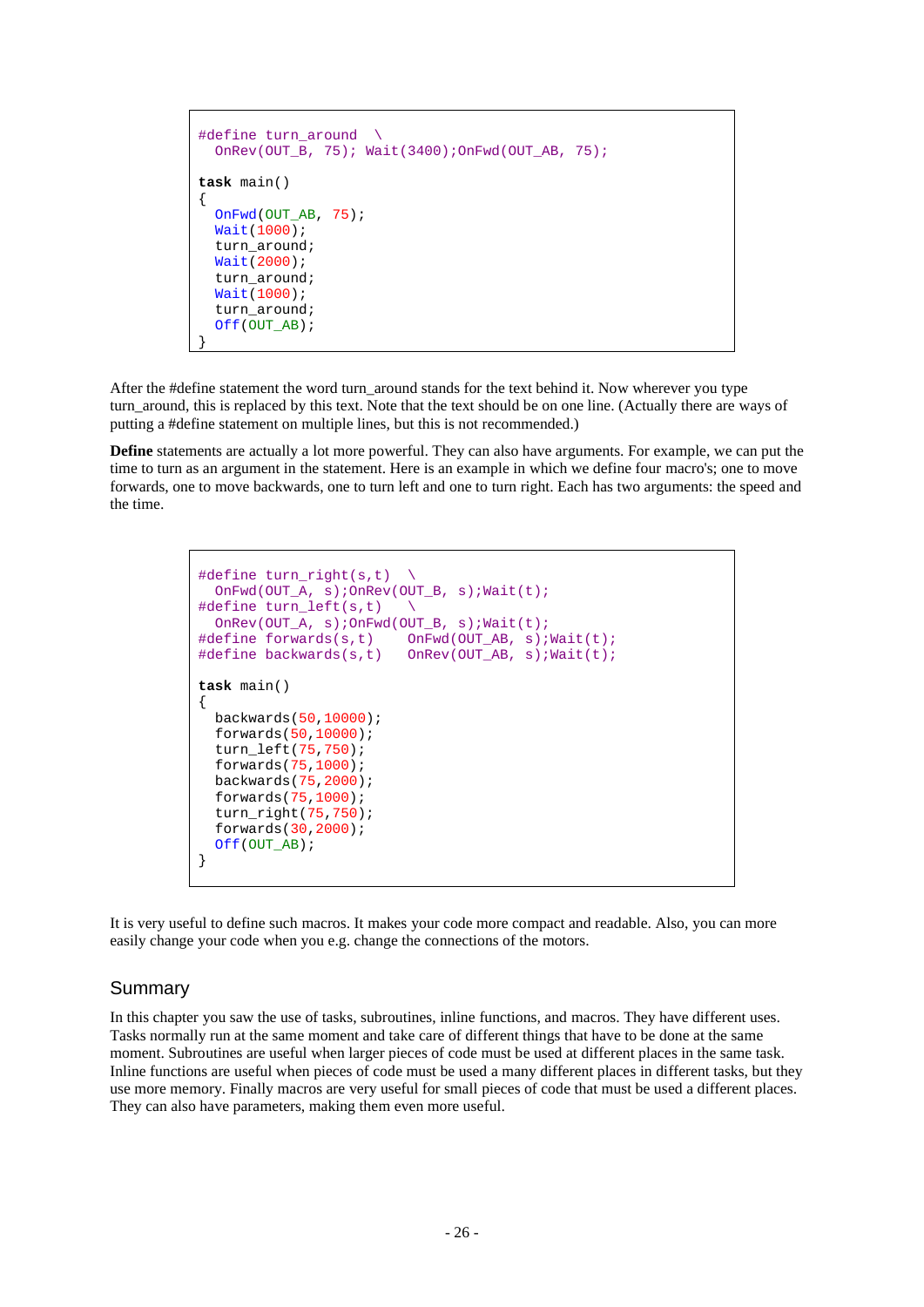Now that you have worked through the chapters up to here, you have all the skills you need to make your robot do complicated things. The other chapters in this tutorial teach you about other things that are only important in certain applications.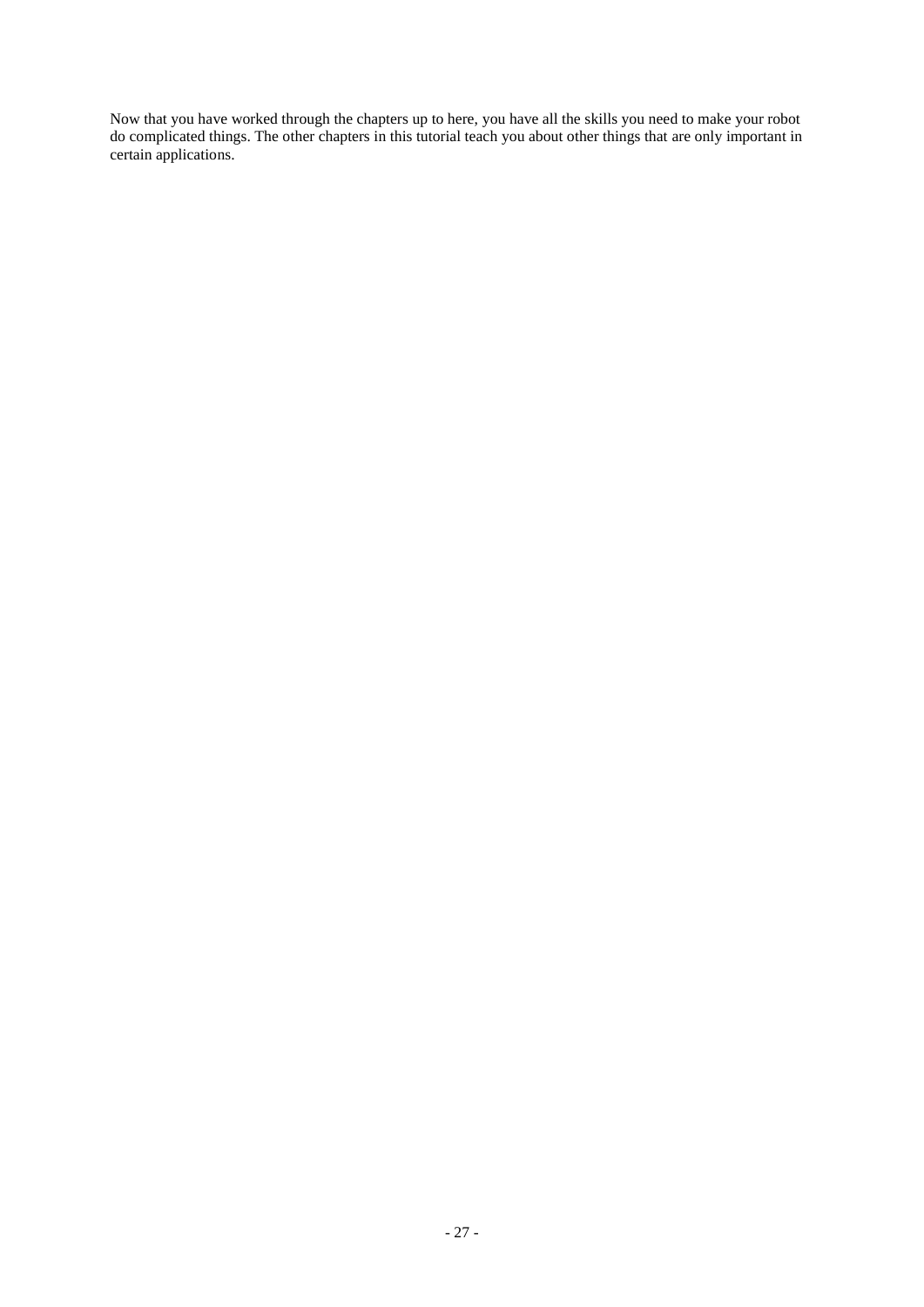# **VII. Making music**

The NXT has a built-in speaker that can play tones and even sound files. This is in particular useful when you want to make the NXT tell you that something is happening. But it can also be funny to have the robot make music or talk while it runs around.

## Playing sound files

BricxCC has a built-in utility to convert .wav files into .rso files accessible via menu Tools  $\rightarrow$  Sound conversion.

Then you can store .rso sound files on NXT flash memory using another utility, the NXT memory browser (Tools  $\rightarrow$  NXT explorer) and play them with the command

PlayFileEx(filename, volume, loop?)

Its arguments are sound filename, volume (a number from 0 to 4), and loop: this last argument is set to 1 (TRUE) if you want the file to be looped or 0 (FALSE) if you want to play it only once.

```
#define TIME 200
#define MAXVOL 7
#define MINVOL 1
#define MIDVOL 3
#define pause_4th Wait(TIME)
#define pause_8th Wait(TIME/2)
#define note 4th \
   PlayFileEx("! Click.rso",MIDVOL,FALSE); pause_4th
#define note_8th \
   PlayFileEx("! Click.rso",MAXVOL,FALSE); pause_8th
task main()
{
  PlayFileEx("! Startup.rso",MINVOL,FALSE);
  Wait(2000);
  note_4th;
  note_8th;
  note_8th;
  note_4th;
  note_4th;
  pause_4th;
  note_4th;
  note_4th;
   Wait(100);
}
```
This nice program first plays the startup tune you might know already; then uses the other standard click sound to play "Shave and a haircut" jingle that made Roger Rabbit go crazy! The macros are really useful in this case to simplify notation in the main task: try modifying the volume settings to add accents in the tune.

#### Playing music

To play a tone, you can use the command PlayToneEx(frequency, duration, volume, loop?)

It has four arguments. The first is the frequency in Hertz, the second the duration (in 1/1000 of a second, like in the wait command), and the last are volume a loop as before. PlayTone(frequency, duration) can also be used; in this case the volume is the one set by NXT menu, and loop is disabled.

Here is a table of useful frequencies:

| Sound |  |
|-------|--|
|-------|--|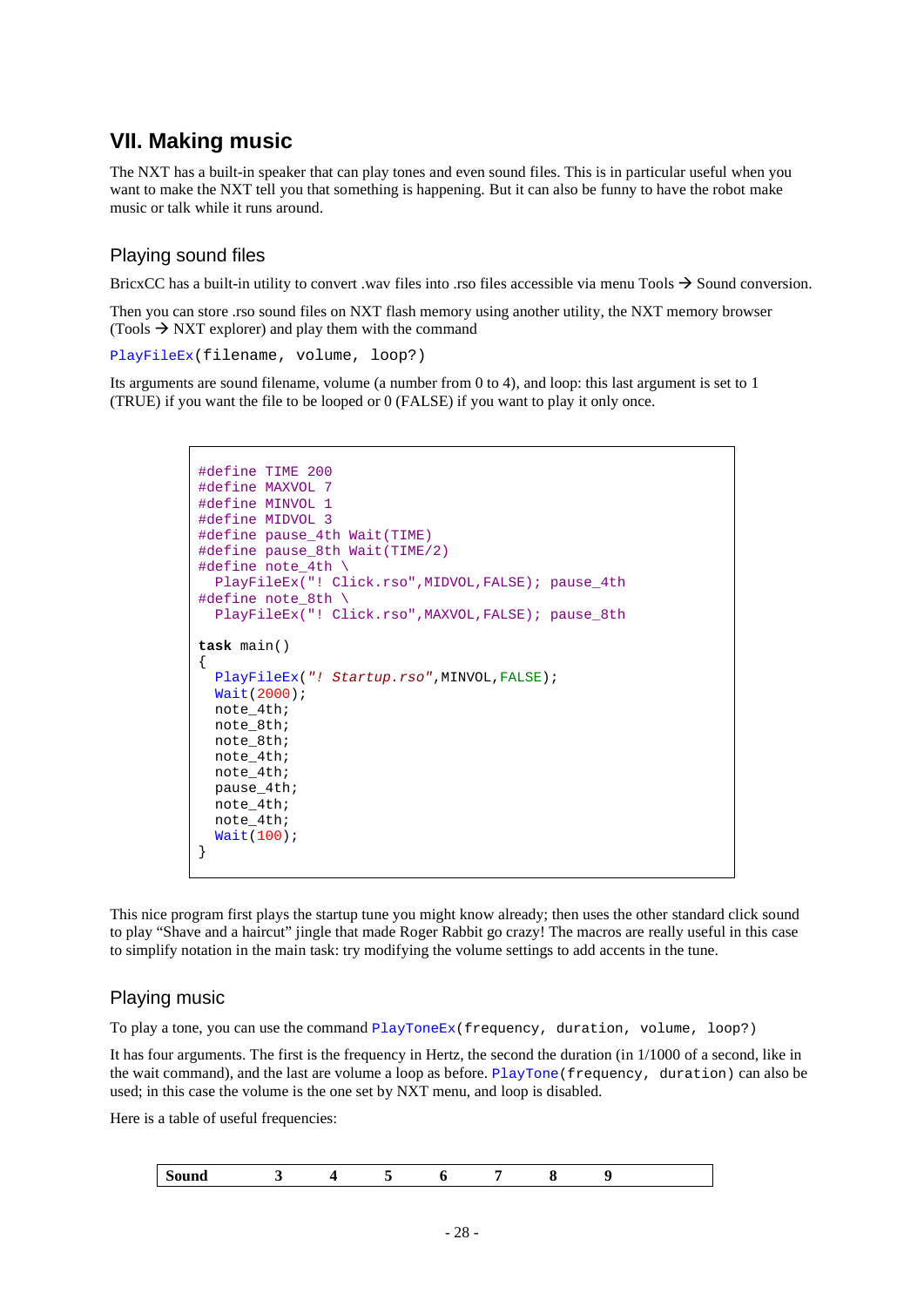| B            | 247 | 494 | 988 | 1976 | 3951 | 7902 |       |
|--------------|-----|-----|-----|------|------|------|-------|
| A#           | 233 | 466 | 932 | 1865 | 3729 | 7458 |       |
| A            | 220 | 440 | 880 | 1760 | 3520 | 7040 | 14080 |
| G#           |     | 415 | 831 | 1661 | 3322 | 6644 | 13288 |
| G            |     | 392 | 784 | 1568 | 3136 | 6272 | 12544 |
| F#           |     | 370 | 740 | 1480 | 2960 | 5920 | 11840 |
| $\mathbf F$  |     | 349 | 698 | 1397 | 2794 | 5588 | 11176 |
| E            |     | 330 | 659 | 1319 | 2637 | 5274 | 10548 |
| D#           |     | 311 | 622 | 1245 | 2489 | 4978 | 9956  |
| D            |     | 294 | 587 | 1175 | 2349 | 4699 | 9398  |
| C#           |     | 277 | 554 | 1109 | 2217 | 4435 | 8870  |
| $\mathsf{C}$ |     | 262 | 523 | 1047 | 2093 | 4186 | 8372  |

As with the case of PlayFileEx, the NXT does not wait for the note to finish. So if you use multiple tones in a row then you had better add (slightly longer) wait commands in between. Here is an example:

```
#define VOL 3
task main()
{
 PlayToneEx(262,400,VOL,FALSE); Wait(500);
 PlayToneEx(294,400,VOL,FALSE); Wait(500);
 PlayToneEx(330,400,VOL,FALSE); Wait(500);
 PlayToneEx(294,400,VOL,FALSE); Wait(500);
  PlayToneEx(262,1600,VOL,FALSE); Wait(2000);
}
```
You can create pieces of music very easily using the Brick Piano that is part of the BricxCC.

If you want to have the NXT play music while driving around, better use a separate task for it. Here you have an example of a rather stupid program where the NXT drives back and forth, constantly making music.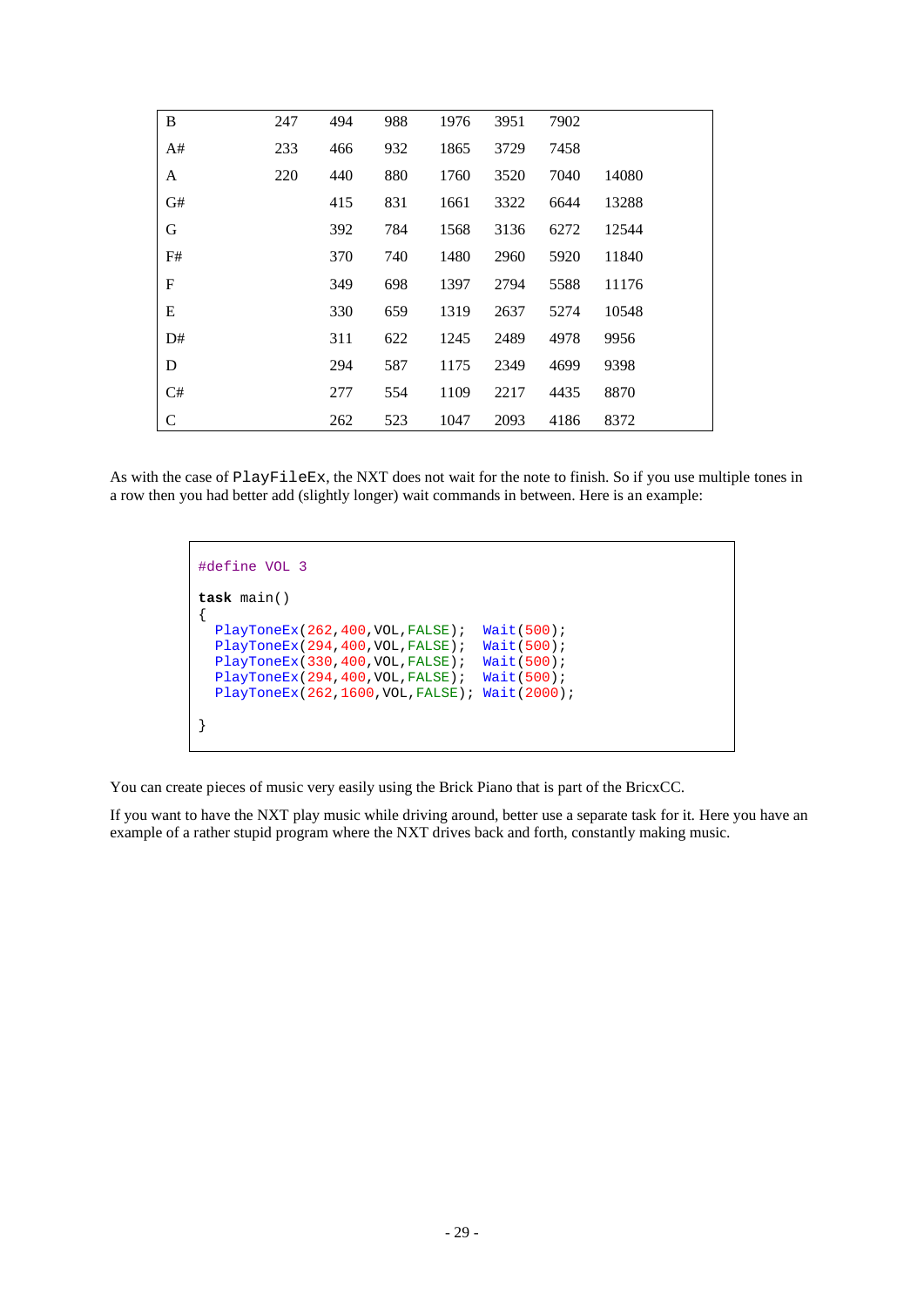```
task music()
{
  while (true)
   {
 PlayTone(262,400); Wait(500);
 PlayTone(294,400); Wait(500);
 PlayTone(330,400); Wait(500);
 PlayTone(294,400); Wait(500);
  }
}
task movement()
{
  while(true)
   {
 OnFwd(OUT_AC, 75); Wait(3000);
 OnRev(OUT_AC, 75); Wait(3000);
   }
}
task main()
{
  Precedes(music, movement);
}
```
# **Summary**

In this chapter you learned how to let the NXT play sounds and music. Also you saw how to use a separate task for music.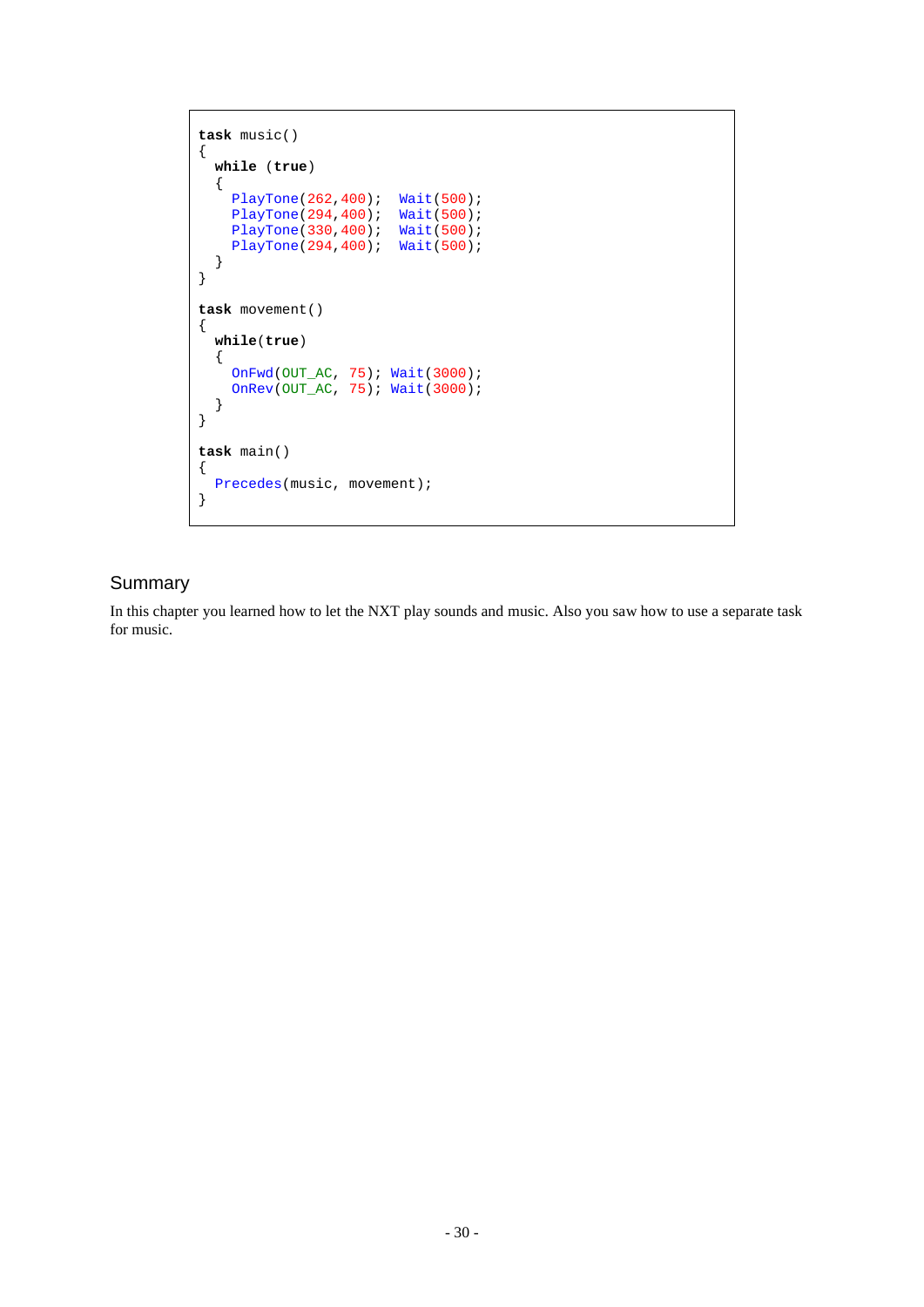# **VIII. More about motors**

There are a number of additional motor commands that you can use to control the motors more precisely. In this chapter we discuss them: ResetTachoCount, Coast (Float), OnFwdReg, OnRevReg, OnFwdSync, OnRevSync, RotateMotor, RotateMotorEx, and basic PID concepts.

# Stopping gently

When you use the  $\circ$ f $f($ ) command, the servo motor stops immediately, braking the shaft and holding position. It is also possible to stop the motors in a more gentle way, not using the brake. For this use  $F$ loat() or Coast()command indifferently, that simple cut the power flowing to motor. Here is an example. First the robot stops using the brakes; next without using the brakes. Note the difference. Actually the difference is very small for this particular robot. But it makes a big difference for some other robots.

```
task main()
{
   OnFwd(OUT_AC, 75);
   Wait(500);
  Off(OUT_AC);
   Wait(1000);
  OnFwd(OUT AC, 75);
   Wait(500);
  Float(OUT AC);
}
```
## Advanced commands

The commands  $OnFwd()$  and  $OnRev()$  are the simplest routines to move motors.

The NXT servomotors have a built-in encoder that allows you to control precisely shaft position and speed;

NXT firmware implements a PID (Proportional Integrative Derivative) closed-loop controller to control motors' position and speed using encoders as feedback.

If you want your robot to go perfectly straight, you can use a **synchronization** feature that makes the selected **couple** of motors run together and wait for each other in case one of them is slowed down or even blocked; in a similar way, you can set a couple of motors to run together in sync, with a percentage of steering to turn left, right or spin in place, but always keeping sync. There are many commands to unleash servomotors' full power!

OnFwdReg('ports','speed','regmode') drives the motors specified by 'ports' at the 'speed' power applying the regulation mode that can be either OUT\_REGMODE\_IDLE, OUT\_REGMODE\_SPEED or OUT\_REGMODE\_SYNC. If IDLE is selected, no PID regulation will be applied; if SPEED mode is selected, the NXT regulates single motor to get a constant speed, even if load on motor varies; finally, if SYNC is selected, the couple of motors specified by 'ports' move in sync as explained before.

OnRevReg() acts as the precedent command, reversing direction.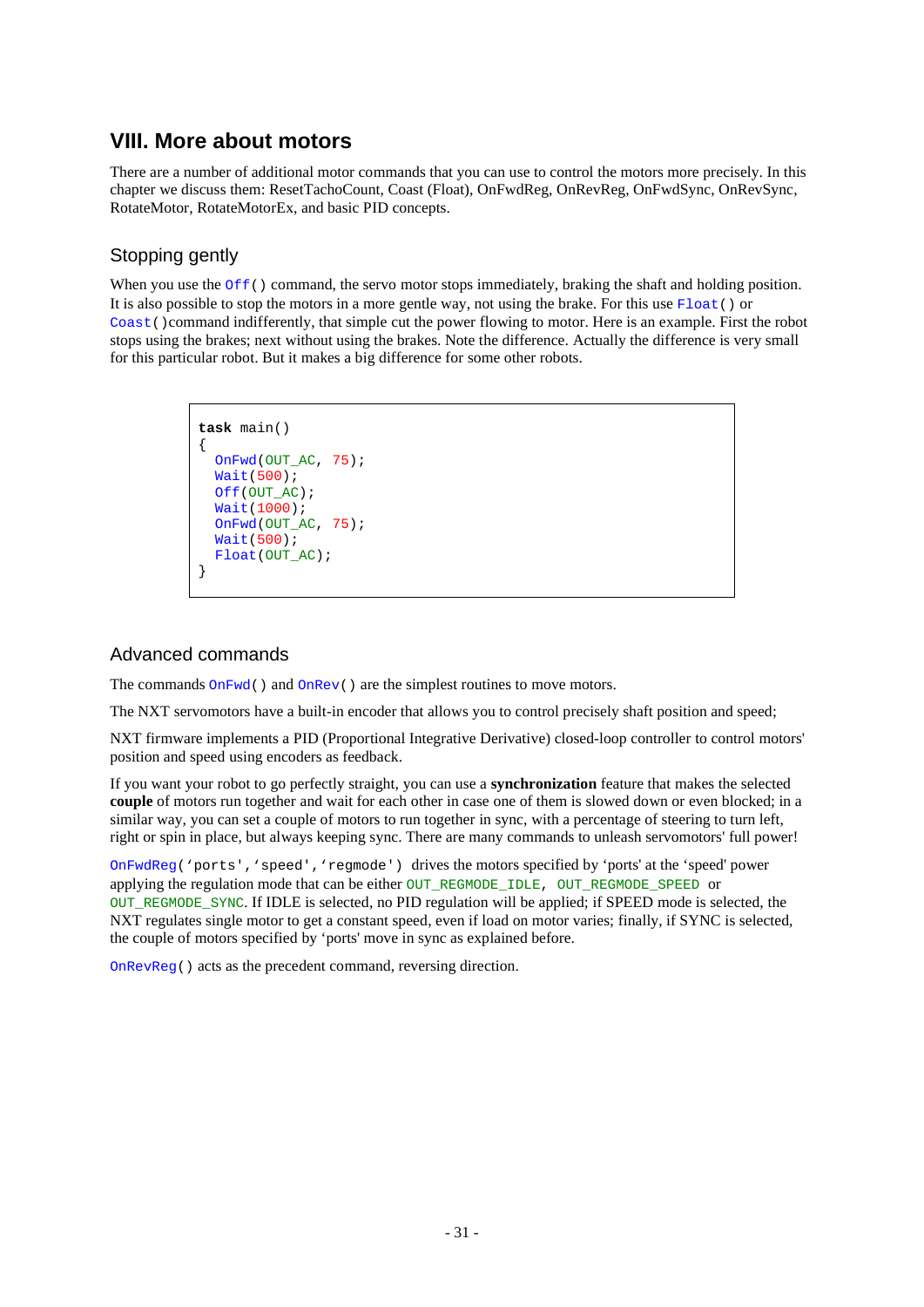```
task main()
{
   OnFwdReg(OUT_AC,50,OUT_REGMODE_IDLE);
   Wait(2000);
  Off(OUT_AC);
  PlayTone(4000,50);
   Wait(1000);
 ResetTachoCount(OUT_AC);
   OnFwdReg(OUT_AC,50,OUT_REGMODE_SPEED);
   Wait(2000);
 Off(OUT AC);
  PlayTone(4000,50);
  Wait(1000);
   OnFwdReg(OUT_AC,50,OUT_REGMODE_SYNC);
   Wait(2000);
  Off(OUT_AC);
}
```
This program shows well different regulation if you try to stop wheels holding the robot in your hand: first (IDLE mode), stopping a wheel you will not notice anything; then (SPEED MODE), trying to slow down a wheel, you'll see that NXT increases motor's power to overcome your hold, trying to keep speed constant; finally (SYNC mode), stopping a wheel will cause the other one to stop, waiting for the blocked one.

OnFwdSync('ports','speed','turnpct') is the same as OnFwdReg() command in SYNC mode, but now you can also specify the 'turnpct' steering percentual (from -100 to 100).

OnRevSync() is the same as before, simply reversing the motor's direction. The following program shows these commands: try changing steering number to see how it behaves.

```
task main()
{
   PlayTone(5000,30);
   OnFwdSync(OUT_AC,50,0);
   Wait(1000);
   PlayTone(5000,30);
   OnFwdSync(OUT_AC,50,20);
   Wait(1000);
   PlayTone(5000,30);
  OnFwdSync(OUT_AC,50,-40);
  Wait(1000);
  PlayTone(5000,30);
   OnRevSync(OUT_AC,50,90);
   Wait(1000);
  Off(OUT_AC);
}
```
Finally, motors can be set to turn by a limited number of degrees (remember that a full turn is 360°).

For both following commands, you can act on motor's direction changing either the sign of the speed or the sign of the angle: so, if speed and angle have the same sign, motor will run forwards, if their sign is opposite, the motor will run backwards.

RotateMotor('ports','speed','degrees') rotates the motor shaft specified by 'ports' by a 'degrees' angle at 'speed' power (in 0-100 range).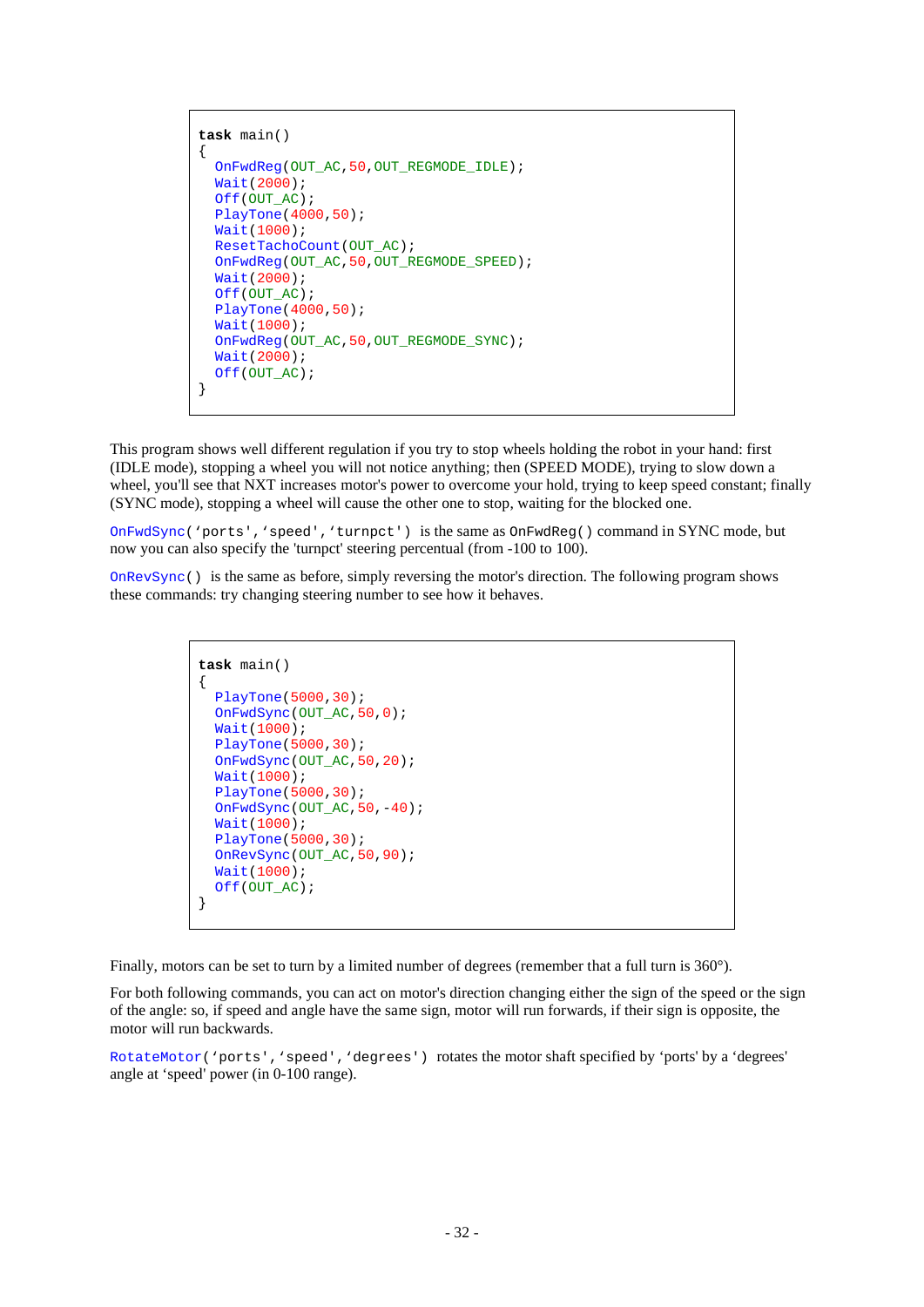```
task main()
{
 RotateMotor(OUT AC, 50,360);
 RotateMotor(OUT C, 50,-360);
}
```
RotateMotorEx('ports','speed','degrees','turnpct','sync', 'stop') is an extension of the precedent command, that lets you synchronize two motors (e.g. OUT\_AC) specifying a 'turnpct' steering percentage (from -100 to 100) and a boolean flag 'sync' (that can be set to **true** or **false**). It also lets you specify whether the motors should brake after the angle of rotation has completed using the boolean flag 'stop'.

```
task main()
{
  RotateMotorEx(OUT_AC, 50, 360, 0, true, true);
  RotateMotorEx(OUT_AC, 50, 360, 40, true, true);
  RotateMotorEx(OUT_AC, 50, 360, -40, true, true);
  RotateMotorEx(OUT_AC, 50, 360, 100, true, true);
}
```
#### PID control

NXT firmware implements a digital PID (proportional integrative derivative) controller to regulate servomotors' position and speed with precision. This controller type is one of the simplest yet most effective closed loop feedback controller known is automation, and is often used.

In rough words, it works so (I'll talk about position regulation for a discrete time controller):

Your program gives the controller a set point  $R(t)$  to reach; it actuates the motor with a command  $U(t)$ . measuring its position Y(t) with the built-in encoder and calculates an error  $E(t) = R(t) - Y(t)$ : here's why it is called a "closed loop controller", because the output position  $Y(t)$  is brought back to the controller's input to calculate the error. The controller transforms the error  $E(t)$  into the command  $U(t)$  so:

 $U(t) = P(t) + I(t) + D(t)$ , where

 $P(t) = K_P \cdot E(t)$ ,  $I(t) = K_1 \cdot (I(t-1) + E(t))$ and  $D(t) = K_D(E(t) - E(t-1)).$ 

It could seem quite hard for a novice, but I'll try to explain this mechanism as best as I can.

The command is the sum of three contributes, the proportional part  $P(t)$ , the integrative part  $I(t)$  and the derivative part  $D(t)$ .

P(t) makes the controller quick in time, but it does not assure a null error at equilibrium;

I(t) gives "memory" to the controller, in the sense that it takes trace of accumulated errors and compensates them, with the guarantee of a zero error at equilibrium;

D(t) gives "future prediction" to the controller (as derivation in math), speeding up response.

I know this can still be confusing, consider that entire academic books have been written on this argument! But we can still try it online, with our NXT brick! The simple program to fix things into memory is the following.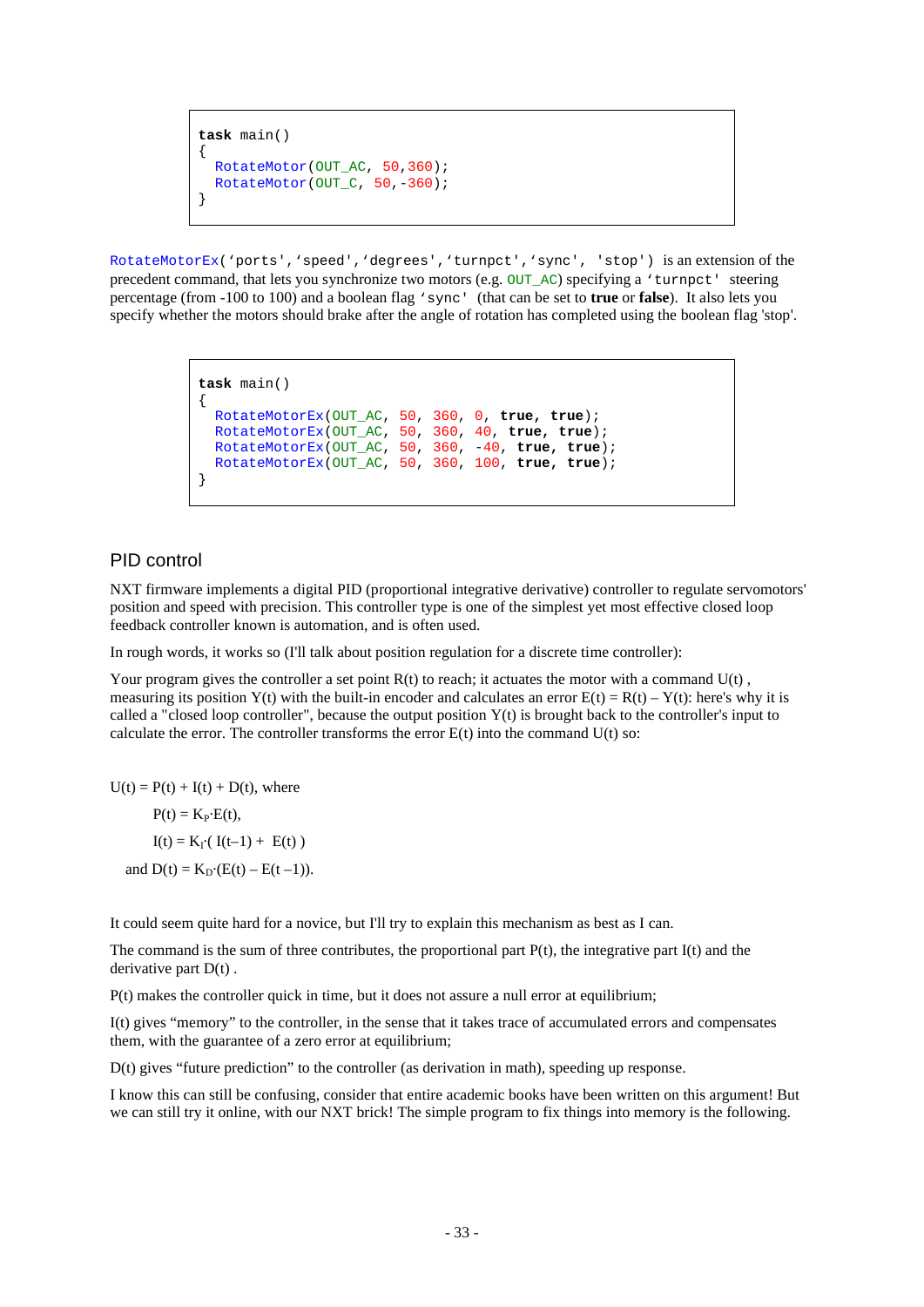```
#define P 50
#define I 50
#define D 50
task main(){
   RotateMotorPID(OUT A, 100, 180, P, I, D);
    Wait(3000);
}
```
The RotateMotorPID(port,speed, angle, Pgain,Igain,Dgain) let you move a motor setting different PID gains from the default ones. Try setting the following values

 $(50,0,0)$ : the motor does not rotate  $180^\circ$  exactly, since an uncompensated error remains

 $(0, x, x)$ : without proportional part, the error is very big

(40,40,0): there's an overshoot, that means the motor shaft moves beyond the set point and then turns back

(40,40,90): good precision and raising time (time to reach the set point)

(40,40,200): the shaft oscillate, since derivative gain is too high

Try other values to discover how these gains influence a motor's performance.

#### **Summary**

In this chapter you learned about the advanced motor commands available: Float(), Coast() that stop the motor gently;  $OnXxxReg()$ , and  $OnXxxSync()$  that allow feedback control on motors' speed and sync; RotateMotor() and RotateMotorEx() are used to turn motor's shaft by a precise number of degrees. You learned something about PID control too; it has not been an exhaustive explanation, but maybe I have caused a bit of curiosity in you: search the web about it!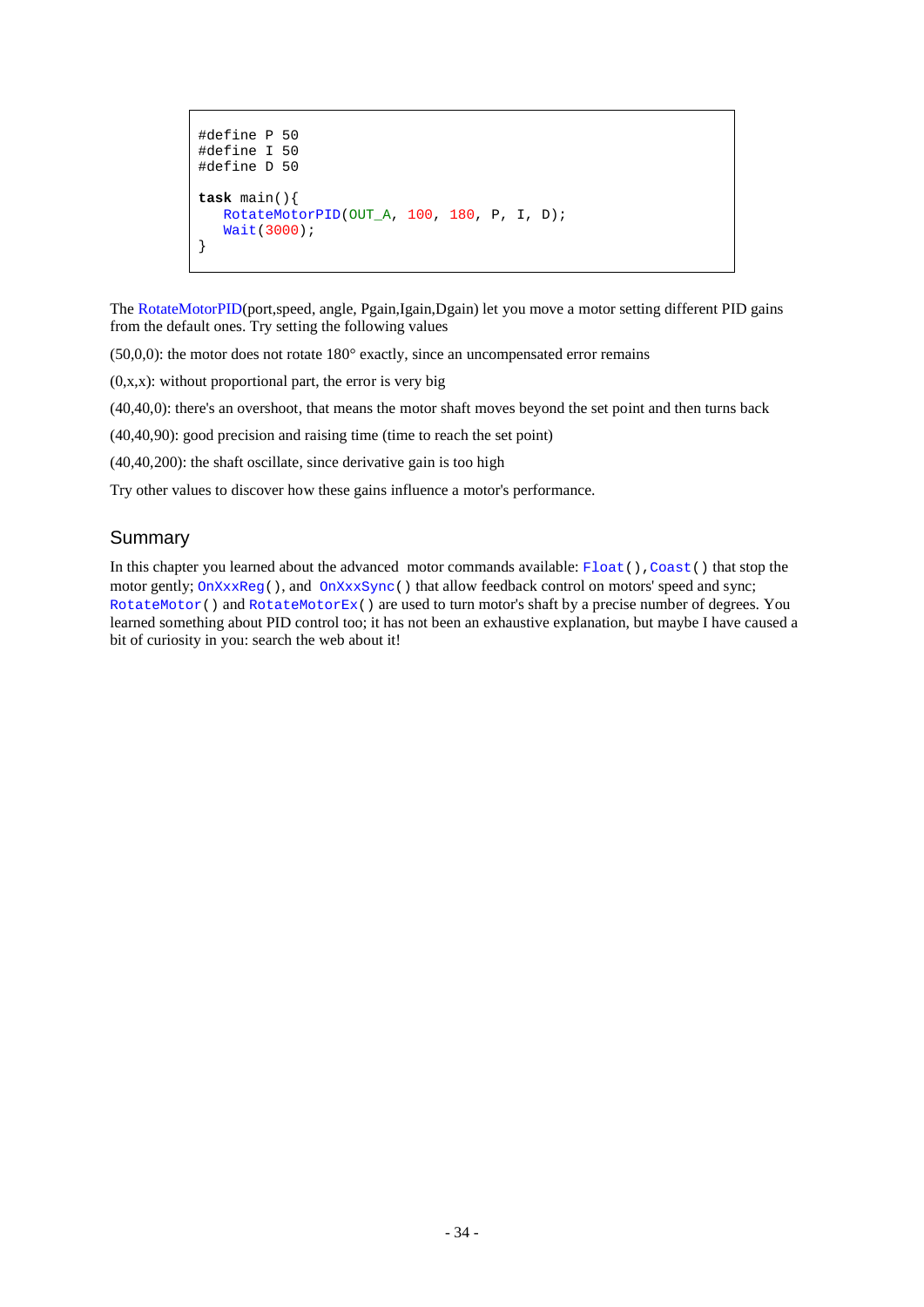# **IX. More about sensors**

In Chapter V we discussed the basic aspects of using sensors. But there is a lot more you can do with sensors. In this chapter we will discuss the difference between sensor mode and sensor type, we will see how to use the old compatible RCX sensors, attaching them to NXT using Lego converter cables.

# Sensor mode and type

The SetSensor() command that we saw before does actually two things: it sets the type of the sensor, and it sets the mode in which the sensor operates. By setting the mode and type of a sensor separately, you can control the behavior of the sensor more precisely, which is useful for particular applications.

The type of the sensor is set with the command SetSensorType(). There are many different types, but I will report the main ones: SENSOR\_TYPE\_TOUCH, which is the touch sensor, SENSOR\_TYPE\_LIGHT\_ACTIVE, which is the light sensor (with led on), SENSOR\_TYPE\_SOUND\_DB, which is the sound sensor, and SENSOR\_TYPE\_LOWSPEED\_9V, which is the Ultrasonic sensor. Setting the type sensor is in particular important to indicate whether the sensor needs power (e.g. to light up led in the light sensor), or to indicate NXT that the sensor is digital and needs to be read via  $I^2C$  serial protocol. It is possible to use old RCX sensor with NXT: SENSOR\_TYPE\_TEMPERATURE, for the temperature sensor, SENSOR\_TYPE\_LIGHT for old light sensor, SENSOR\_TYPE\_ROTATION for RCX rotation sensor (this type will be discussed later).

The mode of the sensor is set with the command SetSensorMode(). There are eight different modes. The most important one is SENSOR\_MODE\_RAW. In this mode, the value you get when checking the sensor is a number between 0 and 1023. It is the raw value produced by the sensor. What it means depends on the actual sensor. For example, for a touch sensor, when the sensor is not pushed the value is close to 1023. When it is fully pushed, it is close to 50. When it is pushed partially the value ranges between 50 and 1000. So if you set a touch sensor to raw mode you can actually find out whether it is touched partially. When the sensor is a light sensor, the value ranges from about 300 (very light) to 800 (very dark). This gives a much more precise value than using the SetSensor() command. For details, see the NXC Programming Guide.

The second sensor mode is SENSOR\_MODE\_BOOL. In this mode the value is 0 or 1. When the raw value is above 562 the value is 0, otherwise it is 1. SENSOR\_MODE\_BOOL is the default mode for a touch sensor, but can be used for other types, discarding analogic informations. The modes SENSOR\_MODE\_CELSIUS and SENSOR\_MODE\_FAHRENHEIT are useful with temperature sensors only and give the temperature in the indicated way. SENSOR\_MODE\_PERCENT turns the raw value into a value between 0 and 100. SENSOR\_MODE\_PERCENT is the default mode for a light sensor. SENSOR\_MODE\_ROTATION is used only for the rotation sensor (see below).

There are two other interesting modes: SENSOR\_MODE\_EDGE and SENSOR\_MODE\_PULSE. They count transitions, that is, changes from a low to a high raw value or opposite. For example, when you touch a touch sensor this causes a transition from high to low raw value. When you release it you get a transition the other direction. When you set the sensor mode to SENSOR\_MODE\_PULSE, only transitions from low to high are counted. So each touch and release of the touch sensor counts for one. When you set the sensor mode to SENSOR\_MODE\_EDGE, both transitions are counted. So each touch and release of the touch sensor counts for two. So you can use this to count how often a touch sensor is pushed. Or you can use it in combination with a light sensor to count how often a (strong) lamp is switched on and off. Off course, when you are counting edges or pulses, you should be able to set the counter back to 0. For this you use the command ClearSensor(), that clears the counter for the indicated sensor.

Let us look at an example. The following program uses a touch sensor to steer the robot. Connect the touch sensor with a long wire to input one. If touch the sensor quickly twice the robot moves forwards. It you touch it once it stops moving.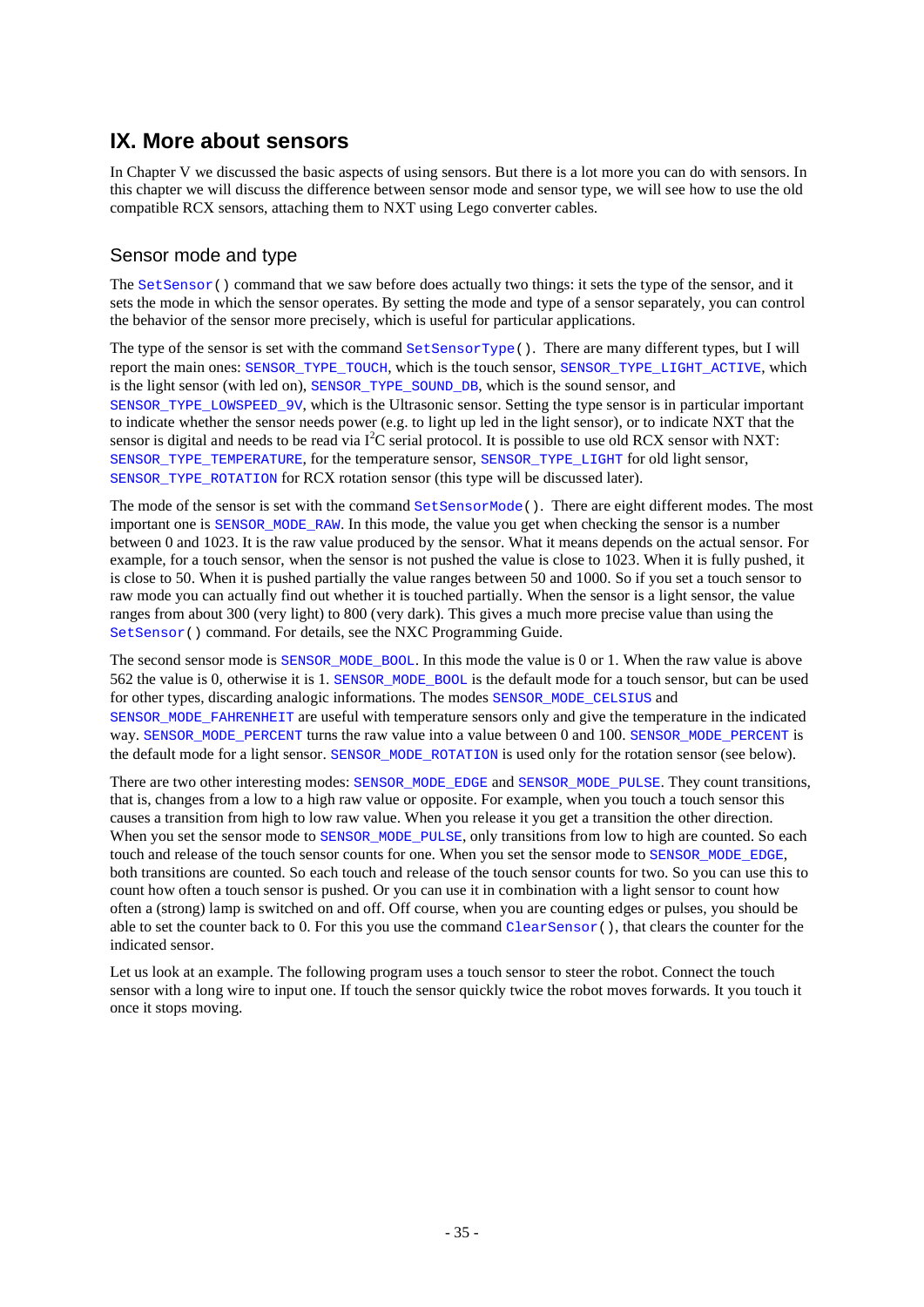```
task main()
{
   SetSensorType(IN_1, SENSOR_TYPE_TOUCH);
  SetSensorMode(IN 1, SENSOR MODE PULSE);
  while(true)
\{ ClearSensor(IN_1);
     until (SENSOR_1 > 0);
     Wait(500);
    if (SENSOR_1 == 1) {Off(OUT_AC)}if (SENSOR_1 == 2) \{OnFwd(OUT_AC, 75); \} }
}
```
Note that we first set the type of the sensor and then the mode. It seems that this is essential because changing the type also affects the mode.

#### The rotation sensor

The rotation sensor is a very useful type of sensor: it is an optical encoder, almost the same as the one built inside NXT servomotors. The rotation sensor contains a hole through which you can put an axle, whose relative angular position is measured. One full rotation of the axle counts 16 steps (or –16 if you rotate it the other way), that means a 22.5 degrees resolution, very rough respect to the 1-degree resolution of the servomotor. This old kind of rotation sensor can be still useful to monitor an axle without the need to waste a motor; also consider that using a motor as encoder requires a lot of torque to move it, while old rotation sensor is very easy to rotate.

If you need finer resolution than 16 steps per turn, you can always use gears to mechanically increase the number of ticks per turn.

Next example is inherited from old tutorial for RCX.

One standard application is to have two rotation sensors connected to the two wheels of the robot that you control with the two motors. For a straight movement you want both wheels to turn equally fast. Unfortunately, the motors normally don't run at exactly the same speed. Using the rotation sensors you can see that one wheel turns faster. You can then temporarily stop that motor (best using  $F$ loat()) until both sensors give the same value again. The following program does this. It simply lets the robot drive in a straight line. To use it, change your robot by connecting the two rotation sensors to the two wheels. Connect the sensors to input 1 and 3.

```
task main()
{
   SetSensor(IN_1, SENSOR_ROTATION); ClearSensor(IN_1);
  SetSensor(IN_3, SENSOR_ROTATION); ClearSensor(IN_3);
  while (true)
   {
     if (SENSOR_1 < SENSOR_3)
      {OnFwd(OUT_A, 75); Fload(OUT_C); } else if (SENSOR_1 > SENSOR_3)
      {OnFwd(OUT_C, 75): Float(OUT_A);} else 
       {OnFwd(OUT_AC, 75);}
   }
}
```
The program first indicates that both sensors are rotation sensors, and resets the values to zero. Next it starts an infinite loop. In the loop we check whether the two sensor readings are equal. If they are the robot simply moves forwards. If one is larger, the correct motor is stopped until both readings are again equal.

Clearly this is only a very simple program. You can extend this to make the robot drive exact distances, or to let it make very precise turns.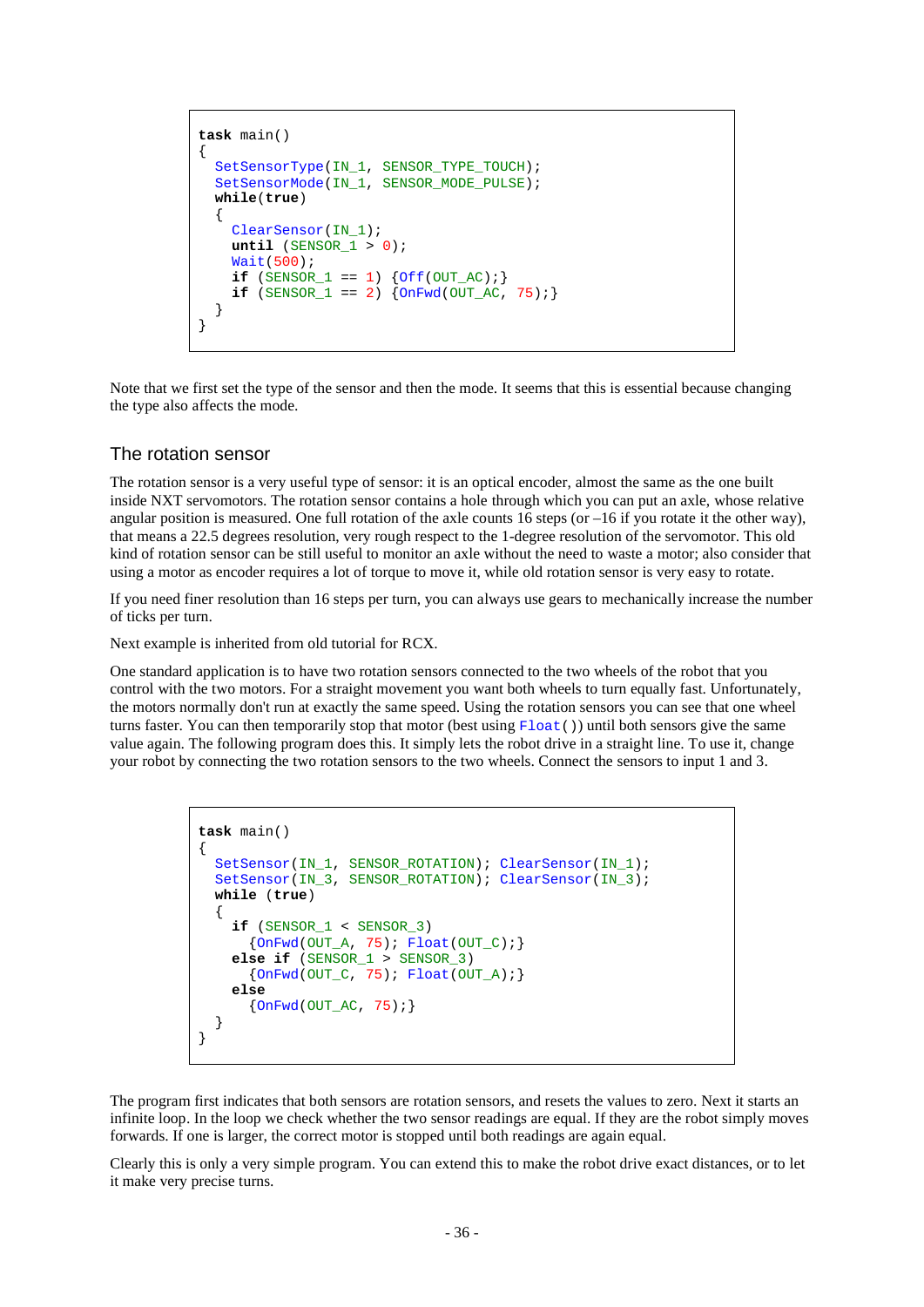## Putting multiple sensors on one input

A little disclaimer is needed at the top of this section! Due to the new structure of improved NXT sensors and 6 wires cables, it is not easy as before (as was for RCX) to connect more sensors to the same port. In my honest opinion, the only reliable (and easy to do) application would be to build a touch sensor analog multiplexer to use in combination with a converter cable. The alternative is a complex digital multiplexer that can manage  $I^2C$ communication with NXT, but this is not definitely an affordable solution for beginners.

The NXT has four inputs to connect sensors. When you want to make more complicated robots (and you bought some extra sensors) this might not be enough for you. Fortunately, with some tricks, you can connect two (or even more) sensors to one input.

The easiest is to connect two touch sensors to one input. If one of them (or both) is touched the value is 1, otherwise it is 0. You cannot distinguish the two but sometimes this is not necessary. For example, when you put one touch sensor at the front and one at the back of the robot, you know which one is touched based on the direction the robot is driving in. But you can also set the mode of the input to raw (see above). Now you can get a lot more information. If you are lucky, the value when the sensor is pressed is not the same for both sensors. If this is the case you can actually distinguish between the two sensors. And when both are pressed you get a much lower value (around 30) so you can also detect this.

You can also connect a touch sensor and a light sensor to one input (RCX sensors only). Set the type to light (otherwise the light sensor won't work). Set the mode to raw. In this case, when the touch sensor is pushed you get a raw value below 100. If it is not pushed you get the value of the light sensor, which is never below 100. The following program uses this idea. The robot must be equipped with a light sensor pointing down, and a bumper at the front connected to a touch sensor. Connect both of them to input 1. The robot will drive around randomly within a light area. When the light sensor sees a dark line (raw value > 750) it goes back a bit. When the touch sensor touches something (raw value below 100) it does the same. Here is the program: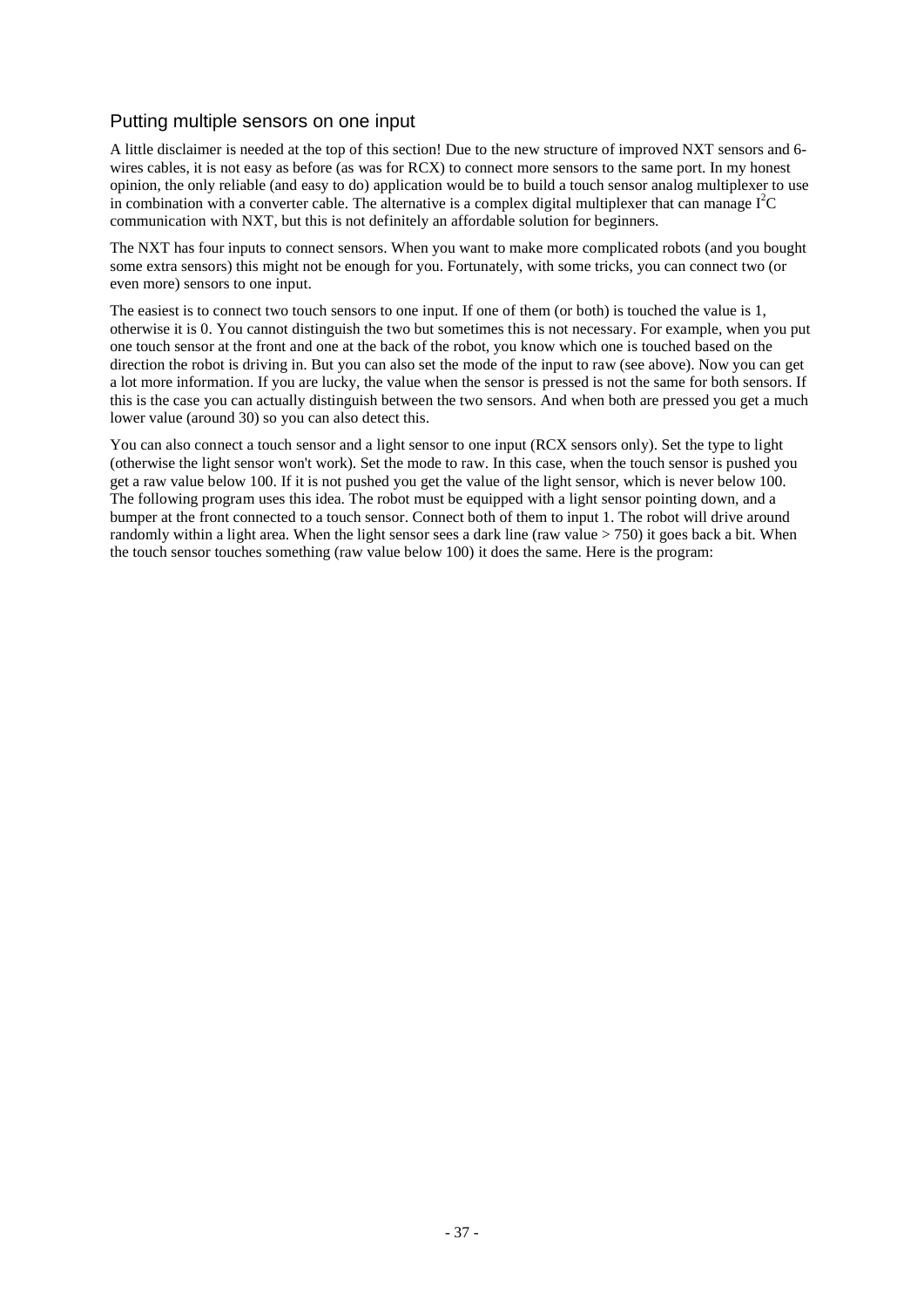```
mutex moveMutex;
int ttt,tt2;
task moverandom()
{
   while (true)
   {
    ttt = Random(500) + 40;tt2 = Random();
     Acquire(moveMutex);
    if (tt2 > 0)\{ OnRev(OUT_A, 75); OnFwd(OUT_C, 75); Wait(ttt); \} else
        { OnRev(OUT_C, 75); OnFwd(OUT_A, 75); Wait(ttt); }
    ttt = Random(1500) + 50;
     OnFwd(OUT_AC, 75); Wait(ttt);
     Release(moveMutex);
   }
}
task submain()
{
  SetSensorType(IN_1, SENSOR_TYPE_LIGHT);
   SetSensorMode(IN_1, SENSOR_MODE_RAW);
   while (true)
   {
    if ((SENSE_1 < 100) || (SENSE_1 > 750))\left\{\begin{array}{ccc} \end{array}\right\} Acquire(moveMutex);
       OnRev(OUT_AC, 75); Wait(300);
       Release(moveMutex);
 }
   }
}
task main()
{
   Precedes(moverandom, submain);
}
```
I hope the program is clear. There are two tasks. Task moverandom makes the robot move around in a random way. The main task first starts moverandom, sets the sensor and then waits for something to happen. If the sensor reading gets too low (touching) or too high (out of the white area) it stops the random moves, backs up a little, and start the random moves again.

#### Summary

In this chapter we have seen a number of additional issues about sensors. We saw how to separately set the type and mode of a sensor and how this could be used to get additions information. We learned how to use the rotation sensor. And we saw how multiple sensors can be connected to one input of the NXT. All these tricks are extremely useful when constructing more complicated robots. Sensors always play a crucial role there.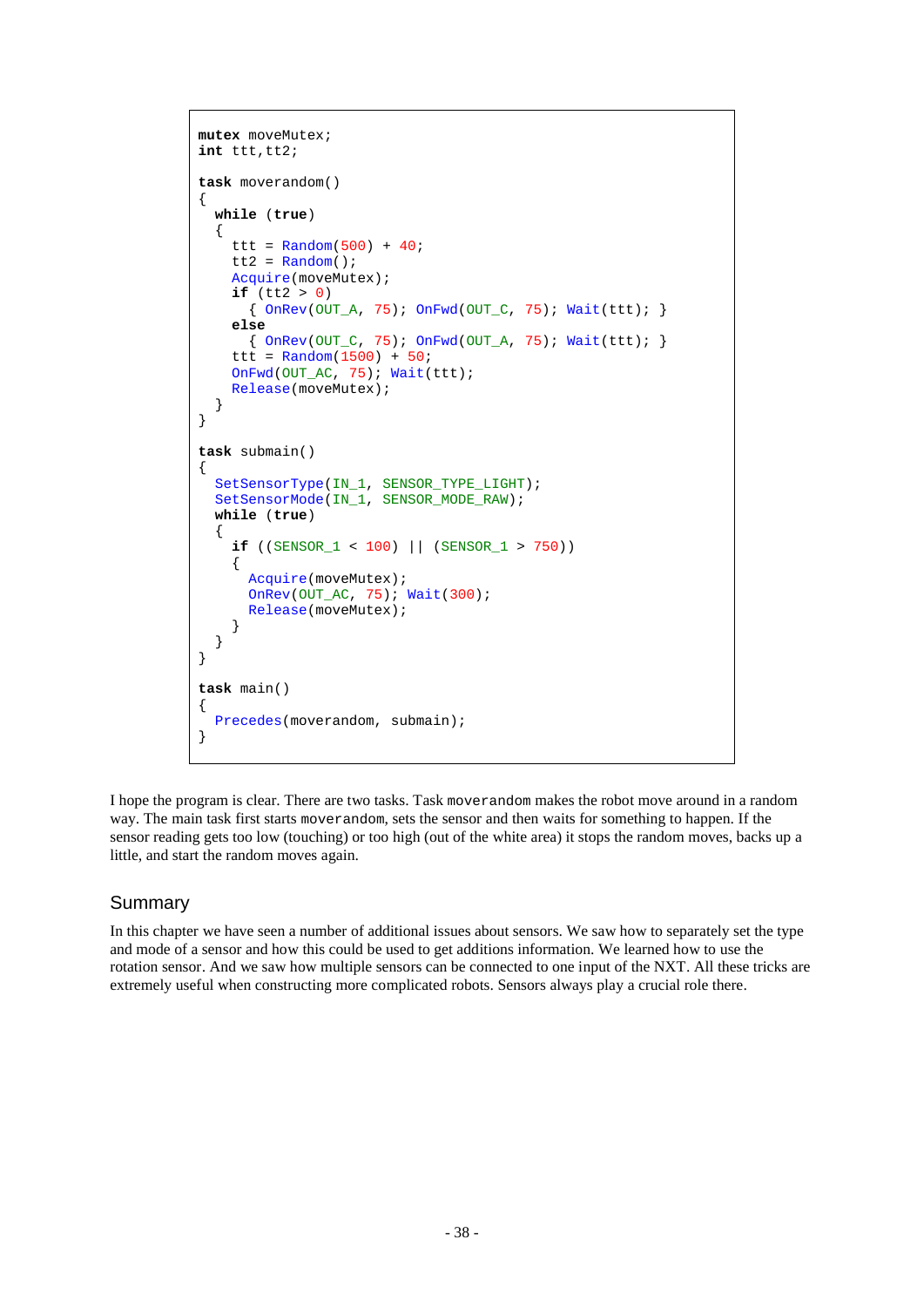# **X. Parallel tasks**

As has been indicated before, tasks in NXC are executed simultaneously, or in parallel as people usually say. This is extremely useful. In enables you to watch sensors in one task while another task moves the robot around, and yet another task plays some music. But parallel tasks can also cause problems. One task can interfere with another.

# A wrong program

Consider the following program. Here one task drives the robot around in squares (like we did so often before) and the second task checks for the touch sensor. When the sensor is touched, it moves a bit backwards, and makes a 90-degree turn.

```
task check_sensors()
{
   while (true)
   {
    if (SENSOR 1 == 1)\left\{\begin{array}{ccc} \end{array}\right\} OnRev(OUT_AC, 75);
        Wait(500);
        OnFwd(OUT_A, 75);
        Wait(850);
        OnFwd(OUT_C, 75);
 }
   }
}
task submain()
{
   while (true)
\{ OnFwd(OUT_AC, 75); Wait(1000);
     OnRev(OUT_C, 75); Wait(500);
 }
}
task main()
{
  SetSensor(IN_1,SENSOR_TOUCH);
   Precedes(check_sensors, submain);
}
```
This probably looks like a perfectly valid program. But if you execute it you will most likely find some unexpected behavior. Try the following: Make the robot touch something while it is turning. It will start going back, but immediately moves forwards again, hitting the obstacle. The reason for this is that the tasks may interfere. The following is happening. The robot is turning right, that is, the first task is in its second sleep statement. Now the robot hits the sensor. It start going backwards, but at that very moment, the main task is ready with sleeping and moves the robot forwards again; into the obstacle. The second task is sleeping at this moment so it won't notice the collision. This is clearly not the behavior we would like to see. The problem is that, while the second task is sleeping we did not realize that the first task was still running, and that its actions interfere with the actions of the second task.

## Critical sections and mutex variables

One way of solving this problem is to make sure that at any moment only one task is driving the robot. This was the approach we took in Chapter VI. Let me repeat the program here.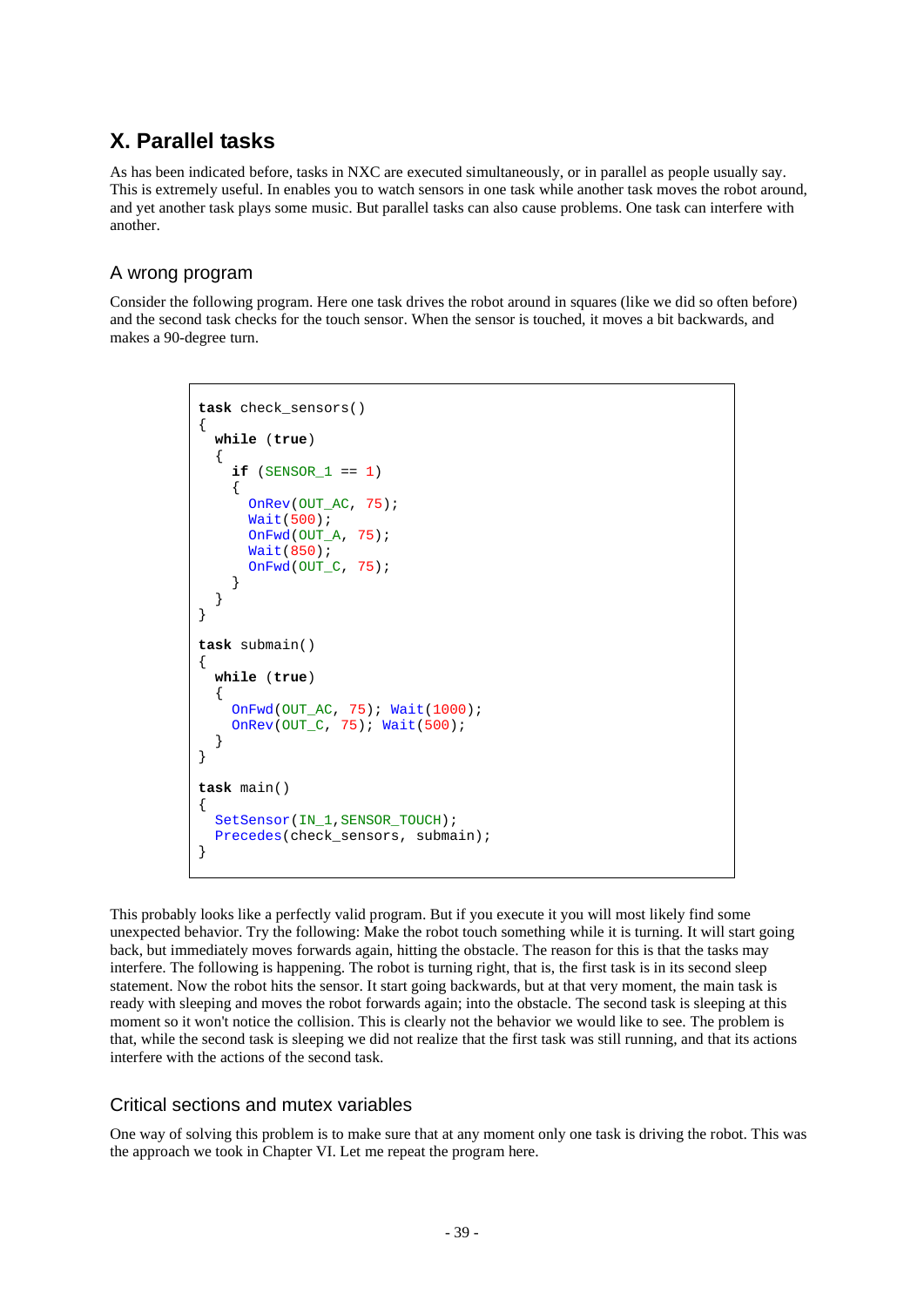```
mutex moveMutex;
task move_square()
{
   while (true)
   {
     Acquire(moveMutex);
     OnFwd(OUT_AC, 75); Wait(1000);
    OnRev(OUT_C, 75); Wait(850);
     Release(moveMutex);
   }
}
task check_sensors()
{
   while (true)
   {
    if (SENSOR 1 == 1)\left\{\begin{array}{ccc} \end{array}\right\} Acquire(moveMutex);
 OnRev(OUT_AC, 75); Wait(500);
 OnFwd(OUT_A, 75); Wait(850);
       Release(moveMutex);
      }
   }
}
task main()
{
   SetSensor(IN_1,SENSOR_TOUCH);
  Precedes(check sensors, move square);
}
```
The crux is that both the check\_sensors and move\_square tasks can control motors only if no other task is using them: this is done using the **Acquire** statement that waits for the moveMutex mutual exclusion variable to be released before using motors. The **Acquire** command counterpart is the **Release** command, that frees the mutex variable so other tasks can use the critical resource, motors in our case. The code inside the acquirerelease scope is called critical region: critical means that shared resources are used. In this way tasks cannot interfere with each other.

#### Using semaphores

There is a hand-made alternative to **mutex** variables that is the explicit implementation of the **Acquire** and **Release** commands.

A standard technique to solve this problem is to use a variable to indicate which task is in control of the motors. The other tasks are not allowed to drive the motors until the first task indicates, using the variable, that it is ready. Such a variable is often called a semaphore. Let sem be such a semaphore (same as mutex). We assume that a value of 0 indicates that no task is steering the motors (resource is free). Now, whenever a task wants to do something with the motors it executes the following commands:

```
until (sem == 0);sem = 1; //Acquire(sem);
// Do something with the motors
// critical region
sem = 0; //Release(sem);
```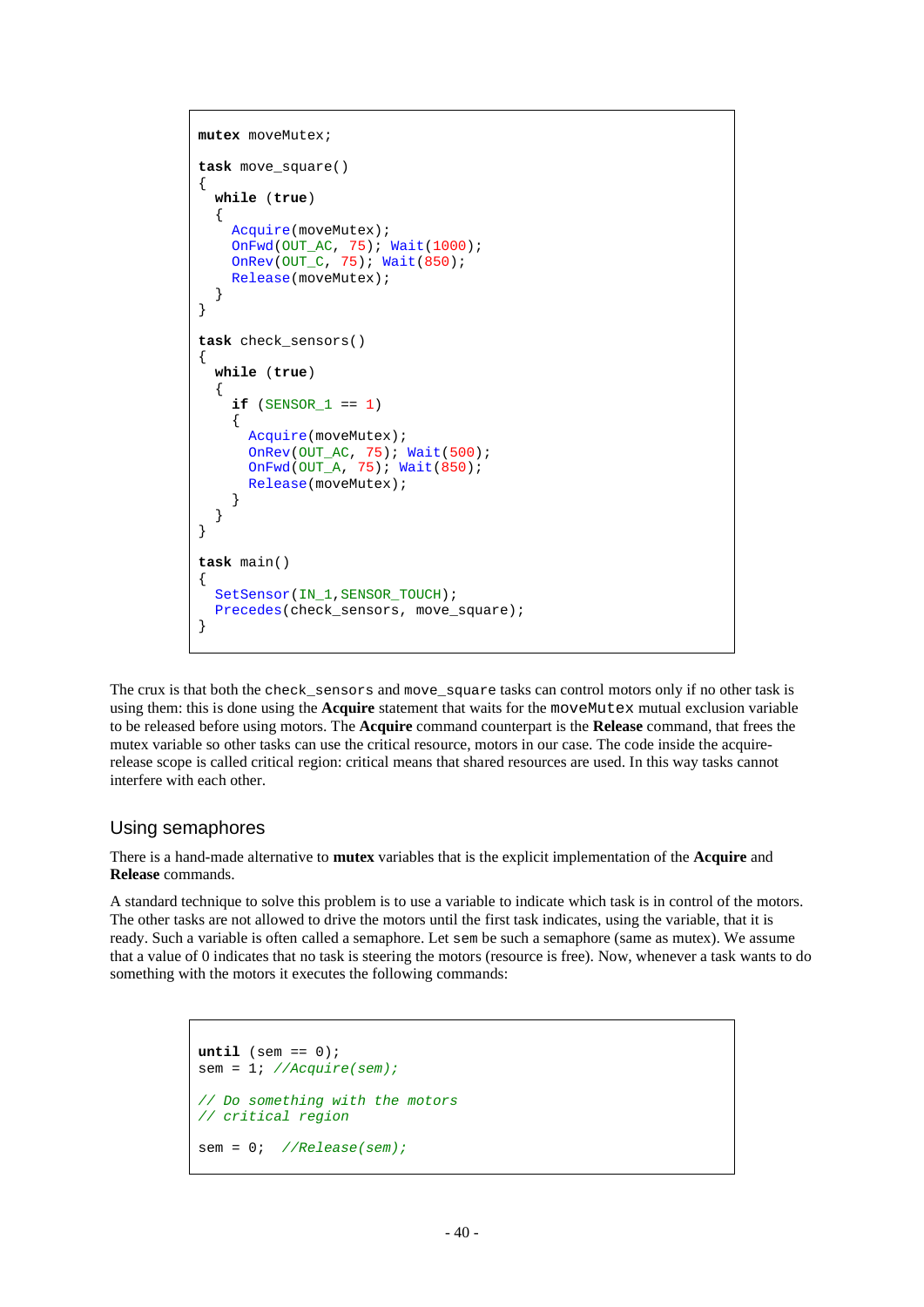So we first wait till nobody needs the motors. Then we claim the control by setting sem to 1. Now we can control the motors. When we are done we set sem back to 0. Here you find the program above, implemented using a semaphore. When the touch sensor touches something, the semaphore is set and the backup procedure is performed. During this procedure the task move\_square must wait. At the moment the back-up is ready, the semaphore is set to 0 and move\_square can continue.

```
int sem;
task move_square()
{
   while (true)
   {
    until (sem == 0); sem = 1;
    OnFwd(OUT AC, 75);
    sem = 0; Wait(1000);
    until (sem == 0); sem = 1;
     OnRev(OUT_C, 75);
    sem = 0; Wait(850);
   }
}
task submain()
{
  SetSensor(IN_1, SENSOR_TOUCH);
   while (true)
   {
    if (SENSOR 1 == 1)\{until (sem == 0); sem = 1;
       OnRev(OUT_AC, 75); Wait(500);
       OnFwd(OUT_A, 75); Wait(850);
      sem = 0; }
   }
}
task main()
{
  sem = 0;
   Precedes(move_square, submain);
}
```
You could argue that it is not necessary in move\_square to set the semaphore to 1 and back to 0. Still this is useful. The reason is that the  $\Omega_{\text{NFW}}(t)$  command is in fact two commands (see Chapter VIII). You don't want this command sequence to be interrupted by the other task.

Semaphores are very useful and, when you are writing complicated programs with parallel tasks, they are almost always required. (There is still a slight chance they might fail. Try to figure out why.)

## Summary

In this chapter we studied some of the problems that can occur when you use different tasks. Always be very careful for side effects. Much unexpected behavior is due to this. We saw two different ways of solving such problems. The first solution stops and restarts tasks to make sure that only one critical task is running at every moment. The second approach uses semaphores to control the execution of tasks. This guarantees that at every moment only the critical part of one task is executed.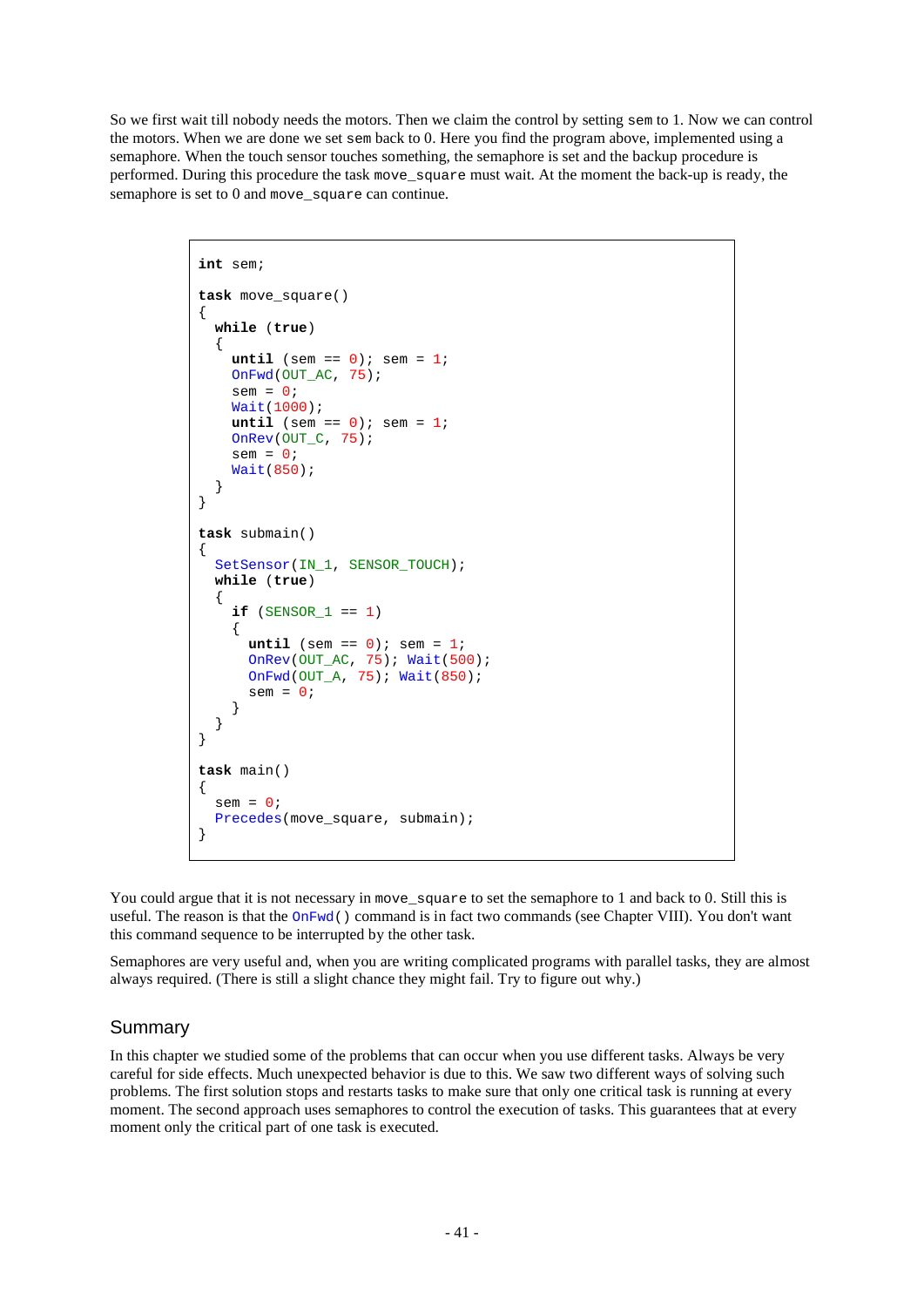# **XI. Communication between robots**

If you own more than one NXT this chapter is for you (though you can still communicate data to the PC, having a single NXT). Robots can communicate with each other via Bluetooth radio technology: you can have multiple robots collaborate (or fight with each other), and you can build a big complex robot using two NXTs, so that you can use six motors and eight sensors.

For good old RCX, it is simple: it sends an InfraRed message and all robots around receive it.

For NXT it's a whole different thing! First, you must connect two or more NXTs (or NXT to PC) with the onbrick Bluetooth menu; only then you can send messages to connected devices.

The NXT that starts the connection is called Master, and can have up to 3 Slave devices connected on lines 1,2,3; Slaves always see the Master connected on line 0. You can send messages to 10 mailboxes available.

#### Master – Slave messaging

Two programs will be shown, one for the master, one for the slave. These basic programs will teach you how a fast continuous stream of string messages can be managed by a two-NXT wireless network.

The master program first checks if the slave is correctly connected on line  $1 \times T_{\text{COMN}}$  constant) using BluetoothStatus(conn) function; then builds and sends messages with a M prefix and a growing number with SendRemoteString(conn, queue, string), while receives messages from slave with ReceiveRemoteString(queue,clear,string) and displays data.

```
//MASTER
#define BT_CONN 1
#define INBOX 1
#define OUTBOX 5
sub BTCheck(int conn){
    if (!BluetoothStatus(conn)==NO_ERR){
       TextOut(5,LCD_LINE2,"Error");
       Wait(1000);
       Stop(true);
    }
}
task main(){
    string in, out, iStr;
    int i = 0;
    BTCheck(BT_CONN); //check slave connection
    while(true){
     istr = NumToStr(i); out = StrCat("M",iStr);
      TextOut(10,LCD_LINE1,"Master Test");
      TextOut(0,LCD_LINE2,"IN:");
      TextOut(0,LCD_LINE4,"OUT:");
      ReceiveRemoteString(INBOX, true, in);
     SendRemoteString(BT_CONN,OUTBOX,out);
      TextOut(10,LCD_LINE3,in);
      TextOut(10,LCD_LINE5,out);
      Wait(100);
     i++; }
}
```
The slave program is very similar, but uses SendResponseString(queue, string) instead of SendRemoteString because slave must can send messages only to its master, seen on line 0.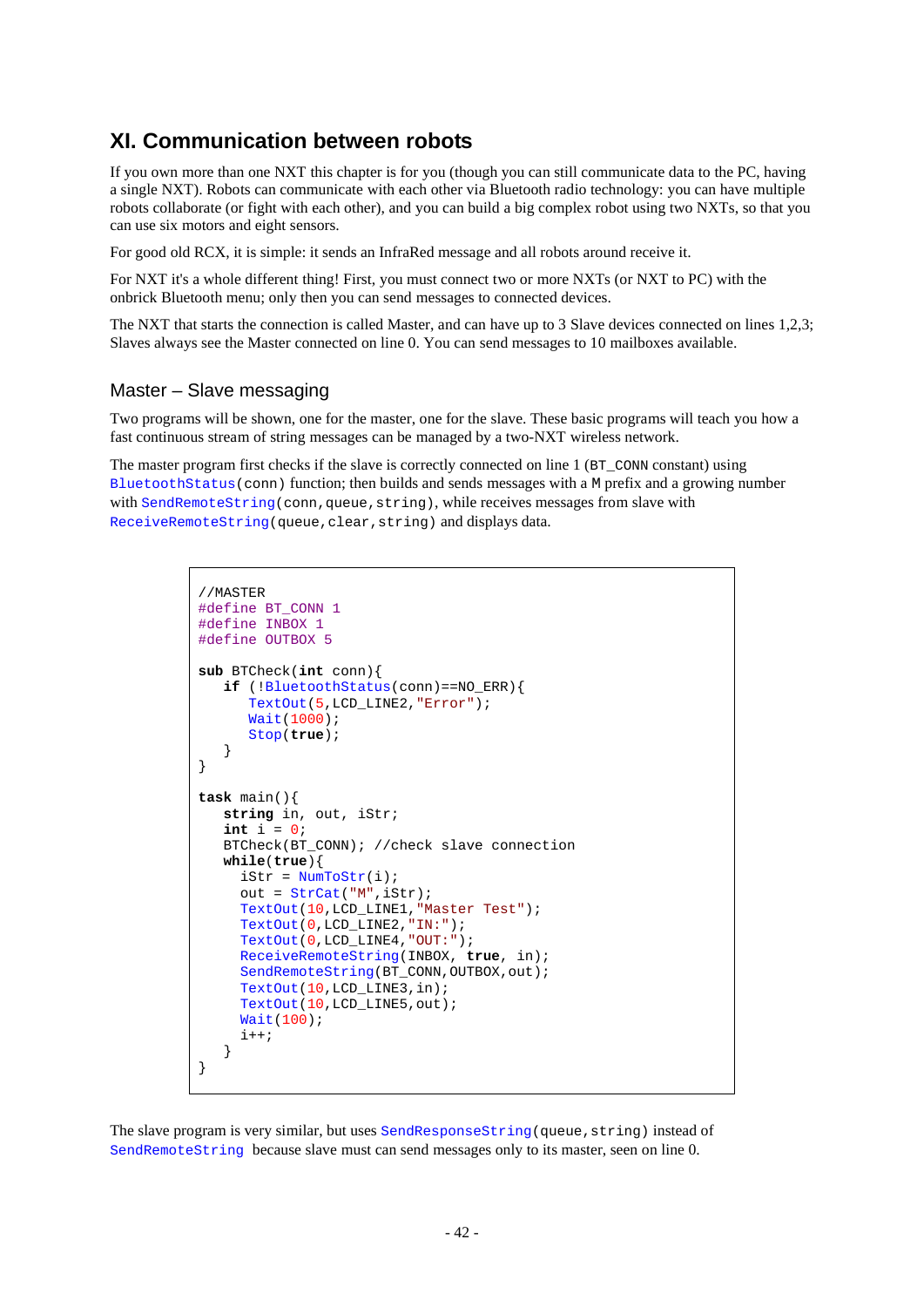```
//SLAVE
#define BT_CONN 1
#define INBOX 5
#define OUTBOX 1
sub BTCheck(int conn){
    if (!BluetoothStatus(conn)==NO_ERR){
       TextOut(5,LCD_LINE2,"Error");
       Wait(1000);
       Stop(true);
    }
}
task main(){
    string in, out, iStr;
   int i = 0;BTCheck(0); //check master connection
    while(true){
     istr = NumToStr(i); out = StrCat("S",iStr);
      TextOut(10,LCD_LINE1,"Slave Test");
      TextOut(0,LCD_LINE2,"IN:");
      TextOut(0,LCD_LINE4,"OUT:");
      ReceiveRemoteString(INBOX, true, in);
     SendResponseString(OUTBOX, out);
      TextOut(10,LCD_LINE3,in);
      TextOut(10,LCD_LINE5,out);
      Wait(100);
     i++; }
}
```
You will notice that aborting one of the programs, the other will continue to send messages with growing numbers, without knowing that all the messages sent will be lost, because no one is listening on the other side. To avoid this problem, we could plan a finer protocol, with delivery acknowledgement.

#### Sending numbers with acknowledgement

Here we see another couple of programs: this time master sends numbers with

SendRemoteNumber(conn,queue,number) and stops waiting for slave ack (until cycle, inside which we find ReceiveRemoteString); only if slave is listening and sending acks, the master proceeds sending the next message. Slave simply receives number with ReceiveRemoteNumber (queue, clear, number) and sends the ack with SendResponseNumber. Your master-slave programs must agree on the common code for the ack, in this case, I choose the hex value 0xFF.

The master sends random numbers and waits for slave ack; every time it receives an ack with the right code, the ack variable must be cleared, otherwise the master will continue sending without new acks, because the variable got dirty.

The slave checks continuously the mailbox and, if it is not empty, displays the read value and sends an ack to the master. At the beginning of the program, I choose to send an ack without reading messages to unblock the master; in fact, without this trick, if the master program is started for first, it would hang even if we start slave later. This way the first few messages get lost, but you can start master and slave programs in different moments without the risk of hanging.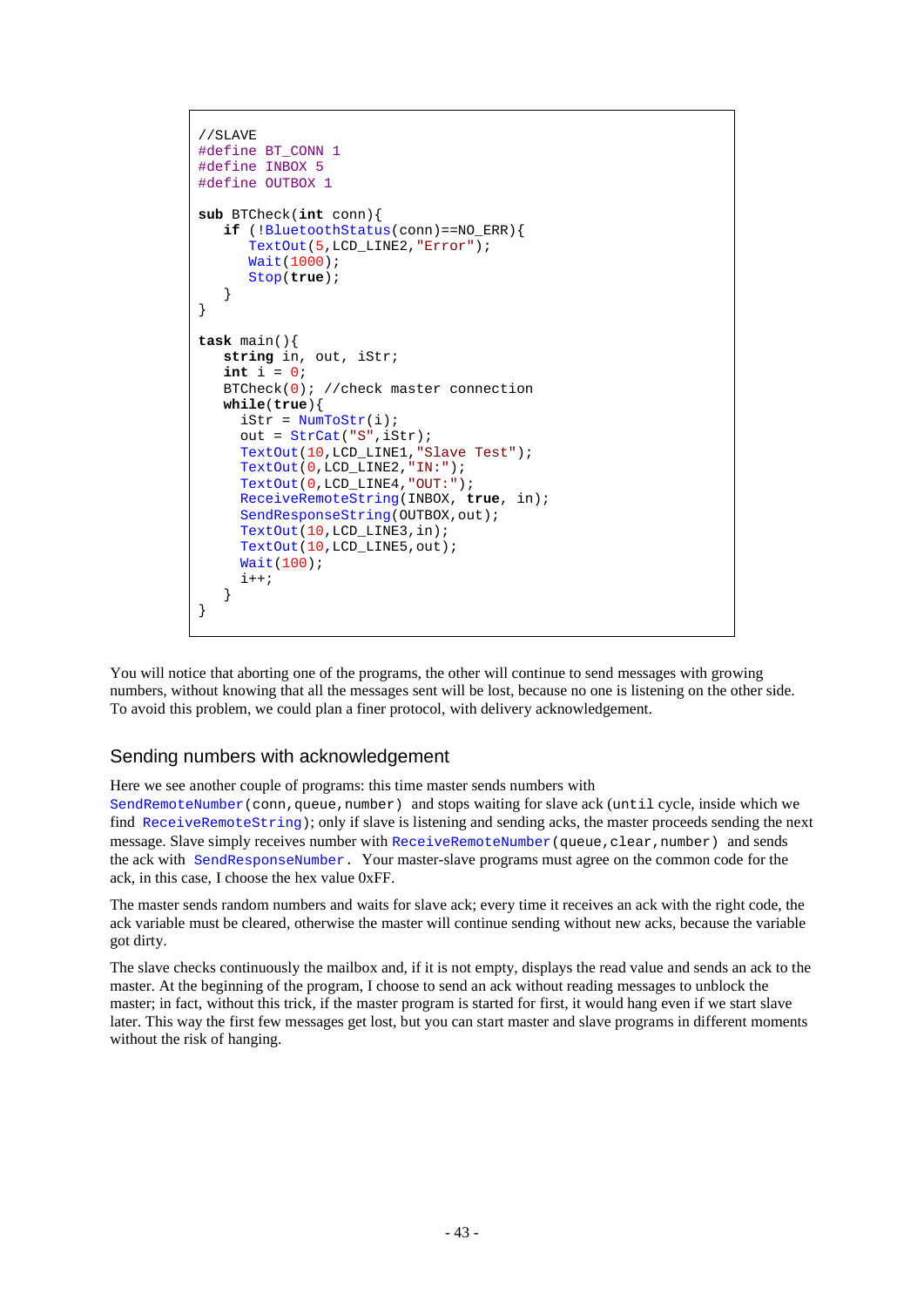```
//MASTER
#define BT_CONN 1
#define OUTBOX 5
#define INBOX 1
#define CLEARLINE(L) \
 TextOut(0,L," "sub BTCheck(int conn){
   if (!BluetoothStatus(conn)==NO_ERR){
       TextOut(5,LCD_LINE2,"Error");
       Wait(1000);
      Stop(true);
    }
}
task main(){
   int ack;
   int i;
   BTCheck(BT_CONN);
   TextOut(10,LCD_LINE1,"Master sending");
   while(true){
    i = Random(512);
     CLEARLINE(LCD_LINE3);
     NumOut(5,LCD_LINE3,i);
    ack = 0;SendRemoteNumber(BT_CONN,OUTBOX,i);
    until(ack==0xFF) {
       until(ReceiveRemoteNumber(INBOX,true,ack) == NO_ERR);
      }
     Wait(250);
   }
}
```

```
//SLAVE
#define BT_CONN 1
#define OUT_MBOX 1
#define IN_MBOX 5
sub BTCheck(int conn){
    if (!BluetoothStatus(conn)==NO_ERR){
       TextOut(5,LCD_LINE2,"Error");
       Wait(1000);
       Stop(true);
    }
}
task main(){
    int in;
    BTCheck(0);
    TextOut(5,LCD_LINE1,"Slave receiving");
    SendResponseNumber(OUT_MBOX,0xFF); //unblock master
    while(true){
     if (ReceiveRemoteNumber(IN_MBOX,true,in) != STAT_MSG_EMPTY_MAILBOX) {<br>TextOut(0,LCD_LINE3," ");
       TextOut(0, LCD_LINE3,"
        NumOut(5,LCD_LINE3,in);
       SendResponseNumber(OUT_MBOX, OxFF);
 }
      Wait(10); //take breath (optional)
    }
}
```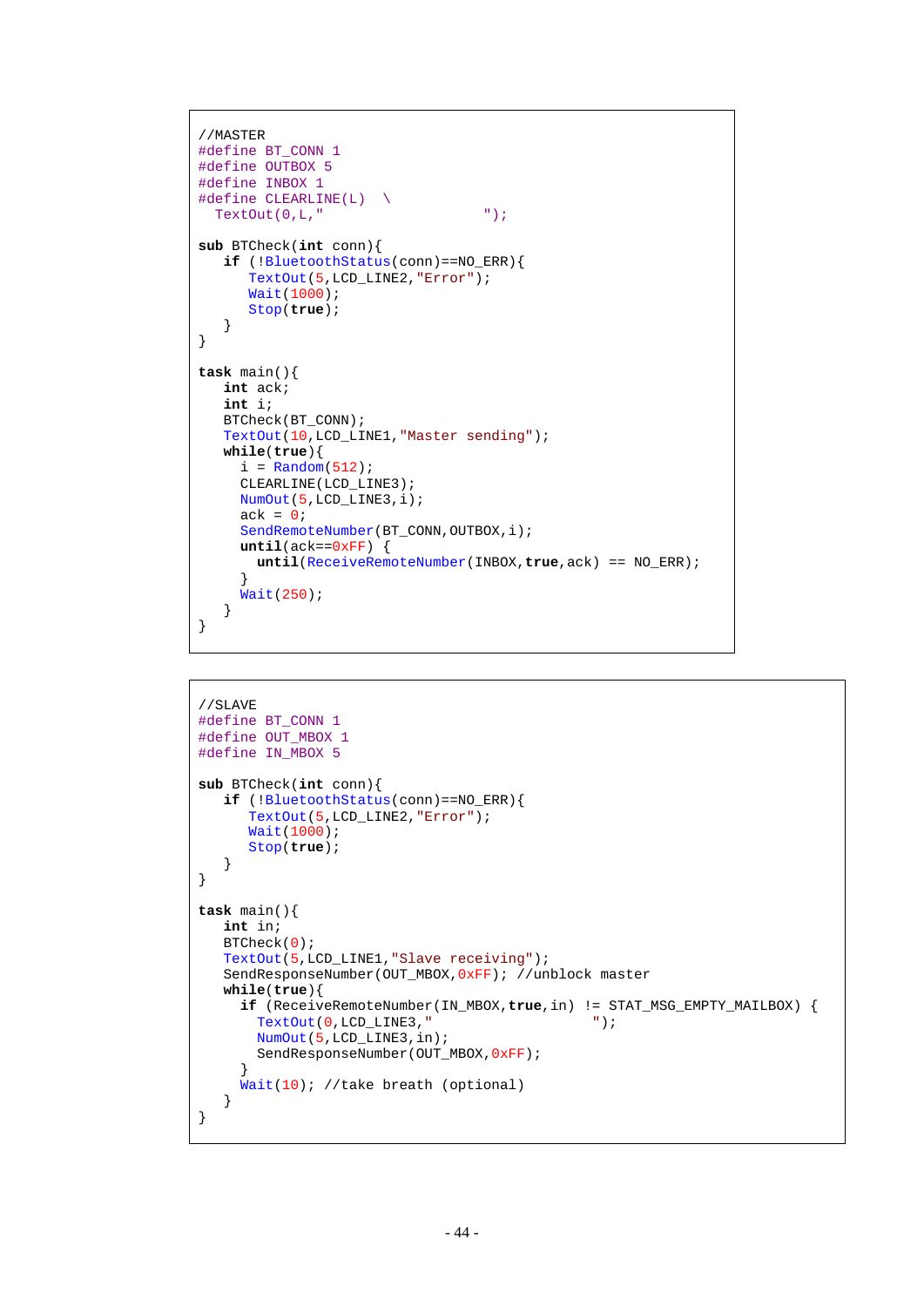# Direct commands

There's another cool feature about Bluetooth communication: master can directly control its slaves.

In the next example, the master sends the slave direct commands to play sounds and move a motor; there is no need for a slave program, since it is the firmware of the slave NXT to receive and manage messages!

```
//MASTER
#define BT_CONN 1
#define MOTOR(p,s) RemoteSetOutputState(BT_CONN, p, s, \
   OUT_MODE_MOTORON+OUT_MODE_BRAKE+OUT_MODE_REGULATED, \
   OUT_REGMODE_SPEED, 0, OUT_RUNSTATE_RUNNING, 0)
sub BTCheck(int conn){
    if (!BluetoothStatus(conn)==NO_ERR){
       TextOut(5,LCD_LINE2,"Error");
       Wait(1000);
       Stop(true);
    }
}
task main(){
  BTCheck(BT_CONN);
    RemotePlayTone(BT_CONN, 4000, 100);
    until(BluetoothStatus(BT_CONN)==NO_ERR);
    Wait(110);
    RemotePlaySoundFile(BT_CONN, "! Click.rso", false);
    until(BluetoothStatus(BT_CONN)==NO_ERR);
    //Wait(500);
    RemoteResetMotorPosition(BT_CONN,OUT_A,true);
    until(BluetoothStatus(BT_CONN)==NO_ERR);
    MOTOR(OUT_A,100);
    Wait(1000);
    MOTOR(OUT_A,0);
}
```
# **Summary**

In this chapter we studied some of the basic aspects of Bluetooth communication between robots: connecting two NXTs, sending and receiving strings, numbers and waiting for delivery ackowledgments. This last aspect is very important when a secure communication protocol is needed.

As extra feature, you also learned how to send direct commands to a slave brick.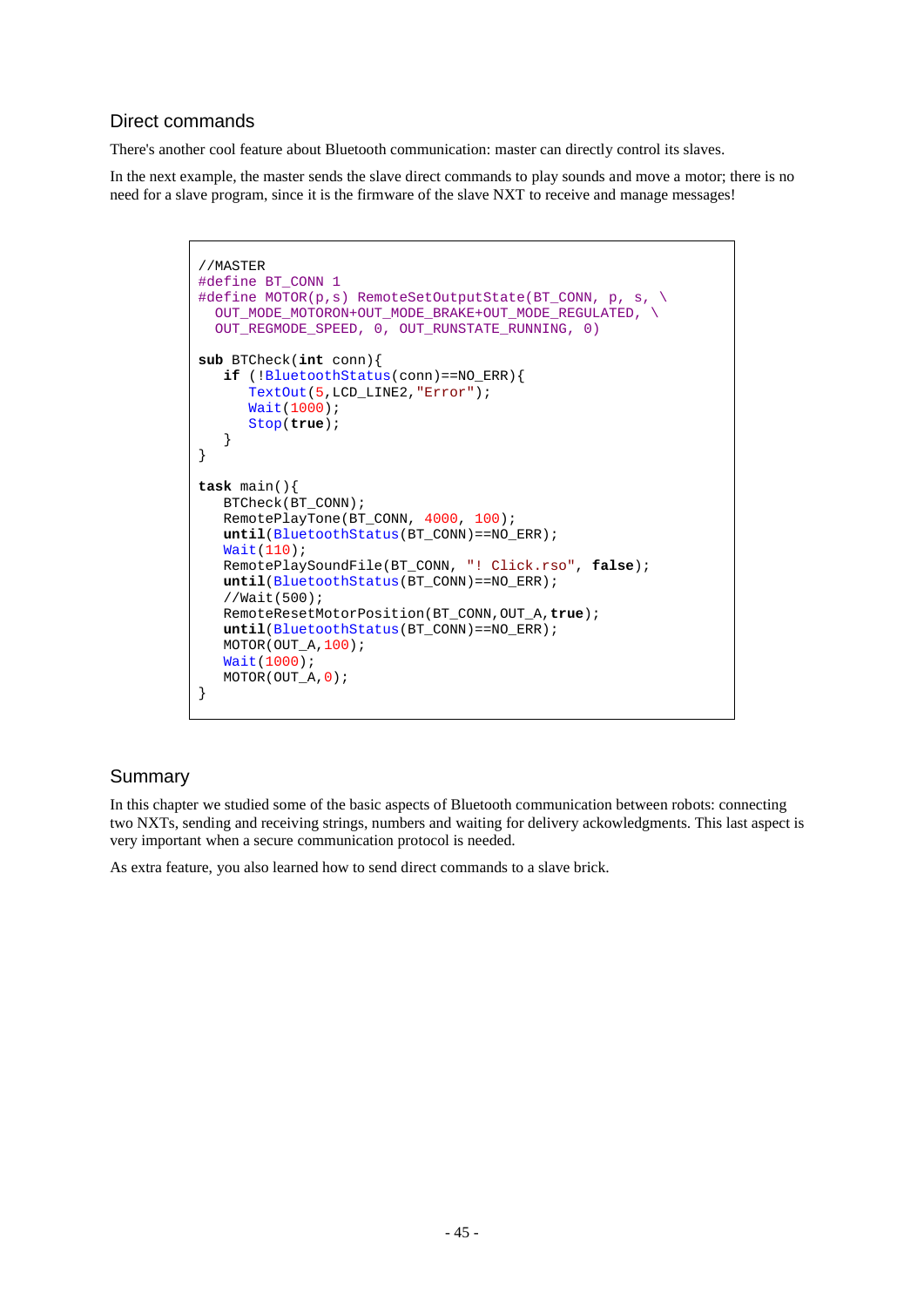# **XII. More commands**

NXC has a number of additional commands. In this chapter we will discuss three types: the use of the timer, commands to control the display, and the use of NXT file system.

## **Timers**

The NXT has a timer that runs continuously. This timer ticks in increments of 1/1000 of a second. You can get the current value of the timer with CurrentTick(). Here is an example of the use of a timer. The following program lets the robot drive sort of random for 10 seconds.

```
task main()
{
  long t0, time;
  t0 = CurrentTick();
  do
 {
     time = CurrentTick()-t0;
    OnFwd(OUT AC, 75);
    Wait(Random(1000));
    OnRev(OUT_C, 75);
    Wait(Random(1000));
 }
  while (time<10000);
  Off(OUT_AC);
}
```
You might want to compare this program with the one given in Chapter IV that did exactly the same task. The one with timers is definitely simpler.

Timers are very useful as a replacement for a Wait() command. You can sleep for a particular amount of time by resetting a timer and then waiting till it reaches a particular value. But you can also react on other events (e.g. from sensors) while waiting. The following simple program is an example of this. It lets the robot drive until either 10 seconds are past, or the touch sensor touches something.

```
task main()
{
  long t3;
 SetSensor(IN_1,SENSOR_TOUCH);
   t3 = CurrentTick();
   OnFwd(OUT_AC, 75);
  until ((SENSEOR_1 == 1) || ((CurrentTick() - t3) > 10000)); Off(OUT_AC);
}
```
Don't forget that timers work in ticks of 1/1000 of a second just like the wait command.

#### Dot matrix display

NXT brick features a black and white dot matrix display with a resolution of 100x64 pixels. There are many API functions to draw text strings, numbers, dots, lines, rectangles, circles, and even bitmap images (.ric files). The next example tries to cover all these cases. Pixel numbered (0,0) is the bottom left one.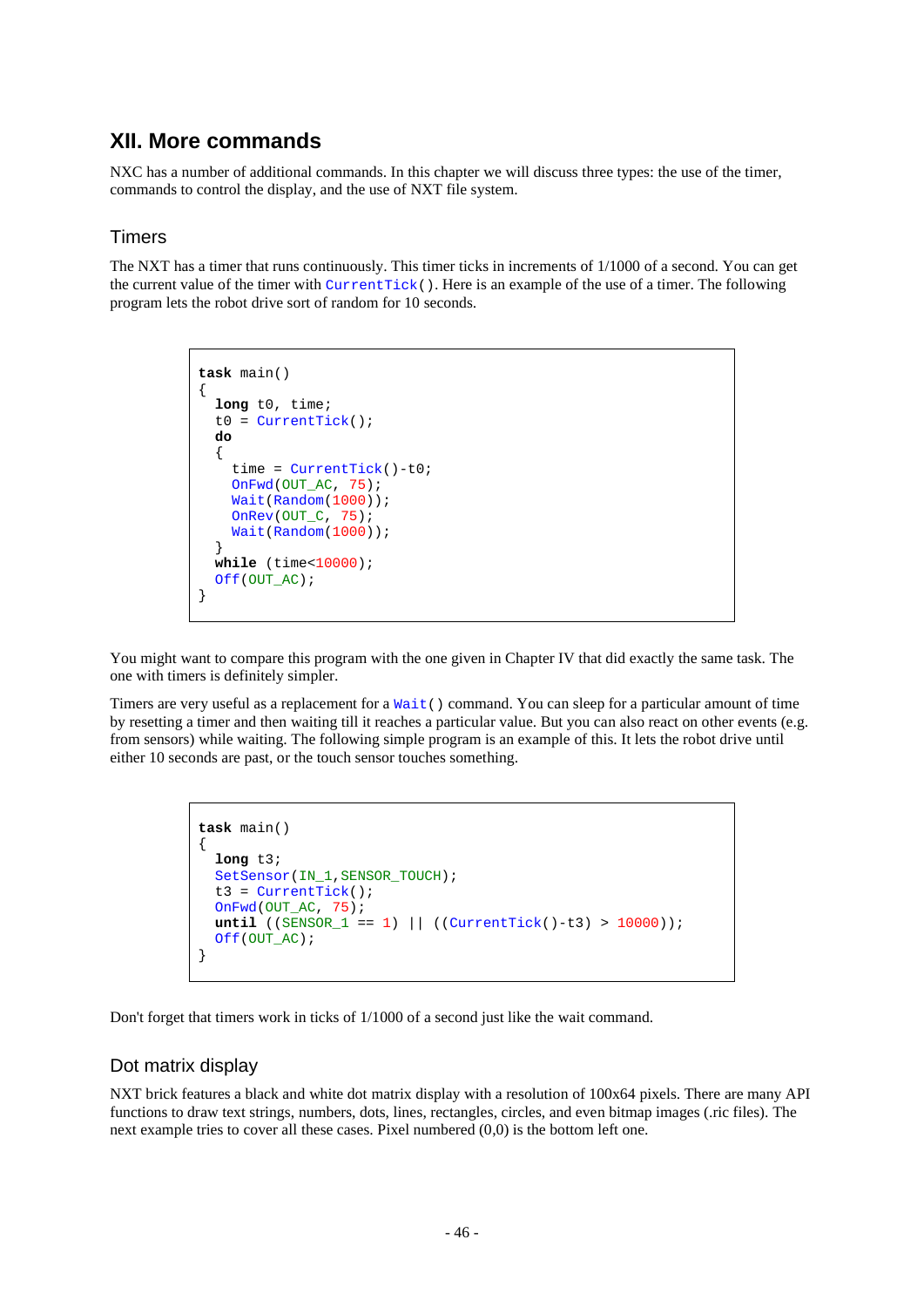```
#define X_MAX 99
#define Y_MAX 63
#define X_MID (X_MAX+1)/2
#define Y_MID (Y_MAX+1)/2
task main(){
    int i = 1234;
    TextOut(15,LCD_LINE1,"Display", true);
    NumOut(60,LCD_LINE1, i);
    PointOut(1,Y_MAX-1);
   PointOut(X_MAX-1, Y_MAX-1);
    PointOut(1,1);
    PointOut(X_MAX-1,1);
    Wait(200);
    RectOut(5,5,90,50);
    Wait(200);
    LineOut(5,5,95,55);
    Wait(200);
    LineOut(5,55,95,5);
    Wait(200);
   CircleOut(X_MID, Y_MID-2,20);
    Wait(800);
    ClearScreen();
    GraphicOut(30,10,"faceclosed.ric"); Wait(500);
    ClearScreen();
    GraphicOut(30,10,"faceopen.ric");
    Wait(1000);
}
```
All these functions are quite self-explanatory, but now I'll describe their parameters in detail.

ClearScreen() clears the screen;

NumOut( $x$ ,  $y$ , number) lets you specify coordinates, and number;

TextOut(x, y, string) works as above, but outputs a text string

GraphicOut(x, y, filename) shows a bitmap **.ric** file

CircleOut(x,  $\gamma$ , radius) outputs a circle specified by the coordinates of the center and radius;

LineOut(x1, y1, x2, y2) draws a line that goes from point (x1,x2) to (x2,y2)

PointOut(x,  $y$ ) puts a dot on the screen

RectOut(x, y, width, height) draws a rectangle with the bottom left vertex in  $(x,y)$  and with the dimensions specified;

ResetScreen() resets the screen.

#### File system

The NXT can write and read files, stored inside its flash memory. So you could save a datalog from sensor data or read numbers during program execution. The only limit in files number and dimension is the size of the flash memory. NXT API functions let you manage files (create, rename, delete, find) , let you read and write text strings, numbers and single bytes.

In the next example, we will see how to create a file, write strings into it and rename it.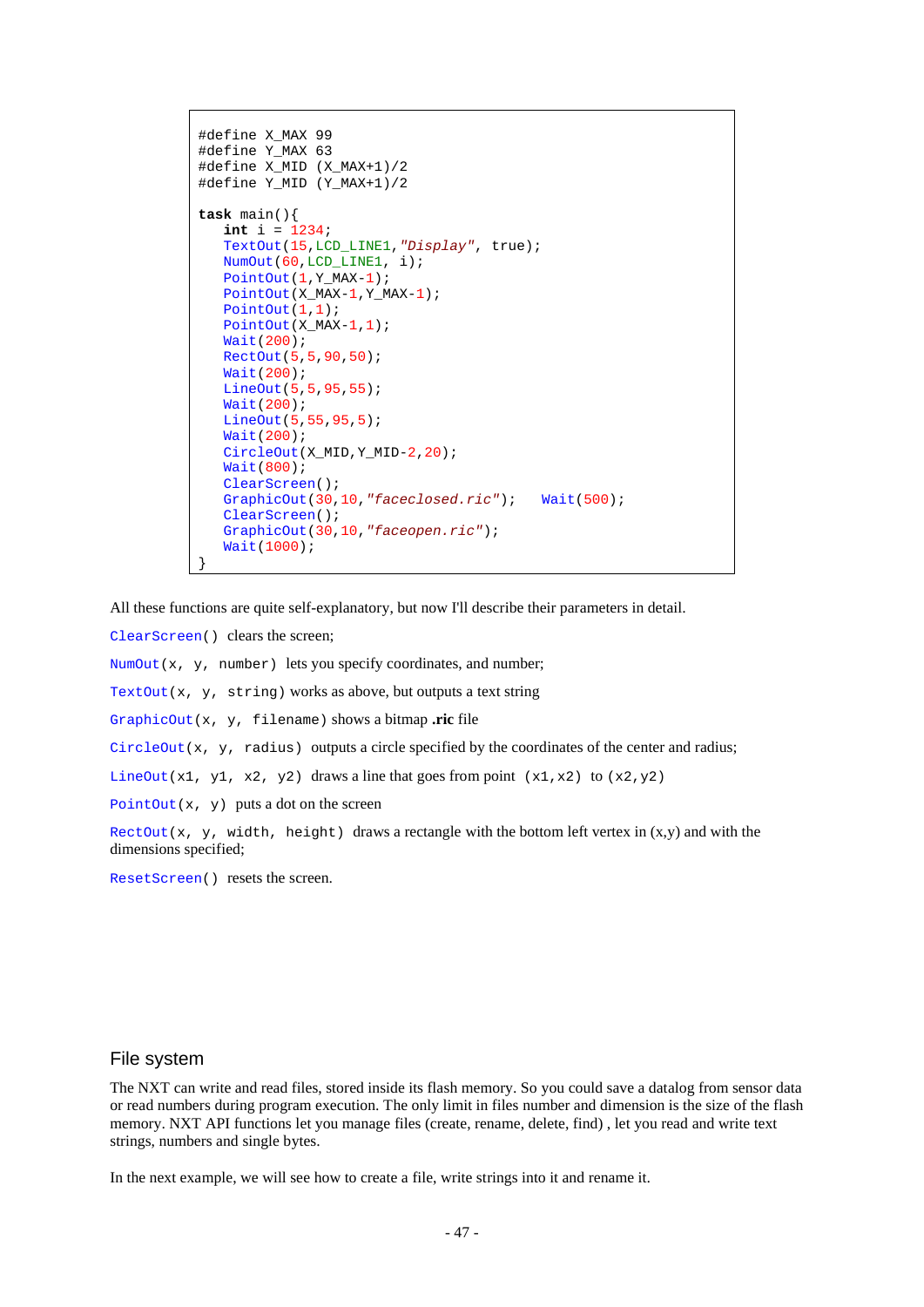First, program deletes files with the names we're going to use: it is not a good habit (we should check for file existence, manually delete it or choose automatically another name for our work file), but there's no problem in our simple case. It creates our file by CreateFile(*"Danny.txt"*, 512, fileHandle), specifying name, size and a handle to the file, where NXT firmware will write a number for its own uses.

Then it builds strings and write to file with carriage return with WriteLnString(fileHandle, string, bytesWritten), where all the parameters must be variables. Finally, the file is closed and renamed. Remember: a file must be closed before beginning another operation, so if you created a file you can write to it; if you want to read from it, you must close it and open it with OpenFileRead(); to delete/rename it, you must close it.

```
#define OK LDR_SUCCESS
task main(){
   byte fileHandle;
    short fileSize;
    short bytesWritten;
    string read;
    string write;
    DeleteFile("Danny.txt");
    DeleteFile("DannySays.txt");
    CreateFile("Danny.txt", 512, fileHandle);
   for(int i=2; i<=10; i++) write = "NXT is cool ";
       string tmp = NumToStr(i);
       write = StrCat(write,tmp," times!");
       WriteLnString(fileHandle,write, bytesWritten);
    }
    CloseFile(fileHandle);
    RenameFile("Danny.txt","DannySays.txt");
}
```
To see the result, go to BricxCC $\rightarrow$ Tools $\rightarrow$ NXT Explorer, upload DannySays.txt to pc and take a look. Ready for the next example! We will create a table with ASCII characters.

```
task main(){
    byte handle;
    if (CreateFile("ASCII.txt", 2048, handle) == NO_ERR) {
    for (int i=0; i < 256; i++) {
       string s = NumToStr(i);
       int slen = StrLen(s);
       WriteBytes(handle, s, slen);
       WriteLn(handle, i);
     }
     CloseFile(handle);
 }
}
```
Really simple, this program creates the file and if no error occurred, it writes a number from 0 to 255 (converting it to string before) with WriteBytes(handle, s, slen), that is another way to write strings without carriage return; then it writes the number as is with  $WriteIn(handle, value)$  that appends a carriage return. The result, that you can see as before opening ASCII.txt with a text editor (as Windows Notepad), is so explainable: the number written as string is shown in a human-readable way, while the number written as hex value is interpreted and shown as an ASCII code.

Two important functions remain to be showed: ReadLnString to read strings from files and ReadLn to read numbers.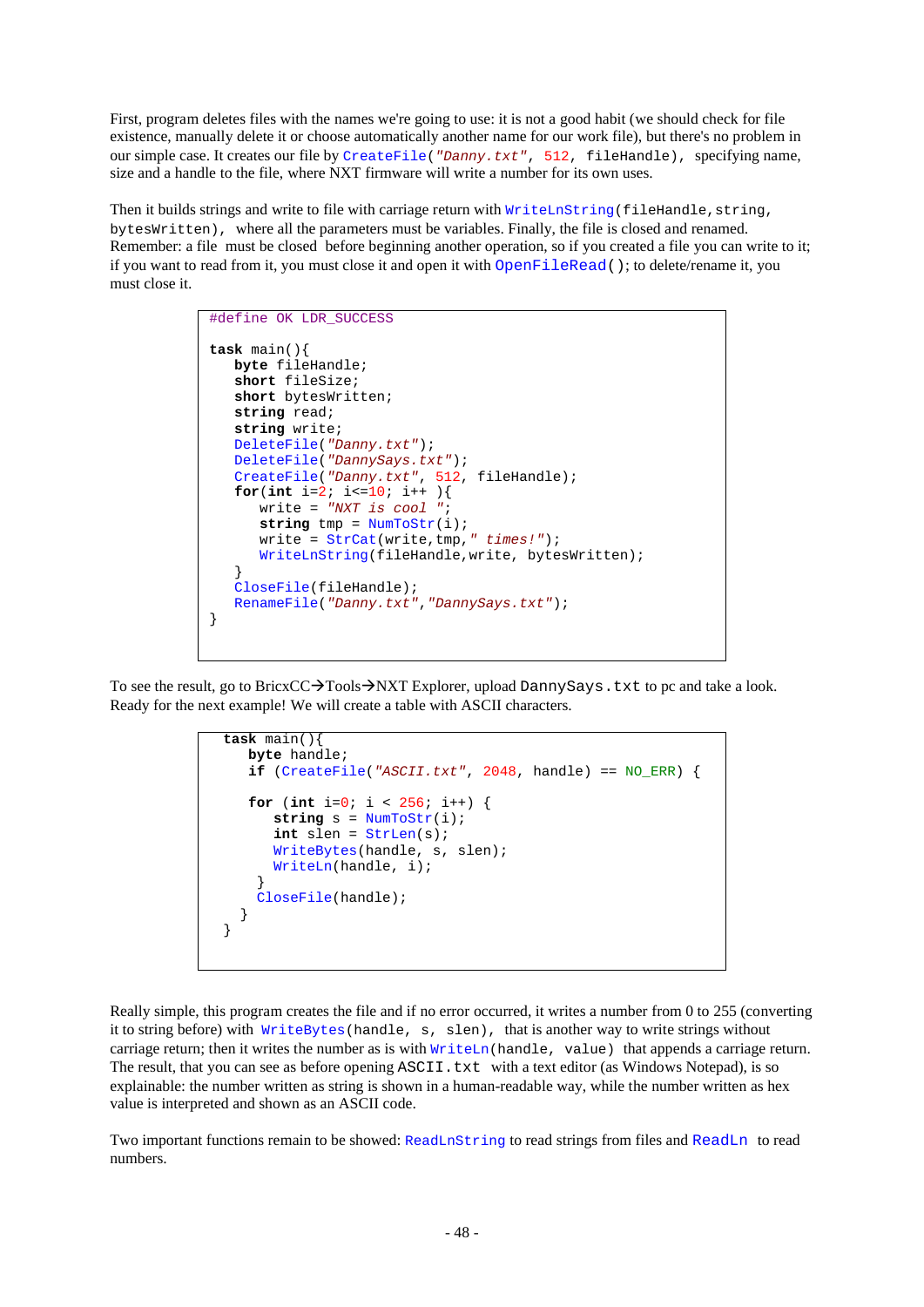Now for the example for the first one: the main task calls CreateRandomFile subroutine that creates a file with random numbers in it (written as strings); you can comment this line and use another hand-created text file for this example.

Then the main task opens this file for reading, reads it a line at once until the end of file, calling ReadLnString function and displays text.

In the CreateRandomFile subroutine we generate a predefined quantity of random numbers, convert them to string and write them to the file.

The ReadLnString accepts a file handle and a string variable as arguments: after the call, the string will contain a text line and the function will return an error code, that we can use to know if the end of file has been reached.

```
#define FILE_LINES 10
sub CreateRandomFile(string fname, int lines){
   byte handle;
    string s;
    int bytesWritten;
    DeleteFile(fname);
    int fsize = lines*5;
    //create file with random data
   \textbf{if}(\text{CreateFile}(\text{frame}, \text{fix}) handle) == NO ERR) {
       int n;
       repeat(FILE_LINES) {
         int n = Random(OxFF);s = NumToStr(n);
          WriteLnString(handle,s,bytesWritten);
 }
       CloseFile(handle);
    }
}
task main(){
   byte handle;
    int fsize;
    string buf;
   bool eof = false;
    CreateRandomFile("rand.txt",FILE_LINES);
 if(OpenFileRead("rand.txt", fsize, handle) == NO_ERR) {
 TextOut(10,LCD_LINE2,"Filesize:");
      NumOut(65,LCD_LINE2,fsize);
      Wait(600);
      until (eof == true){ // read the text file till the end
          if(ReadLnString(handle,buf) != NO_ERR) eof = true;
          ClearScreen();
          TextOut(20,LCD_LINE3,buf);
          Wait(500);
      }
 }
    CloseFile(handle);
}
```
In the last program, I'll show you how to read numbers from a file.

I take the occasion to give you a little sample of conditional compilation. At the beginning of the code, there is a definition that is not used for a macro neither for an alias: we simply define INT.

Then there is a preprocessor statement

```
#ifdef INT
   …Code…
#endif
```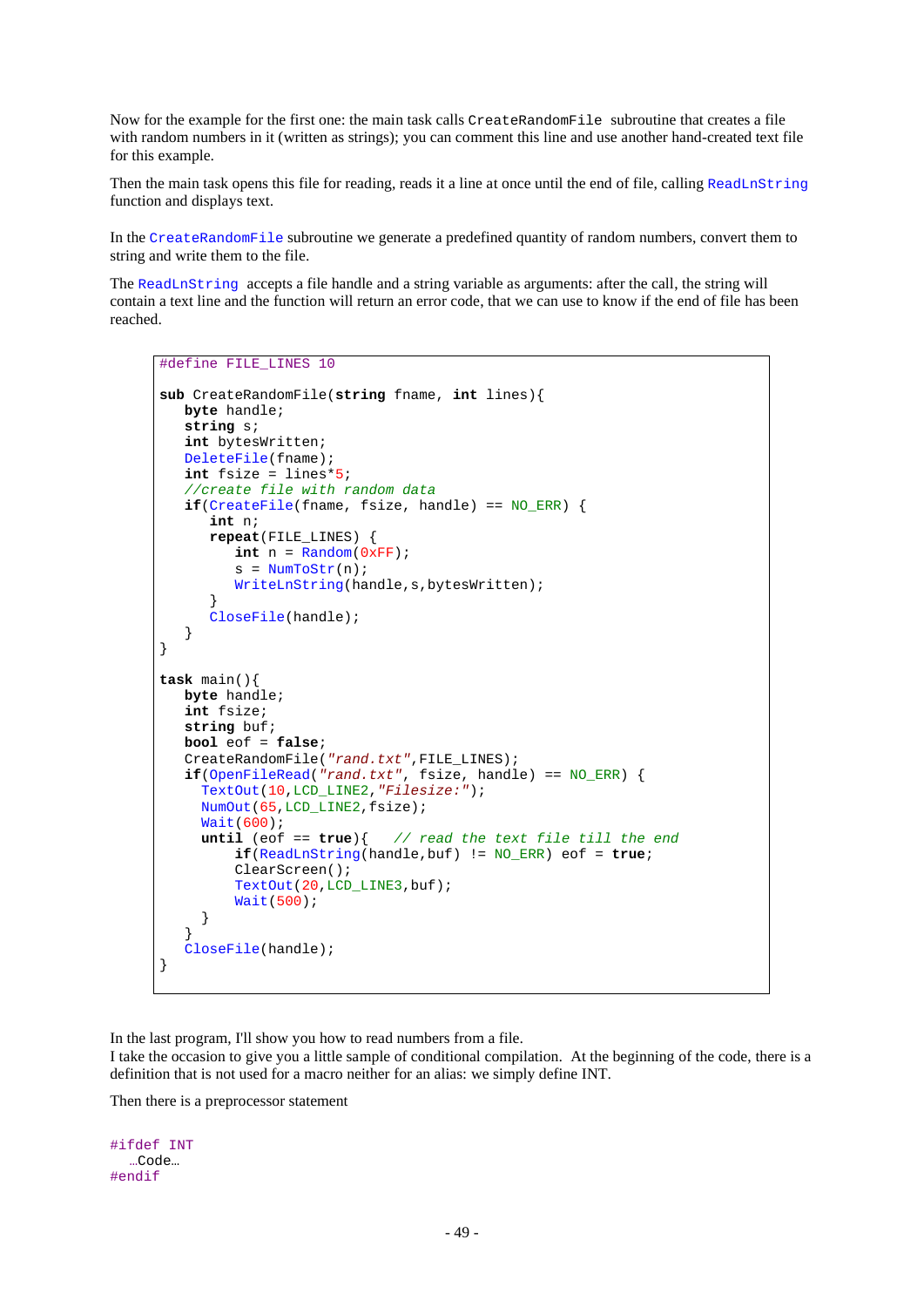that simply tells the compiler to compile the code between the two statements if INT as been previously defined. So, if we define INT, the task main inside the first couplet will be compiled and if LONG is defined instead of INT, the second version of main will be compiled.

This method allows me to show in a single program how both int (16 bit) and long (32 bit) types can be read from file calling the same function  $\text{ReadLn}(\text{handle},\text{val})$ .

As before, it accepts a file handle and a numeric variable as arguments, returning an error code.

The function will read 2 bytes from file if the passed variable is declared as int, and will read 4 bytes if the variable is long. Also bool variables can be written and read the same way.

```
#define INT // INT or LONG
#ifdef INT
task main () {
    byte handle, time = 0;
    int n, fsize,len, i;
    int in;
    DeleteFile("int.txt");
    CreateFile("int.txt",4096,handle);
   for (int i = 1000; i \le 10000; i +1000) WriteLn(handle,i);
    }
    CloseFile(handle);
    OpenFileRead("int.txt",fsize,handle);
    until (ReadLn(handle,in)!=NO_ERR){
       ClearScreen();
       NumOut(30,LCD_LINE5,in);
       Wait(500);
 }
    CloseFile(handle);
}
#endif
#ifdef LONG
task main () {
    byte handle, time = 0;
    int n, fsize,len, i;
    long in;
    DeleteFile("long.txt");
    CreateFile("long.txt",4096,handle);
    for (long i = 100000; i<=1000000; i+=50000){
       WriteLn(handle,i);
 }
    CloseFile(handle);
    OpenFileRead("long.txt",fsize,handle);
    until (ReadLn(handle,in)!=NO_ERR){
       ClearScreen();
       NumOut(30,LCD_LINE5,in);
       Wait(500);
 }
    CloseFile(handle);
}
#endif
```
#### Summary

In this last chapter you met the advanced features offered by NXT: high resolution timer, dot matrix display and filesystem.